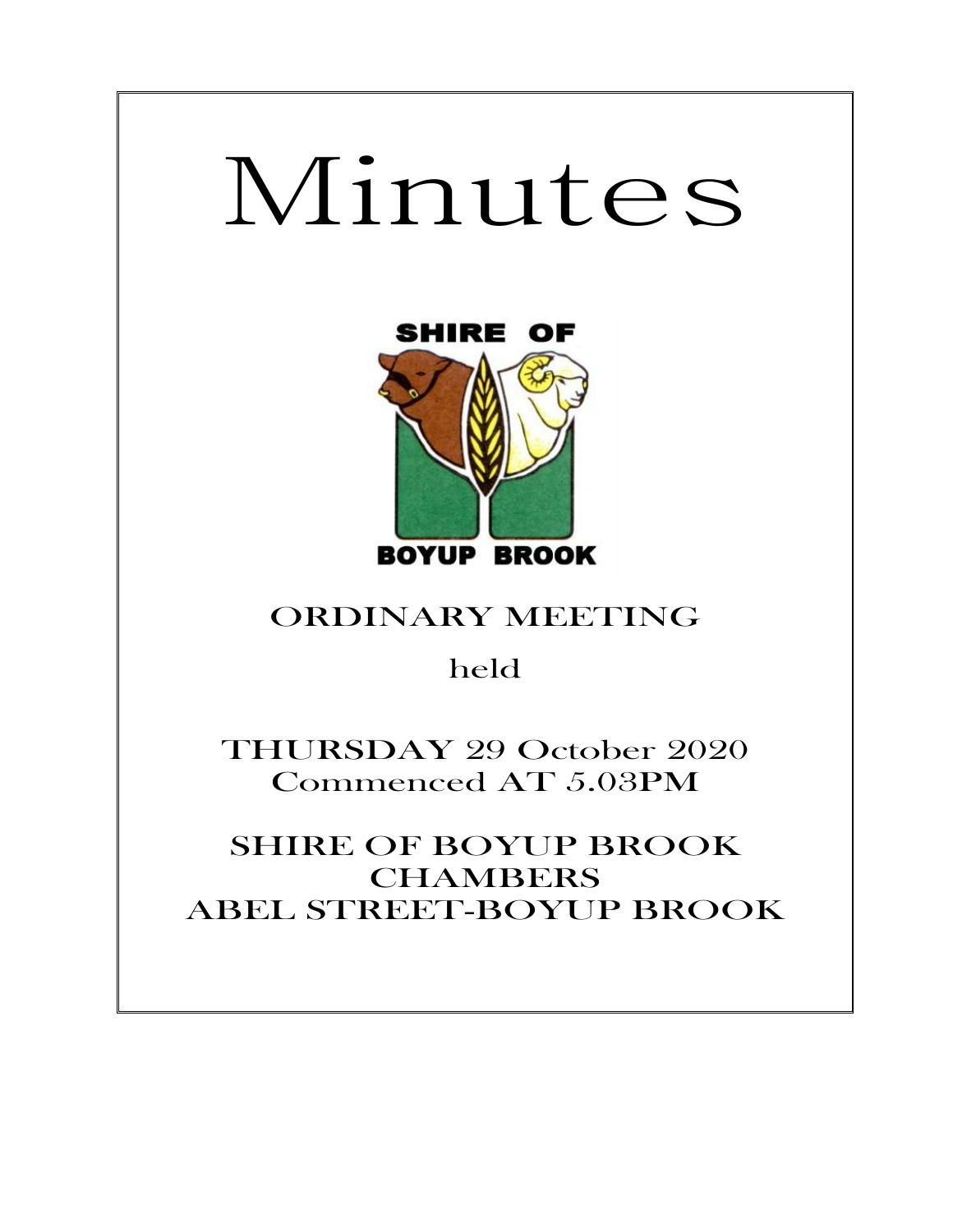## TABLE OF CONTENTS

| $\mathbf 1$                                                                  |  |
|------------------------------------------------------------------------------|--|
| RECORD OF ATTENDANCE/APOLOGIES/LEAVE OF ABSENCE PREVIOUSLY APPROVED 3<br>2.  |  |
| 3<br>3.1.<br>3.2                                                             |  |
| 4                                                                            |  |
| 5                                                                            |  |
| 6                                                                            |  |
| 7<br>7.1                                                                     |  |
| 8                                                                            |  |
| 9                                                                            |  |
| 10.1<br>10.1.1<br>10.1.2                                                     |  |
| 10.2<br>10.2.1<br>10.2.2                                                     |  |
| 10.3<br>10.3.1<br>10.3.2<br>10.3.3<br>10.3.4<br>10.3.5                       |  |
| 11                                                                           |  |
|                                                                              |  |
| 13 URGENT BUSINESS BY APPROVAL OF THE PRESIDENT OR A MAJORITY OF COUNCILLORS |  |
|                                                                              |  |
| 15                                                                           |  |

ſ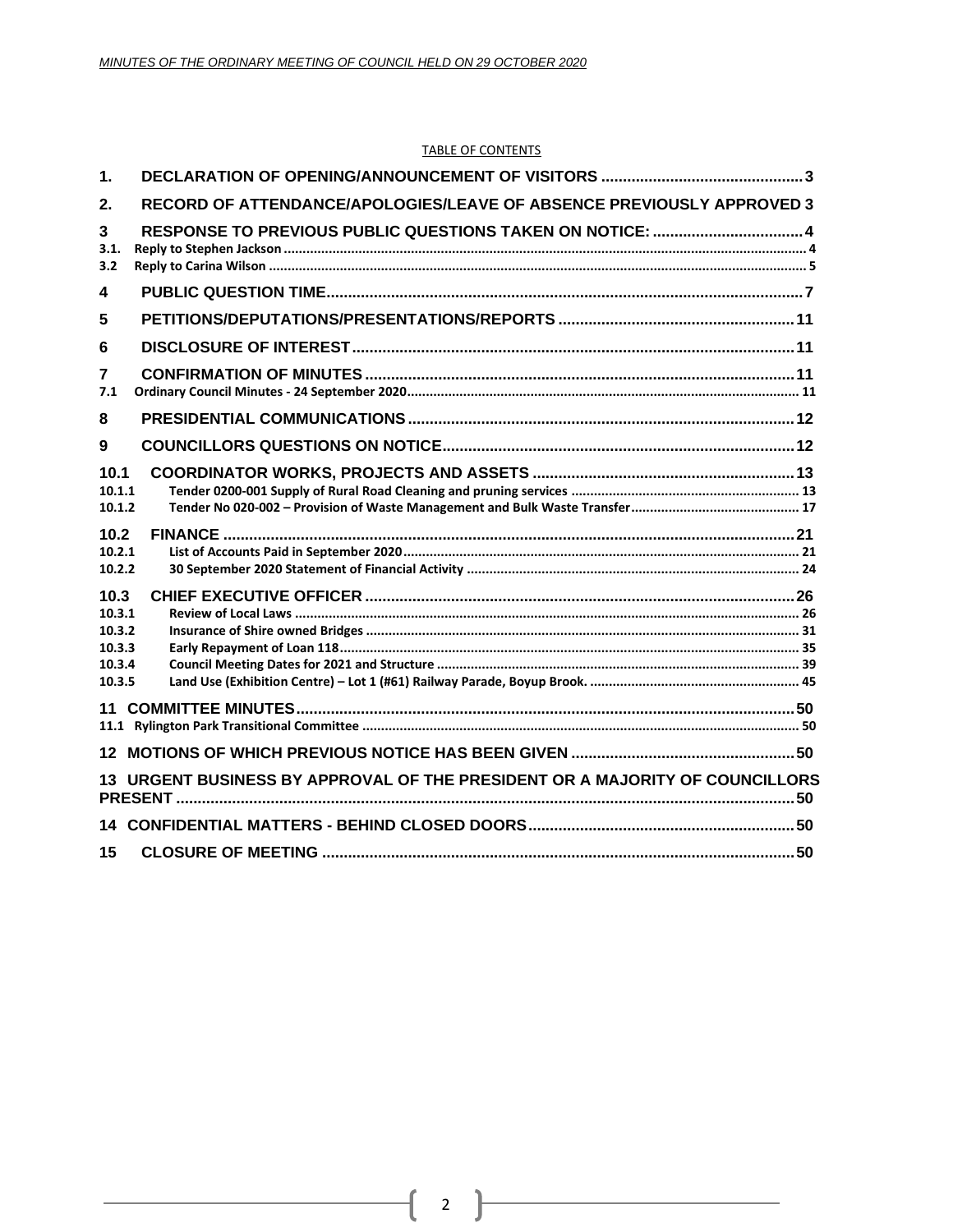## <span id="page-2-0"></span>**1. DECLARATION OF OPENING/ANNOUNCEMENT OF VISITORS**

*The Shire President declared the meeting open at 5.03pm.*

## <span id="page-2-1"></span>**2. RECORD OF ATTENDANCE/APOLOGIES/LEAVE OF ABSENCE PREVIOUSLY APPROVED**

| PRESENT: | Shire President        | <b>Richard F Walker</b> |
|----------|------------------------|-------------------------|
|          | Deputy Shire President | Helen C O'Connell       |
|          | Councillor             | Sarah E G Alexander     |
|          |                        | Steele Alexander        |
|          |                        | Philippe Kaltenrieder   |
|          |                        | Darren E King           |
|          |                        | Kevin J Moir            |

Chief Executive Officer **Dale Putland** Deputy Chief Executive Officer Aaron Bowman Coordinator Works & Services Vanessa Crispe Executive Assistant Maria Lane

LEAVE OF ABSENCE: Nil APOLOGIES: Nil

MEMBERS OF PUBLIC: Mr Michael Giles left at 5.38pm Ms Glenda Moroni left at 5.38pm Ms Carina Wilson left at 5.38pm Mr Eric Muncey left at 5.38pm Mr Neil Derrick left at 5.09pm

Thomas J Oversby Adrian Price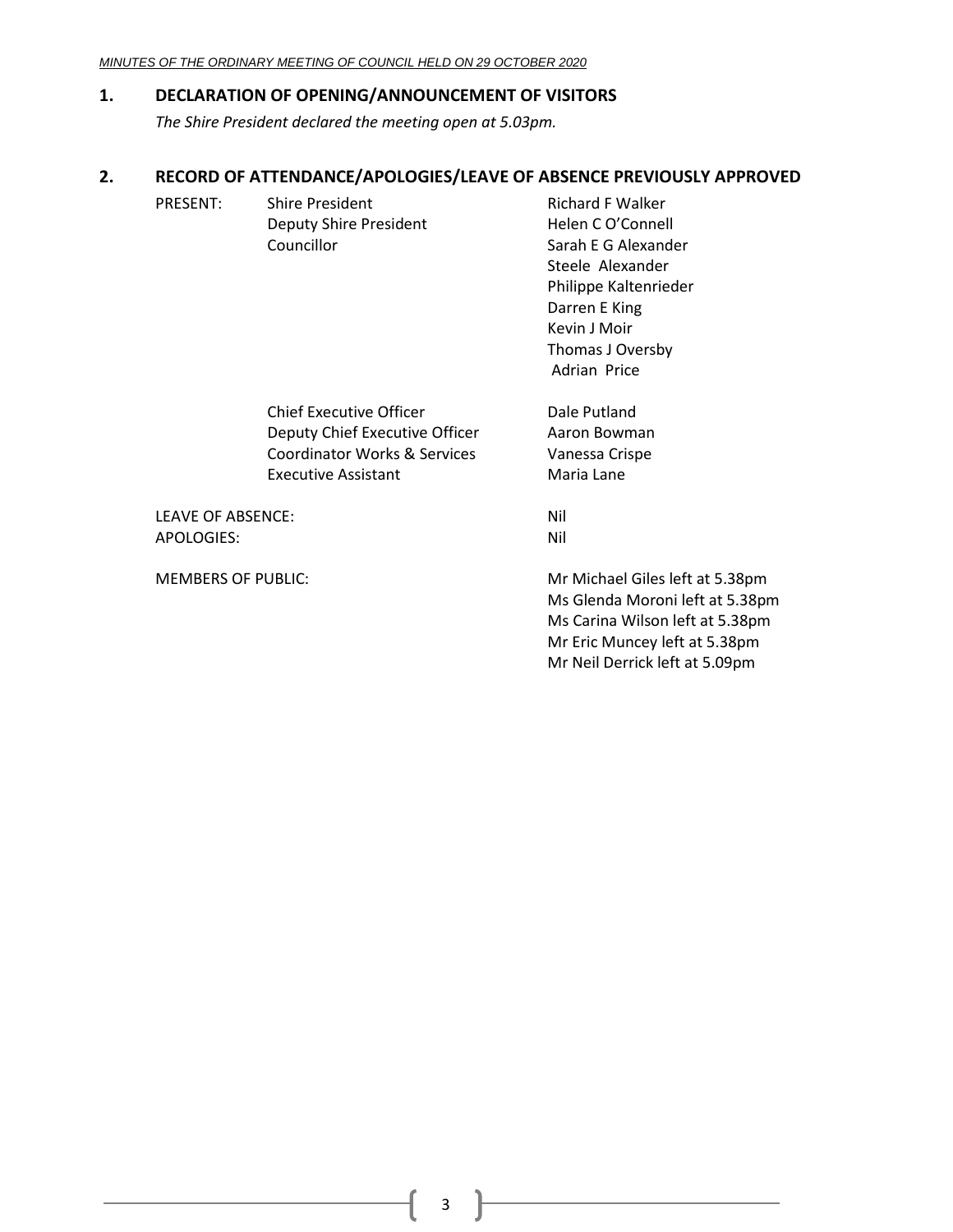## <span id="page-3-1"></span><span id="page-3-0"></span>**3 Response to previous public questions taken on notice:**

## **3.1. Reply to Stephen Jackson**

## **Questions**

Questions were raised at the previous Council meeting in relation to previous staff members by Stephen Jackson.

## **Response**

These questions cannot be answered in this forum. Matters between the Shire and its employees, whether current or former employees, are confidential, including any factors that may have led to former staff leaving.

## **Question**

Stephen Jackson asked Council if they were aware of the "West Australian Ratepayers and Residents Association Incorporated" (WARRA) . Stephen read out a letter from "WARRA" and provided Council with a copy.

## **Response**

Council was not aware of this incorporation but has now been made aware.

## **Question**

Why was the Bushfire Mitigation Funding report behind closed doors?

## **Response**

*The discussion included matters affecting Shire employees and volunteers.*

## *Section of the LG Act 5.23*

## *Meetings generally open to public*

- (2) If a meeting is being held by a council or by a committee referred to in subsection  $(1)(b)$ , the council or committee may close to members of the public the meeting, or part of the meeting, if the meeting or the part of the meeting deals with any of the following —
	- (a) a matter affecting an employee or employees; and
	- (b) the personal affairs of any person; and
	- (c) a contract entered into, or which may be entered into, by the local government and which relates to a matter to be discussed at the meeting; and
	- (d) legal advice obtained, or which may be obtained, by the local government and which relates to a matter to be discussed at the meeting;

## **Question**

The control burning on the Railway Dam Reserve – who authorised it?

## **Response**

*The Chief Bushfire Control Officer.*

4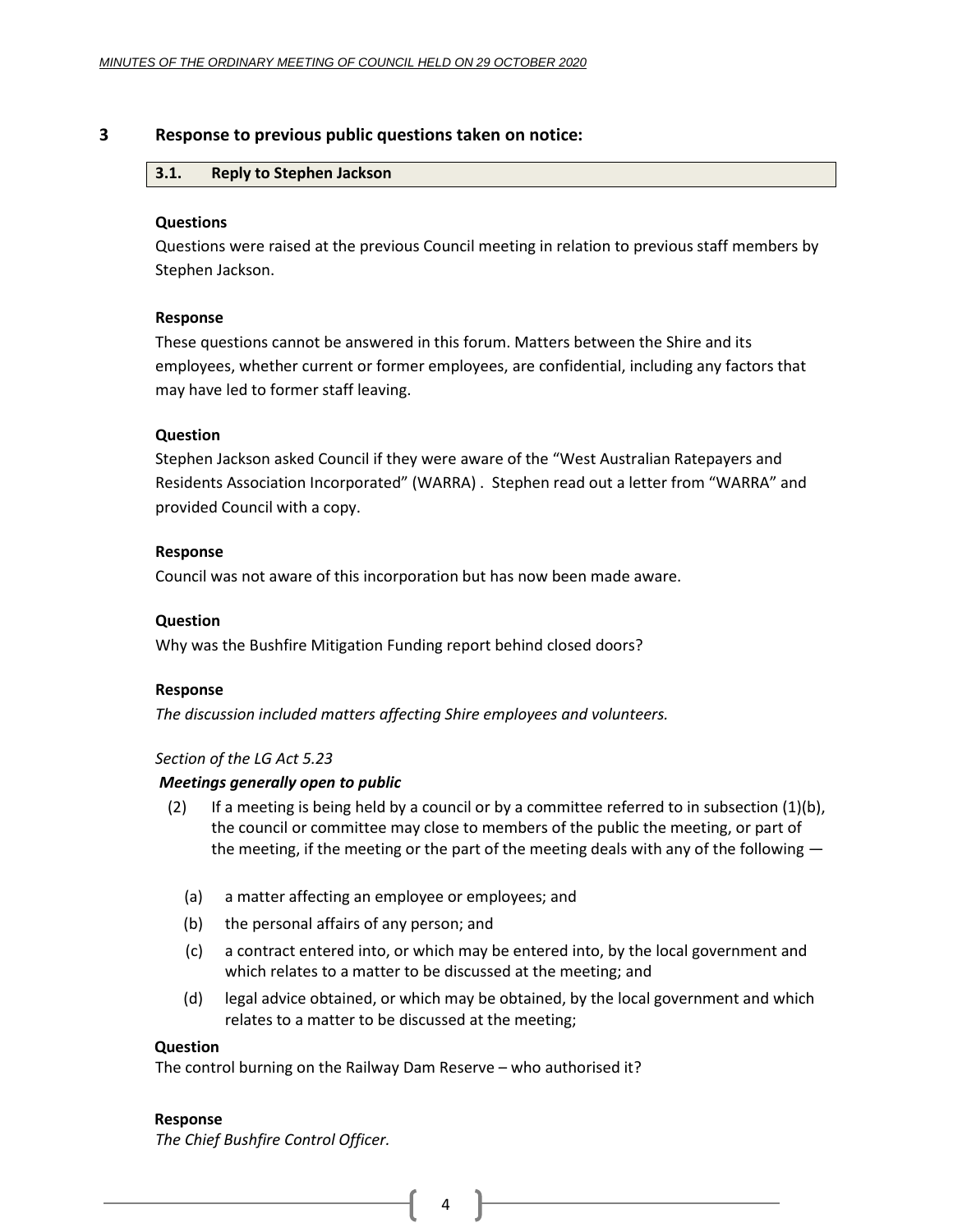## <span id="page-4-0"></span>**3.2 Reply to Carina Wilson**

## **Question**

2.Ask for access to scrap pile to be reinstated and why this has been disallowed when we have had access for 20 years: sign is still there.

## **Response**

*Access to the scrap pile is not going to be reinstated until the Shire has considered management options for the transfer station.*

*Introduction of the container deposit scheme has required some changes to the way that the transfer station is operated, with the Lions Club taking on the container deposit operations. Previously, the Lions Club operated their recycling shop from the transfer station. However, on closure of the Recycling shop, the Shire was required to remove materials that it had stored on the site and the scrap metal was collected and sold. The Shire is currently assessing management options for the site, including where and how scrap metal will be disposed of.* 

## **Question**

2.(a) request a volunteer roster be set up to help site users to separate materials going into bulk trailer.

## **Response**

*At present the Shire does not have the capacity or facilities to host volunteers at the transfer station as this was largely coordinated by the Lions Club. The potential for volunteers to be engaged on the site will be considered as a part of the assessment of options regarding future operations of the transfer station, including the options to introduce community education programs to decreasing what is going into landfill.*

## **Question**

2. (b) Why are the tip attendants not currently performing duties such as : placement of loose drum muster containers into fenced area/collecting blown rubbish from perimeter fence/informing site users of material separation before placing items into bulk trailer/recyclables placed in bulk trailer/ensuring green waste is not contaminated with foreign materials i.e.: composite board furniture

All these duties were carried out by previous attendants so what has changed?

## **Response**

*Operations at the transfer station have undergone significant changes as a result of the container deposit scheme. As stated earlier, the Shire is currently assessing management options for the site.*

*The loose drums around the drum muster fenced area are drums that cannot be placed in the drum muster area as they do not contain the correct labelling. There are only certain drums that are allowed to go into the drum muster areas. Some drums have been stored around the fence area until any necessary changes to the transfer station site have been finalized.*

5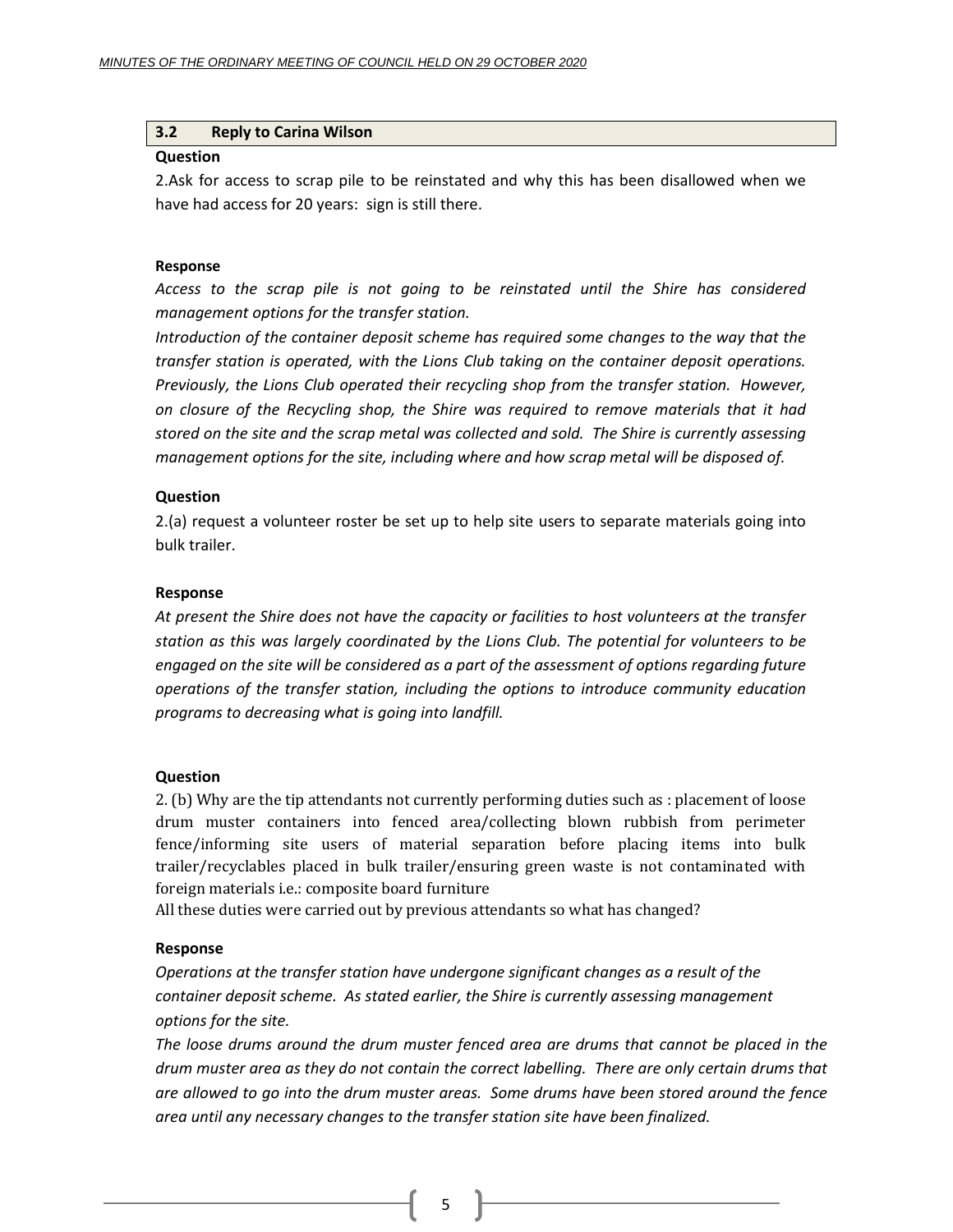## **Question**

2. (c) I can find no direct instruction from Council to compile the report authored by Vanessa Crispe to put tip out to tender. I would like to know who gave this instruction? CEO advised me to write the tender for council to endorse. Council approve the tender going out.

## **Response**

*This report went to Council on 27 August 2020 – 9.1.2 – Provision of Waste Management and Bulk Waste Transfer – Request for Tender.*

*The Shire called a tender to identify the cost of outsourcing operations of the transfer station to a specialist waste management contractor. The Shire is also assessing other options for the site.*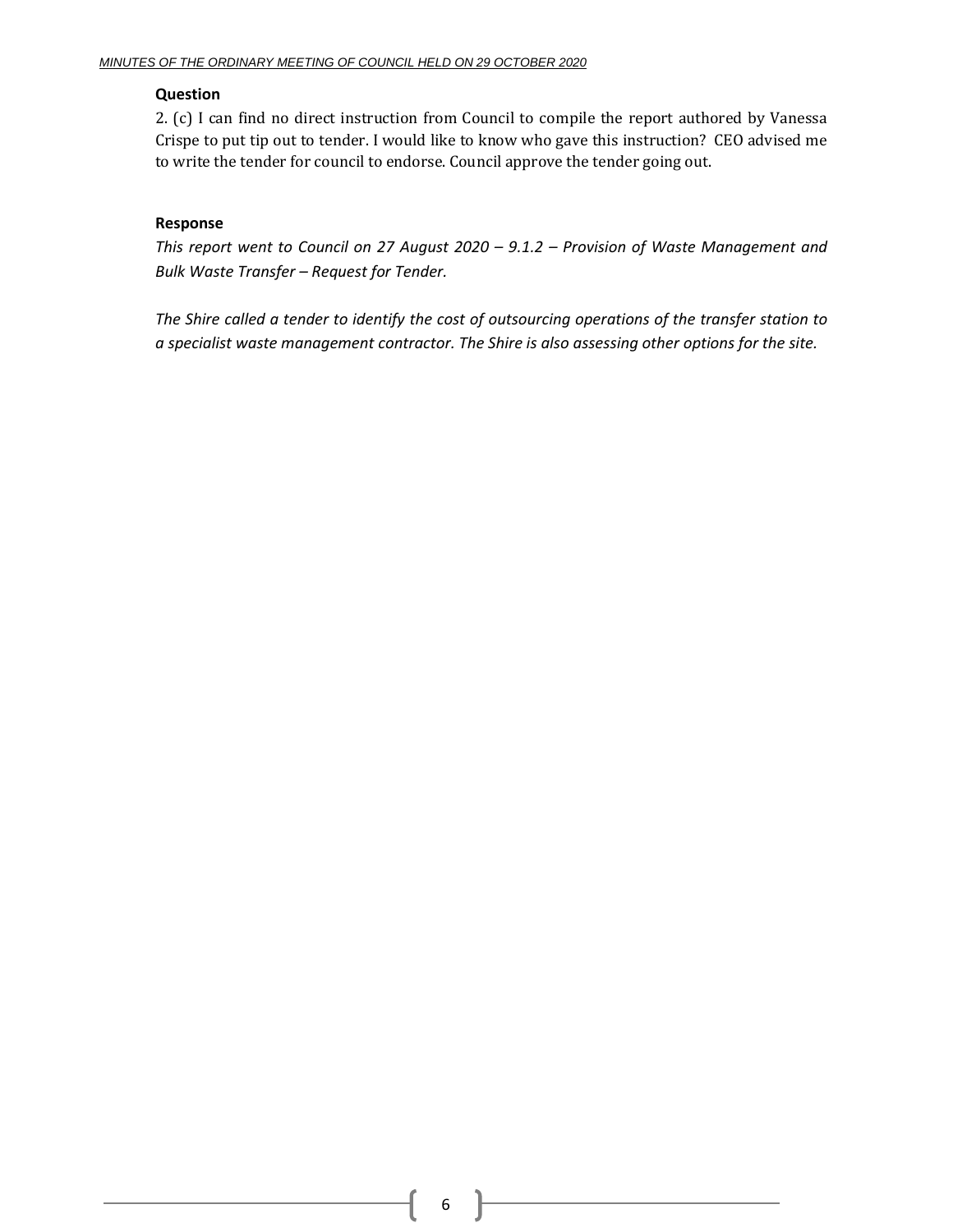## <span id="page-6-0"></span>**4 PUBLIC QUESTION TIME**

## **Question – Neil Derrick**

Where is the money kept for Rylington Park.

## **Response**

*It is kept in the Bendigo Bank.*

Neil Derrick left the Chambers at 5.09pm

## **Question – Eric Muncey**

Where will the CCTV cameras be located?

## **Response**

*The proposed CCTV locations were on the main entrances / exits to town, at identified locations by the police. The Shire was not successful in obtaining grant funding for this project, and therefore will not be progressing this project.*

## **Request - Carina Wilson**

Would like an update on resolution 103/19.

At the Special Council meeting held on 8 May 2019 in relation to the Park Cabins at the Flax Mill Caravan Park - resolution 103/19 was passed unanimously.

## **MOTION –ITEM 6.1.3**

- **(a) That two (2) park cabins (not self-contained) will be installed at the Flax Mill Caravan Park.**
- **(b) Direct the Acting CEO to bring a report back to Council's June 2019 ordinary meeting which separately costs (for budgetary purposes) each of the Short Stay Accommodation proposals identified in item 1 above.**

## **Response**

Taken on notice.

## **Request – Carina Wilson**

Would like an update on resolution 154/19.

At the Ordinary Meeting of Council held on 20 June 2019 – Park Cabins at the Flax Mill Caravan Park- resolution 154/19 was passed unanimously.

7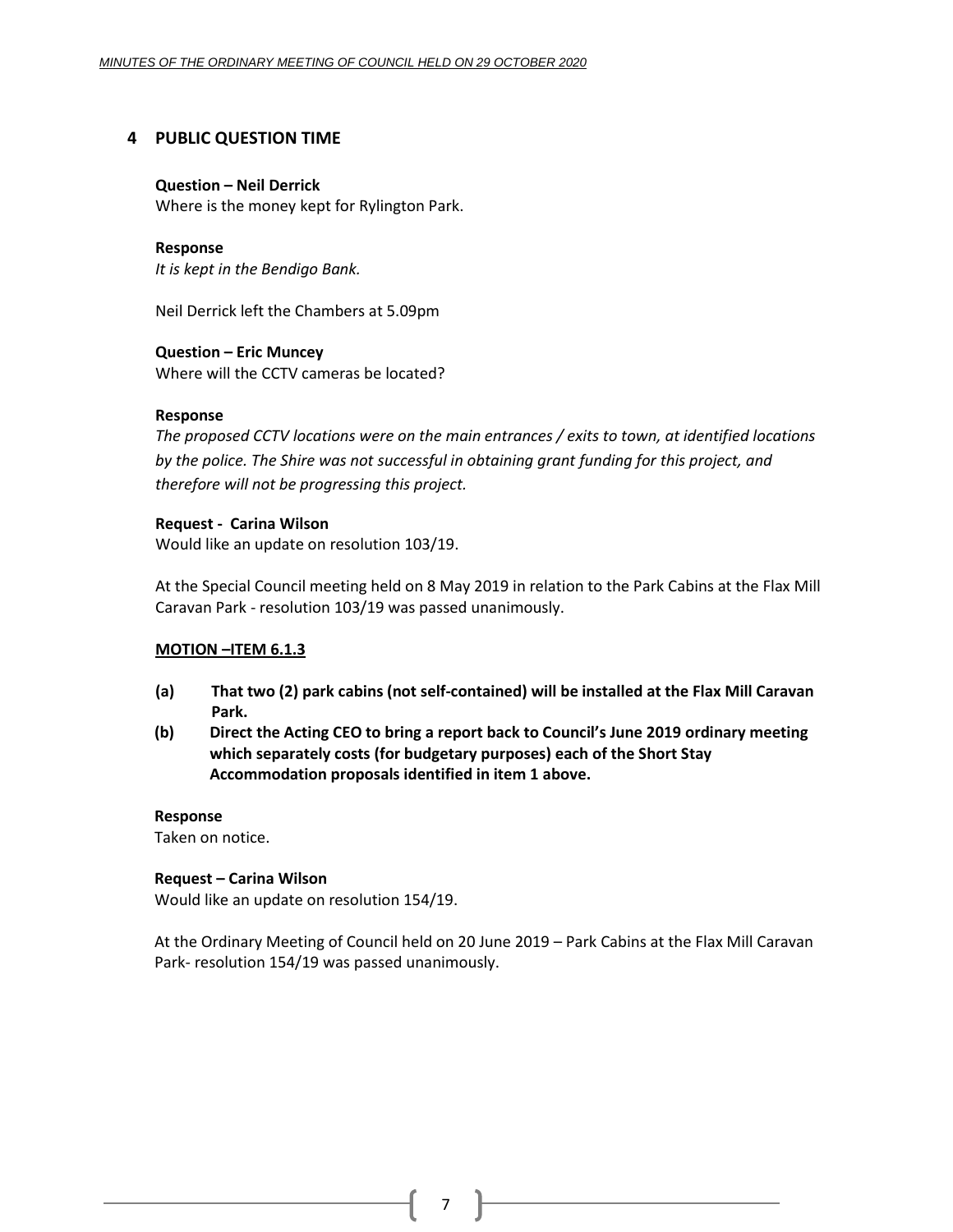## **COUNCIL DECISION – Item 13.1.2**

That Council

- 1. Receive the costings for installing two (2) Park Cabins at the Flax Mill Caravan Park and direct the Acting CEO to allocate \$150,000 in the draft 2019-20 annual budget to fund this Tourism and Area Promotion project.
- 2. Determine to engage consultants in 2019-20 to produce a Flax Mill Caravan Park Business Plan and direct the Acting CEO to allocate \$3,500 in the draft 2019-20 annual budget to fund this Tourism and Area Promotion project.

## **Response**

Taken on notice.

## **Request – Carina Wilson**

Would like an update on resolution 189/19.

## **COUNCIL DECISION – Item 11.2**

That Council defer making decisions about the fate of the Caravan Park Cottage until the shire's Tourism, Area Promotion and Caravan Park Business Plan has been completed.

## **Response**

Taken on notice.

## **Question – Carina Wilson**

If there is no Community Development Officer then where did the \$58,494 in 2019/20 go?

# **Response**

Taken on notice

## **Request – Carina Wilson**

1. Request to have a Flax Mill and Caravan Park Business Plan undertaken asap With a Community Reference group set up to take part in the process from the beginning

## **Response**

*The above request was not answered as it was not a question.*

2. Our Community Development Officer was paid: \$42,458 + \$1,817 super + \$14,219 fringe benefits tax totalling \$58,494 to June 2020

Our Community Development Officer will be paid: \$41,500 + \$2,320 super + \$11,430 fringe benefits tax totalling \$55,250

These figures are according to the draft budget for the year 2020/2021

## **Response**

*The above request was not answered as it was not a question.*

## **Question**

What is the position description for the Community Development Officer?

8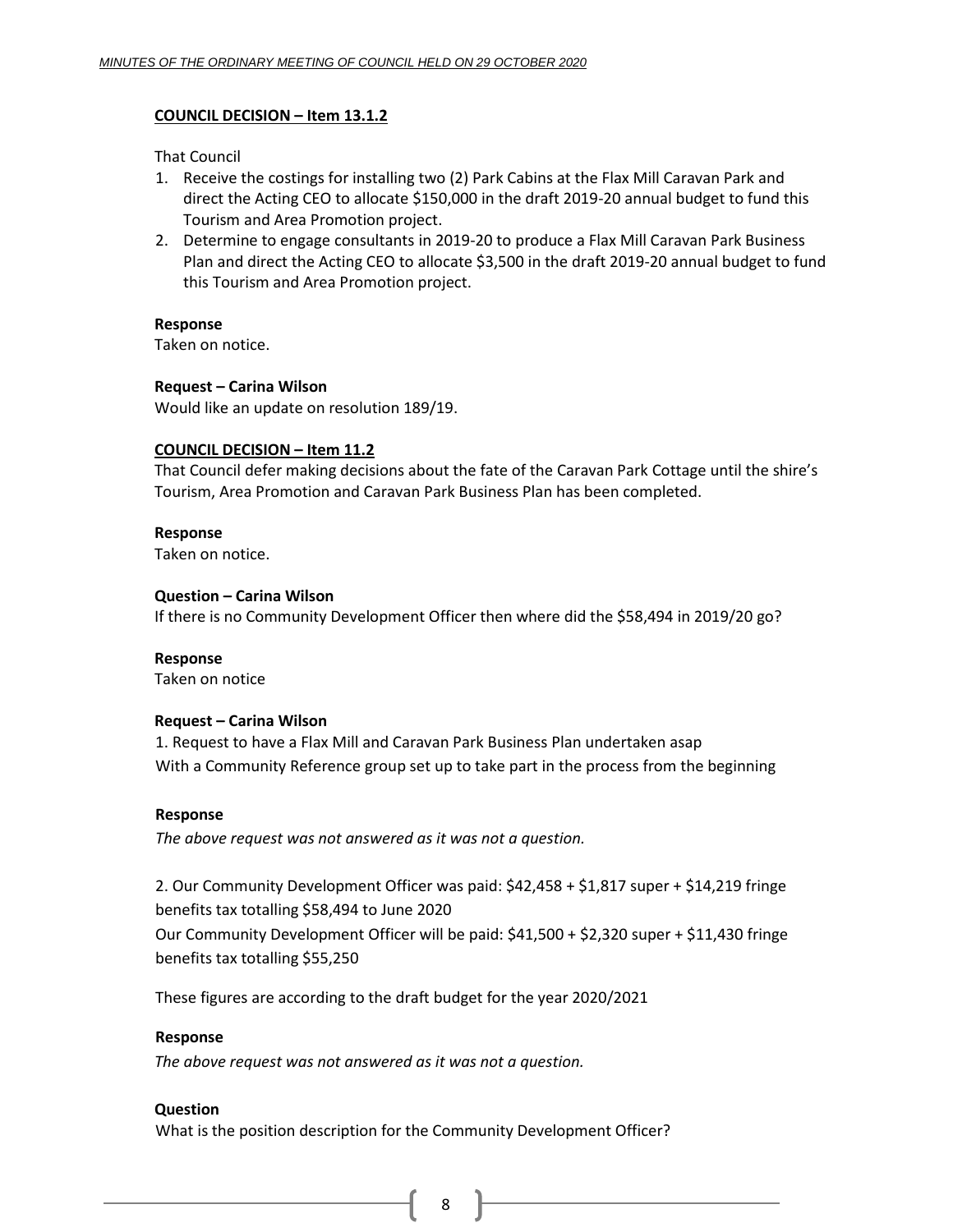## **Response**

*We do not have a position description as the Shire does not have a Community Development Officer.*

## **Question**

What specific projects have been implemented by our Community Development Officer in the last 5 years?

## **Response**

*As this position has not existed for several years, there is no current projects been implemented.*

## **Question**

3. Why is the shire not performing any community education on waste avoidance?

## **Response**

*Suez is not contracted to do waste education.*

## **Question**

Why are the links to Suez on recycling still dysfunctional? I asked nicely at office at least 5 weeks ago if the broken links could be fixed?

## **Response**

*The link to Suez has been updated and is working.*

Someone was told "that it is part of SUEZ contract to perform community waste education" if that is the case they are not fulfilling their contract .. if it's not the case the shire is not fulfilling their responsibilities

The situation with lack of recycling and material separation since is utterly appalling

(pics taken at tip from 2 August to 6 October available on request)

4. Request a Community Reference Group for waste be set up

To carry out such things as:

- A town wide bin audit carried out by volunteers to improve our appalling rate of contamination in recycling bins of 18%

- An audit of what is being disposed of incorrectly into bulk waste trailer

NB. 10% needs improvement 5% is good less than 5% is excellent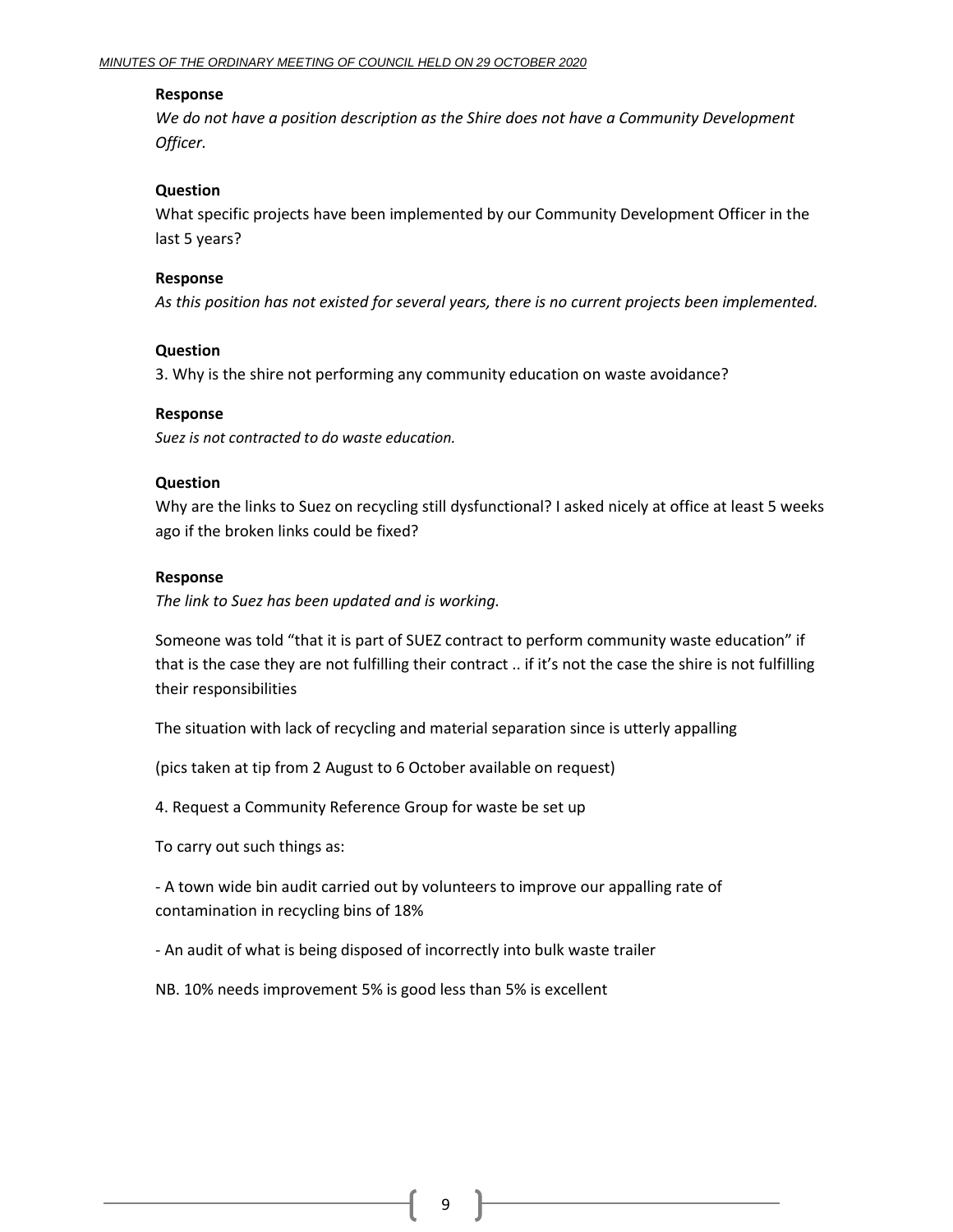## **Response**

*Point 4 was not answered as it is not a question.*

5. Consider WASTENOT CONTAINER RECOVERY AND EDUCATION FACILITY for future grant funding

See attached document – **(documents supplied by Carina Wilson)**

## **Response**

*Point 5 was not answered as it is not a question.*

## **Question**

6. Where is our community consultation policy? as of 7 October, it is still not available on the website … 5 weeks later

27 August 2020 Council adopted the newly drafted Community Consultation Policy

CARRIED 7/0 Res140/20

## **Response**

*The Community Consultation Policy O.14 has been placed on the website.*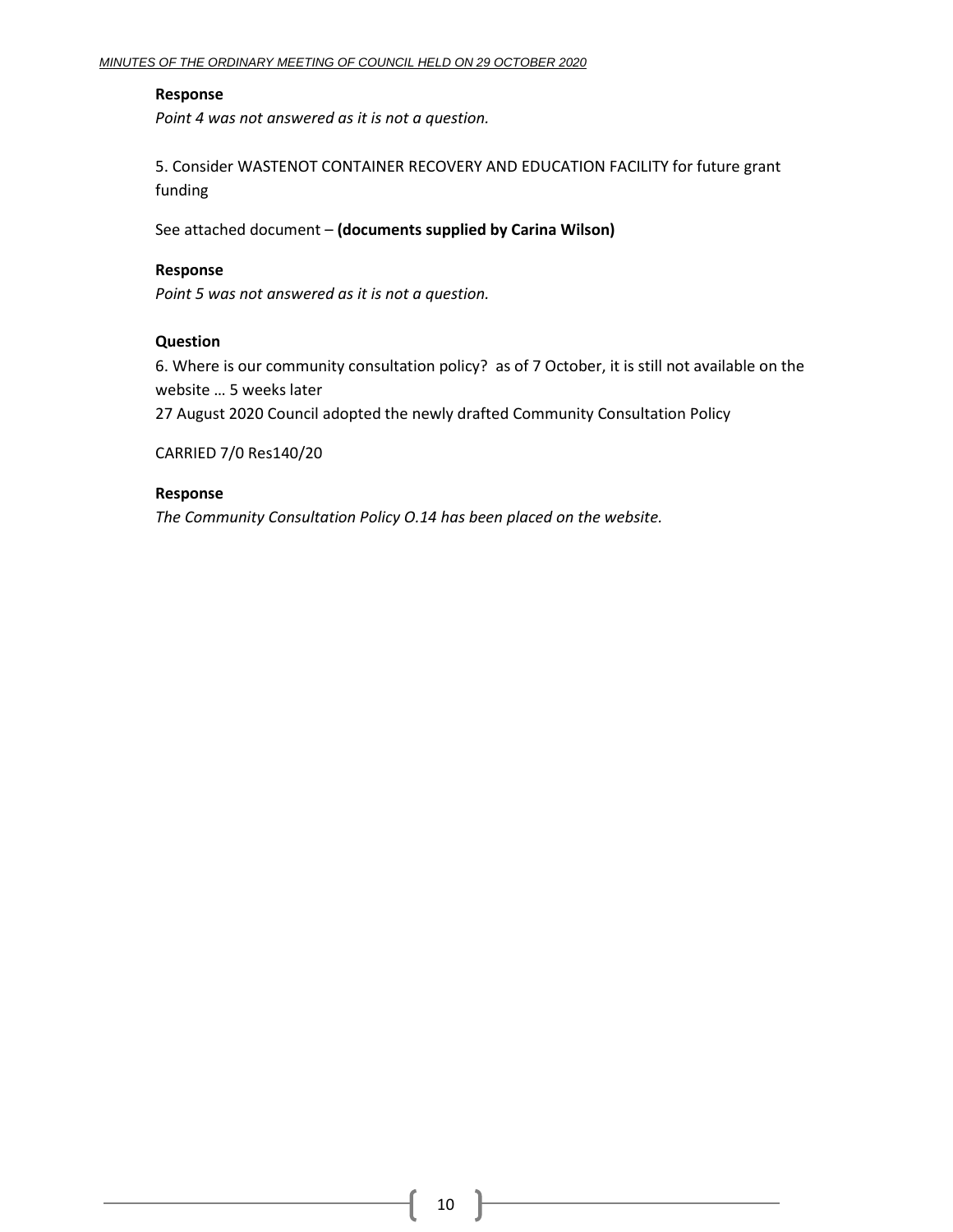## <span id="page-10-0"></span>**5 PETITIONS/DEPUTATIONS/PRESENTATIONS/REPORTS**

Cr A Price assisted at Lion's Cash for Containers on 1st October onwards

Cr A Price attended a workshop with Margaret Hemsley on 16th October.

Cr A Price attended a CRC and AGM meeting on 21st October.

Cr A Price attended the Boyup Brook Tourism Association on 26th October.

Cr S E G Alexander attended a workshop with Margaret Hemsley on 16th October.

Cr S E G Alexander "Cupper with a Councillor" 26th September, 3rd October, 17th October and 24th October.

Cr S E G Alexander attended the Blooming Wild Festival on 10th October.

Cr S E G Alexander attended the Wellness Festival on 17th October.

Cr H C O'Connell attended the Rylington Park Transitional Committee meeting at Rylington Park on 30th September 2020.

Cr H C O'Connell attended the Blooming Wild Weekend on 10th October.

- $\triangleright$  'Dip the Brush' Ceremony painting of mural on Railway Shed
- ➢ 'What's your Angle' photography competition opening

Cr H C O'Connell attended the Mayanup Progress AGM on 13th October.

Cr H C O'Connell attended the Shire Chambers for Election Count on 17<sup>th</sup> October.

Cr O'Connell congratulated the new elected members: Cr. Steele Alexander and Cr. Darren King

Cr H C O'Connell attended the Community Health Meeting at the CRC on 19<sup>th</sup> October.

Cr H C O'Connell informed Council about the Community Health Forum on Aged Care in the Town Hall on Monday 9th November 10am – 2pm.

Cr H C O'Connell attended the CRC AGM on 21<sup>st</sup> October 2020.

Cr O'Connell attended the Rylington Park Scholarship Interviews at BBDHS with Rylington Park Chairman – Peter Reid on  $26<sup>th</sup>$  October 2020.

 Cr H C O'Connell attended various meetings with Margaret Hemsley regarding the Organisational Structure and the Community Strategic Plan

## <span id="page-10-1"></span>**6 DISCLOSURE OF INTEREST**

Dale Putland declared an impartiality in item 10.1.1.

## <span id="page-10-3"></span><span id="page-10-2"></span>**7 CONFIRMATION OF MINUTES**

## **7.1 Ordinary Council Minutes - 24 September 2020**

## OFFICER RECOMMENDATION - Item 7.1

That the minutes of the Ordinary Council Meeting held on Thursday 24 September 2020 be confirmed as an accurate record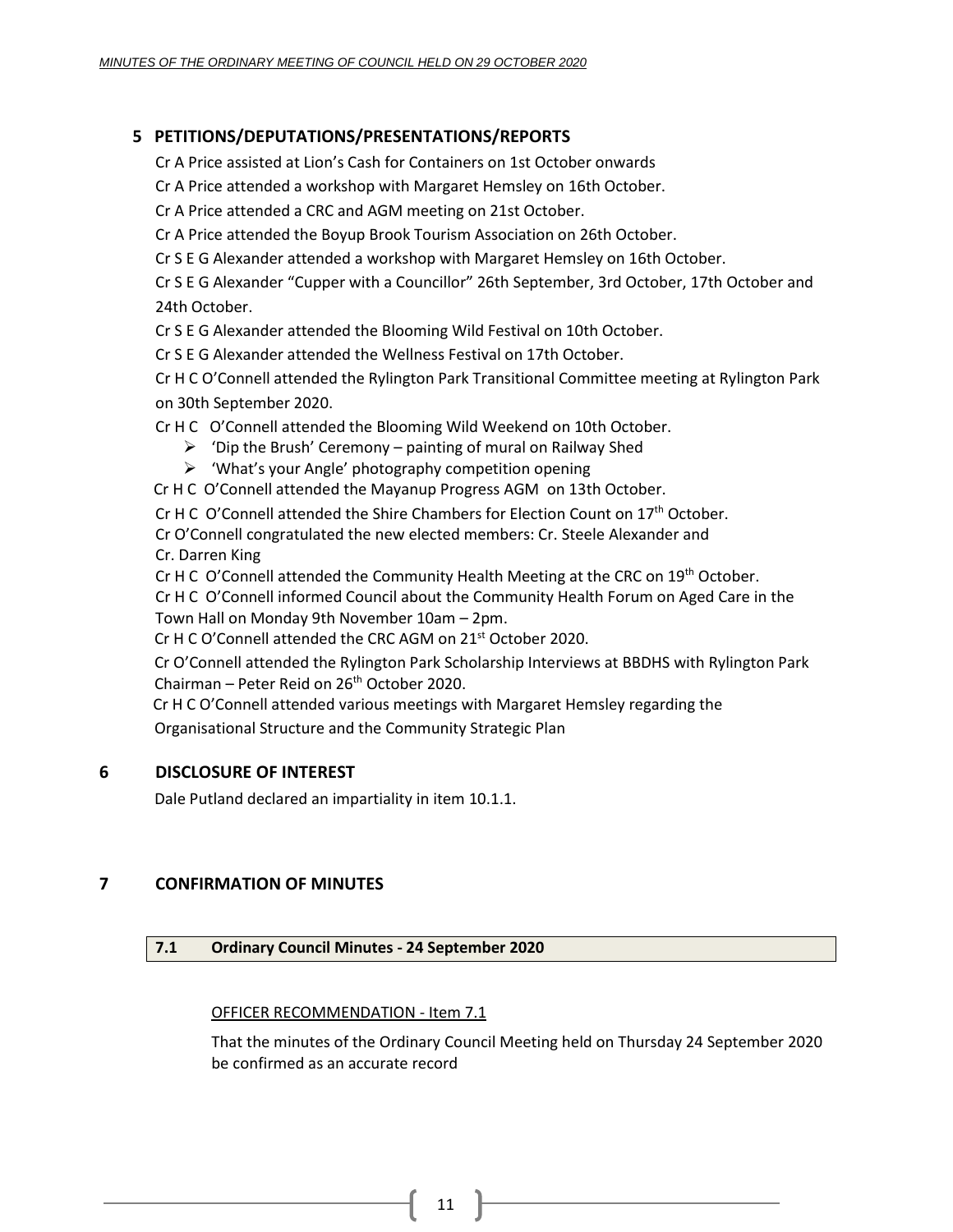## **COUNCIL DECISION – Item 7.1**

**MOVED: Cr P Kaltenrieder SECONDED: Cr S E G Alexander**

**That the minutes of the Ordinary Council Meeting held on Thursday 24 September 2020 be confirmed as an accurate record**

**CARRIED 9/0 Res 165/20**

## <span id="page-11-0"></span>**8 PRESIDENTIAL COMMUNICATIONS**

16th September at 9am – Met with Margaret Hemsley, A/CEO and Deputy Shire President.

- 2.30pm CRC Community Plan
- 4.30pm Council Workshop
- 6.30pm Town Hall Community Plan

17th September at 10.30am – Attended the Strategic Community Plan workshop.

17th September – Attended a Citizenship Ceremony.

22nd September – Met with A/CEO, Deputy Shire President and the Water Corporation.

23rd September – Met with A/CEO and Paul Riley in relation to maintenance at the Football grounds .

25th September – Attended the Rylington Park Annual Field Day – Opening (acknowledgment of past committees)

30th September – Attended the Rylington Park Transitional Committee at Rylington Park.

5th October – Attended the BBG AGM at Perup.

6th October – Attended the Boyup Brook Works Depot and Shire Administration Office.

6th October – Met with South West Superintendent from DFES.

9th October – Met with the Bushfire Advisory X-Ray Team.

10th October – Attended the Blooming Wild weekend.

16th October – Met with Margaret Hemsley.

20th October – Met with Peter Chilwell and Anne Thompson.

29th October – Attended the WALGA Breakfast with Darren Klemm AFSM, Fire and Emergency Services Commissioner, Department of Fire and Emergency Services.

## <span id="page-11-1"></span>**9 COUNCILLORS QUESTIONS ON NOTICE**

Nil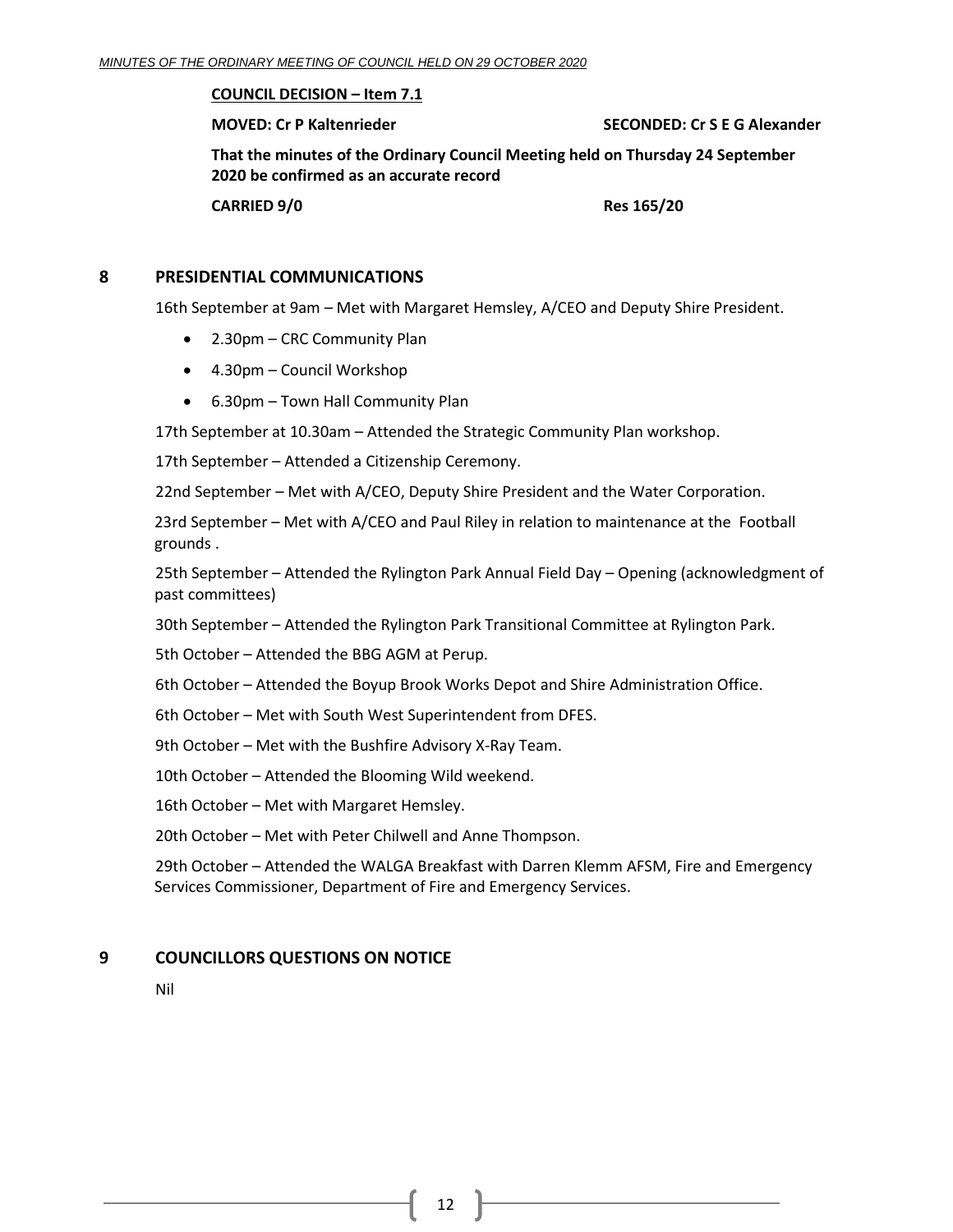## **Impartiality Interest**

Mr D Putland declared an impartiality interest in item 10.1.1.

## <span id="page-12-0"></span>**10.1 COORDINATOR WORKS, PROJECTS AND ASSETS**

#### <span id="page-12-1"></span>**10.1.1 Tender 0200-001 Supply of Rural Road Cleaning and pruning services**

| Location:                              | Not applicable                                                                                    |
|----------------------------------------|---------------------------------------------------------------------------------------------------|
| <b>Applicant:</b>                      | Not applicable                                                                                    |
| File:                                  | Tender                                                                                            |
| <b>Disclosure of Officer Interest:</b> | None                                                                                              |
| Date:                                  | 22 October 2020                                                                                   |
| Author:                                | Vanessa Crispe - Coordinator Works, Projects<br>and Assets.                                       |
| <b>Authorising Officer:</b>            | Dale Putland - Chief Executive Officer                                                            |
| <b>Attachments:</b>                    | Request for tender evaluation (report circulated<br>to Council under separate confidential cover) |

#### **SUMMARY**

This tender is for the provision of verge clearing, and tree pruning within the Shire of Boyup Brook for a period of three (3) years.

\_\_\_\_\_\_\_\_\_\_\_\_\_\_\_\_\_\_\_\_\_\_\_\_\_\_\_\_\_\_\_\_\_\_\_\_\_\_\_\_\_\_\_\_\_\_\_\_\_\_\_\_\_\_\_\_\_\_\_\_\_\_\_\_\_\_\_\_\_\_\_\_\_\_\_\_\_\_\_\_\_\_\_

## **BACKGROUND**

Prior to this tender, the pruning of verges was undertaken in an adhoc way, with some being undertaken by way of quotes, and other by way of Shire staff. This was inefficient and not best value for Council, when compared to a tender for a period of three years.

#### **Submissions**

The request for tender, tender No 0200-001 Supply of Rural Road Cleaning and Pruning Services was advertised on  $1^{st}$  September 2020 and closed 2.30 pm on Tuesday 29<sup>th</sup> September 2020

The tender was advertised on WALGA's eQuotes.

2 submissions were received, and the submissions are summaries in confidential attachment 1.

All tender submissions comply with the request for tender guidelines and compliance criteria.

Tender submissions were received from the following companies

- 1. Thomas Contracting Services Pty Ltd
- 2. Twinkarri Pty Ltd

#### **Evaluation Panel**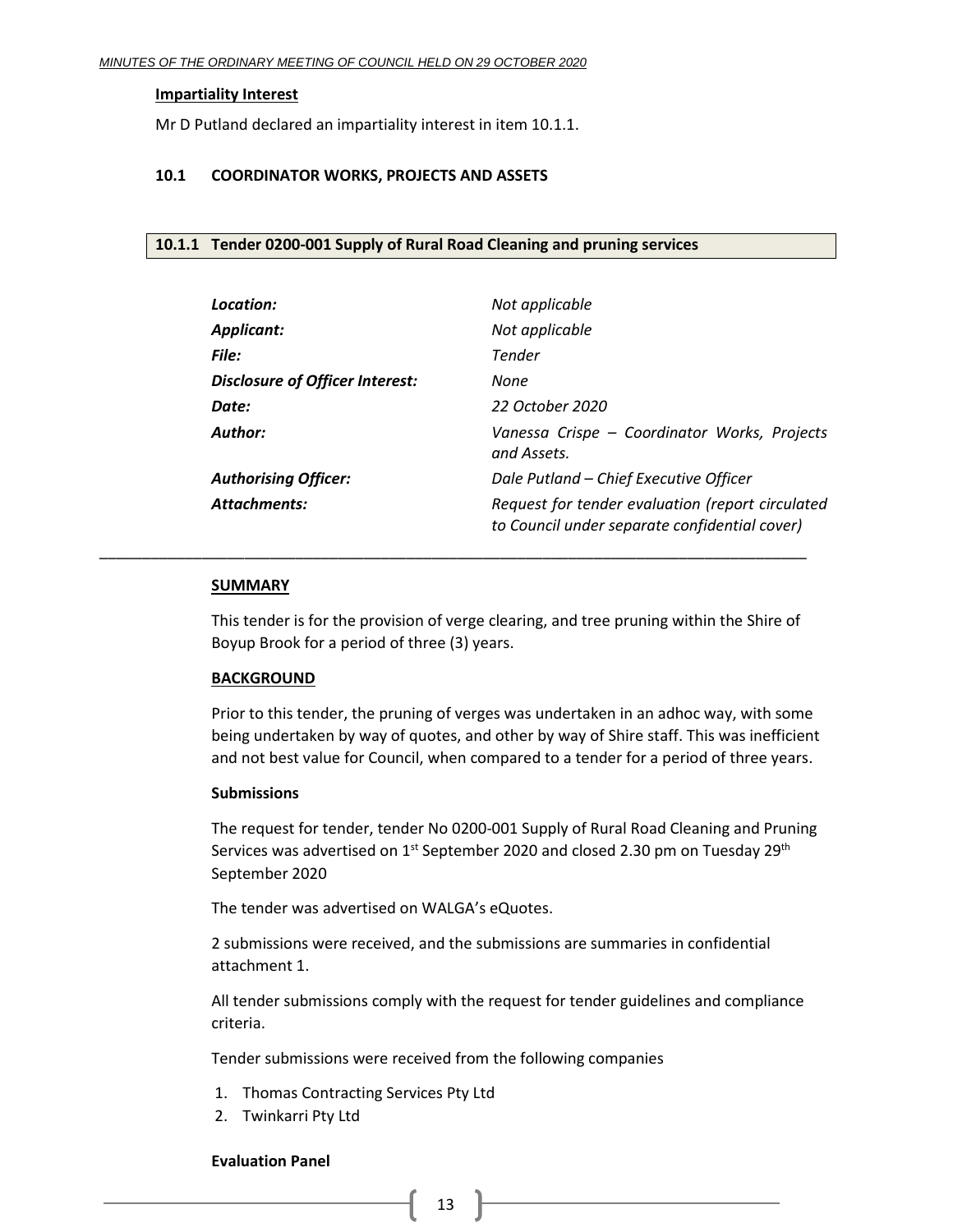An evaluation panel was convened and consisted of the following personnel:

- Dale Putland Chief Executive Officer
- Vanessa Crispe Coordinator Works, Projects and Assets

All members of the evaluation panel have made a conflict of interest declaration in writing confirming that they have no relationship with any of the tenders. Each member of the panel assessed the submissions separately.

## **Evaluation Criteria**

The following evaluation criteria and weighting were used by the tender evaluation panel to assess tender submissions

| Demonstrated capacity and experience | 25% |
|--------------------------------------|-----|
| Personnel skills and experience      | 25% |
| Plant and equipment                  | 25% |
| Performance                          | 25% |

## **COMMENT**

All tender submissions were assessed against the evaluation criteria and qualitative and quantitative results of this assessment and price are documented in confidential attachment 1.

Following the assessment of all tender submissions, against the selection criteria, the tender submitted by Twinkarri Pty Ltd was assessed as being best value for money that meets the shire's requirements.

The tender evaluation panel therefore recommends that the tender submission made by Twinkarri Pty Ltd be accepted.

## **CONSULTATION**

Deputy Chief Executive Officer

## **STATUTORY OBLIGATIONS**

Sections 3.57(1) of the Local Government Act 1995 requires a local government to invite tenders before entering a contract of a prescribed kind under which another person is to supply the goods or services.

Tendering

2 Tender Exemption

The regulations make provision for certain circumstances where tendering is not required. Regulations 11(2) of the Local Government (Functions and General) Regulations 1996:

The purchase is obtained from a pre-qualified supplier under the WALGA Preferred Supply Program or a State Government Common Use Agreement.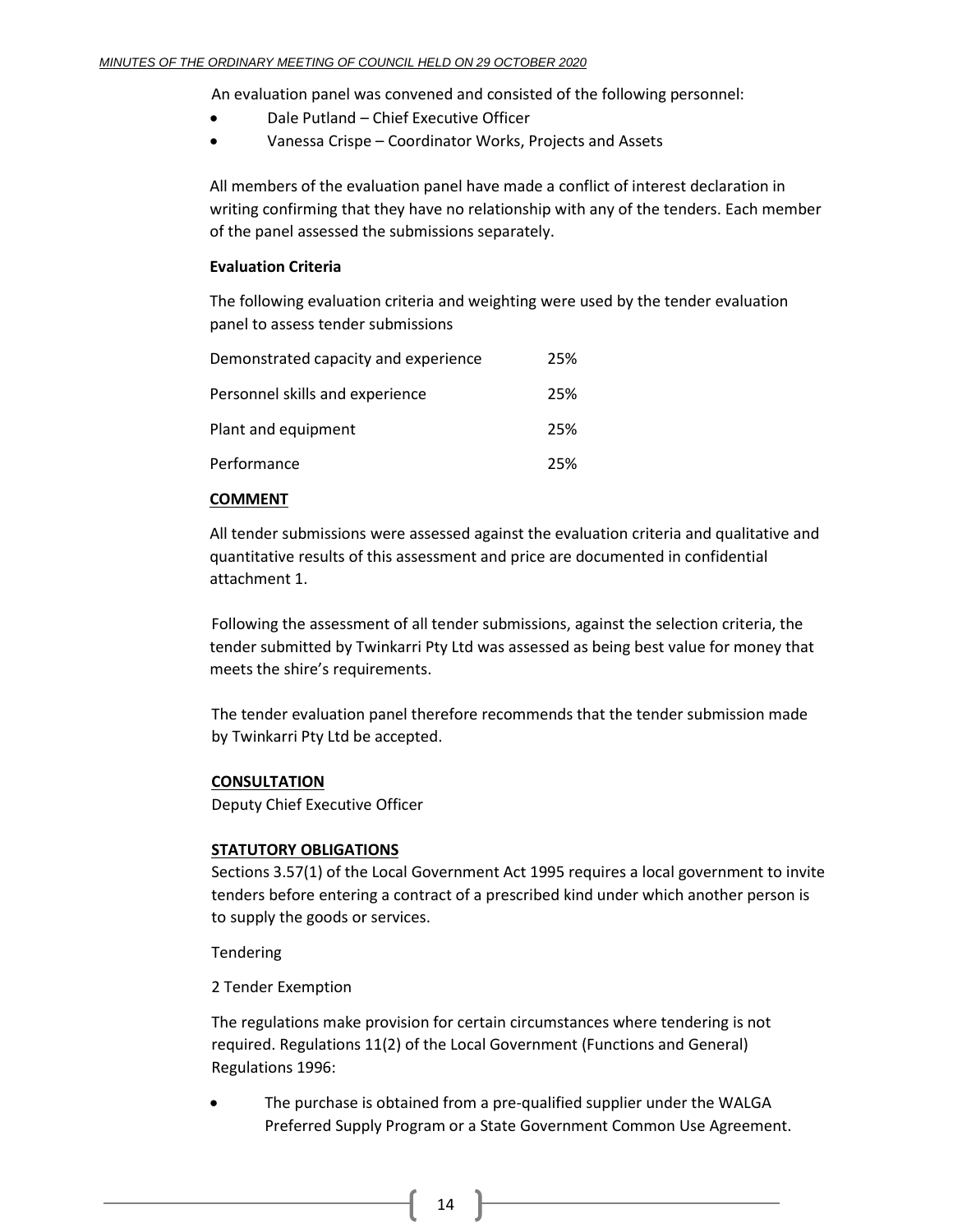## **POLICY IMPLICATIONS**

Council Policy – Purchasing Policy F.03

## **BUDGET/FINANCIAL IMPLICATIONS**

The funding for this tender is included in the 2020/2021 Annual Budget to undertake the works.

The allocated operational budget for the work is \$100,000 and staff will ensure the amount of pruning undertaking is kept within this amount.

## **STRATEGIC IMPLICATIONS**

Alignment with our Strategic Community Plan

| <b>BUILT ENVIRONMENT: ENHANCED LIFESTYLE CHOICES</b> |                                                 |  |
|------------------------------------------------------|-------------------------------------------------|--|
| Outcome 1.1                                          | Sustainable Infrastructure                      |  |
| Objective 1.1.1                                      | Strengthen road safety and local infrastructure |  |

## **SUSTAINABILITY IMPLICATIONS**

- ➢ **Environmental** There are no known significant environmental issues. ➢ **Economic** There are no known significant economic issues.
- ➢ **Socia**l There are no known significant social issues.

## **VOTING REQUIREMENTS**

Simple Majority

## OFFICER RECOMMENDATION – ITEM 10.1.1

That Council

- 1. Awards tender 0200-001 Supply of Rural Road Cleaning and pruning services to Twinkarri Pty Ltd at the day rate of \$3,420 as contained within confidential attachment 1.
- 2. Authorises the Chief Executive Officer to sign a contract on behalf of the Shire of Boyup Brook for tender 0200-001 Supply of Rural Road Cleaning and pruning services.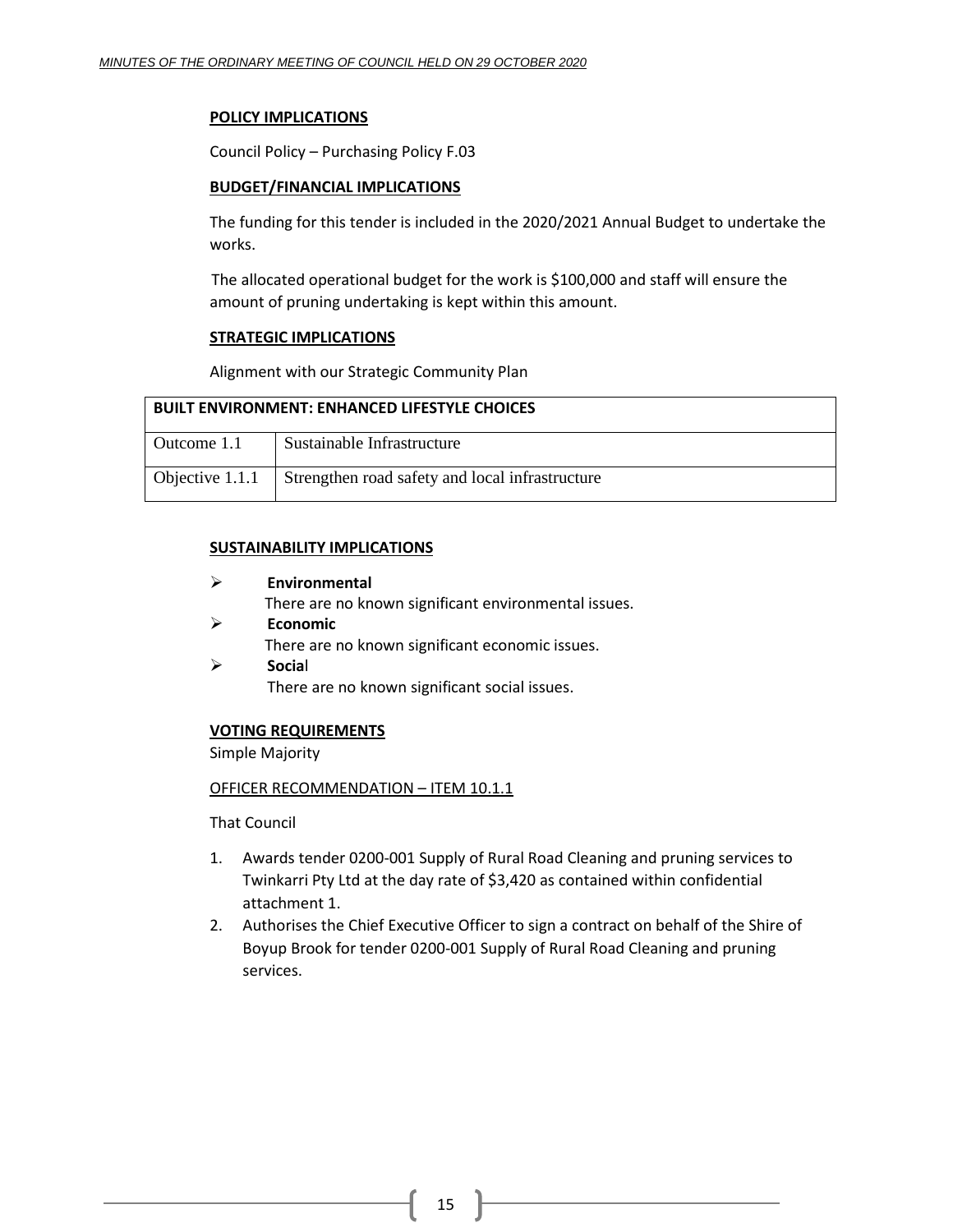## **COUNCIL DECISION – ITEM 10.1.1**

**MOVED: Cr T J Oversby SECONDED: Cr P Kaltenrieder**

**That Council**

- **1. Awards tender 0200-001 Supply of Rural Road Cleaning and pruning services to Twinkarri Pty Ltd at the day rate of \$3,420 as contained within confidential attachment 1.**
- **2. Authorises the Chief Executive Officer to sign a contract on behalf of the Shire of Boyup Brook for tender 0200-001 Supply of Rural Road Cleaning and pruning services.**

**CARRIED 8/1 Res 166/20**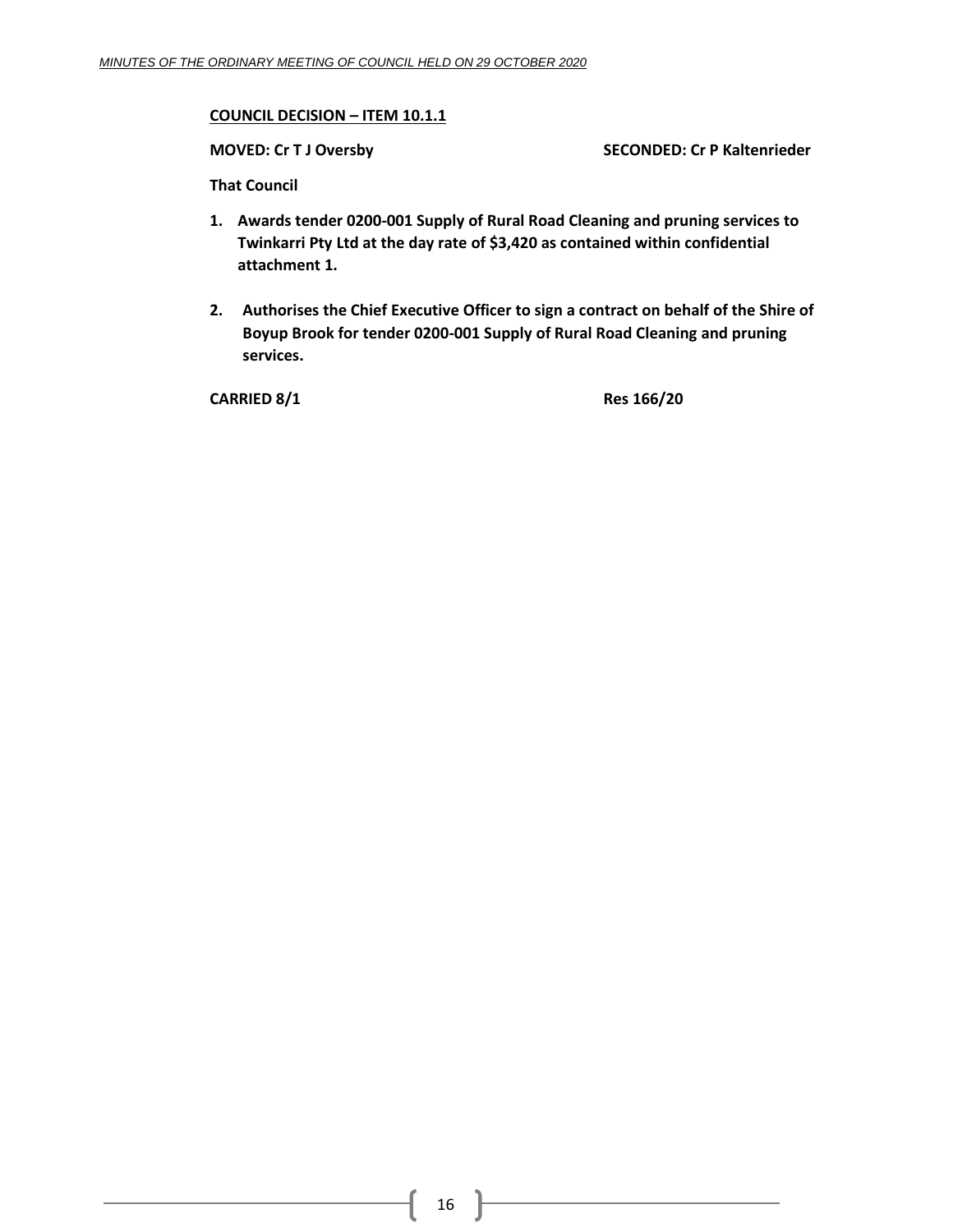#### <span id="page-16-0"></span>**10.1.2 Tender No 020-002 – Provision of Waste Management and Bulk Waste Transfer**

| Location:                              | Not applicable                                                                       |
|----------------------------------------|--------------------------------------------------------------------------------------|
| Applicant:                             | Not applicable                                                                       |
| File:                                  | Tender                                                                               |
| <b>Disclosure of Officer Interest:</b> | None                                                                                 |
| Date:                                  | 22 October 2020                                                                      |
| Author:                                | Vanessa Crispe - Coordinator Works, Projects<br>and Assets.                          |
| <b>Authorising Officer:</b>            | Dale Putland - Chief Executive Officer                                               |
| <b>Attachments:</b>                    | Request for tender evaluation report (provided<br>under separate confidential cover) |

#### **SUMMARY**

This tender is for provision of waste management and Bulk waste transfer within the Shire of Boyup Brook for a period of three (3) years.

\_\_\_\_\_\_\_\_\_\_\_\_\_\_\_\_\_\_\_\_\_\_\_\_\_\_\_\_\_\_\_\_\_\_\_\_\_\_\_\_\_\_\_\_\_\_\_\_\_\_\_\_\_\_\_\_\_\_\_\_\_\_\_\_\_\_\_\_\_\_\_\_\_\_\_\_\_\_

#### **BACKGROUND**

Prior to this tender, the management and transfer of bulk waste is by way of Shire staff. The tender has indicated that significant cost savings may be realised through redesigning the site and changes to the management of the Transfer Station.

#### **Submissions**

The request for tender, tender No 020-002 Provision of Waste Management and Bulk Waste Transfer was advertised on 1<sup>st</sup> September 2020 and closed 2.30 pm on Tuesday 29th September 2020.

The tender was advertised on WALGA's eQuotes.

One submission was received, and the submission is summarised in the confidential attachment 1.

All tender submissions comply with the request for tender guidelines and compliance criteria.

Tender submissions were received from the following company

➢ Hastie Waste Pty Ltd

#### **Evaluation Panel**

An evaluation panel was convened and consisted of the following personnel:

- Dale Putland Chief Executive Officer
- Vanessa Crispe Coordinator Works Projects and Assets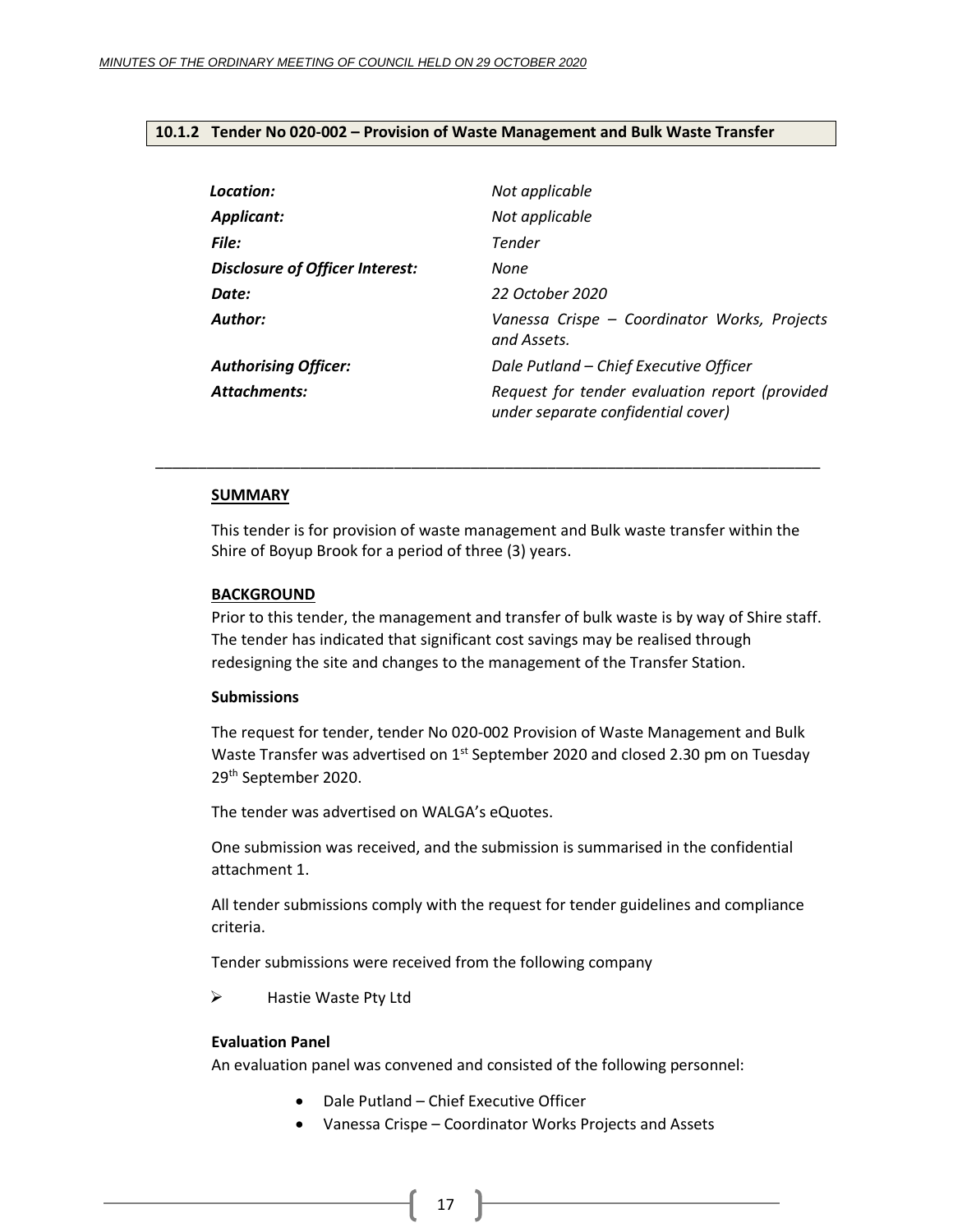All members of the evaluation panel have made a conflict of interest declaration in writing confirming that they have no relationship with any of the tenders. Each member of the panel assessed the submissions separately.

## **Evaluation Criteria**

The following evaluation criteria and weighting were used by the tender evaluation panel to assess tender submissions

| <b>Community Education Waste Minimisation</b> | 20% |
|-----------------------------------------------|-----|
| <b>Experience Capability Past Performance</b> | 20% |
| <b>Plan for Proposed Services</b>             | 15% |
| Occupational Health & Safety                  | 15% |
| <b>Quality Assurance</b>                      | 10% |
| <b>Risk Management</b>                        | 5%  |
| <b>Environmental Management</b>               | 15% |

## **COMMENT**

All tender submissions were assessed against the evaluation criteria and qualitative and quantitative results of this assessment and price are documented in confidential attachment 1.

There is currently insufficient budget allocation to proceed with the tender as shown in the commercial sensitive attachments. The cost of providing the service is significantly higher than anticipated due to operational inefficiencies on the site. The tender has indicated that significant cost savings may be realised through redesigning the site and these could not be achieved if the Shire has already entered into a contract for the waste management and bulk waste transfer.

## **CONSULTATION**

Chief Executive Officer

Deputy Chief Executive Officer

## **STATUTORY OBLIGATIONS**

Sections 3.57(1) of the Local Government Act 1995 requires a local government to invite tenders before it enters into a contract of a prescribed kind under which another person is to supply the goods or services.

Tendering

2 Tender Exemption

The regulations make provision for certain circumstances where tendering is not required. Regulations 11(2) of the Local Government (Functions and General) Regulations 1996: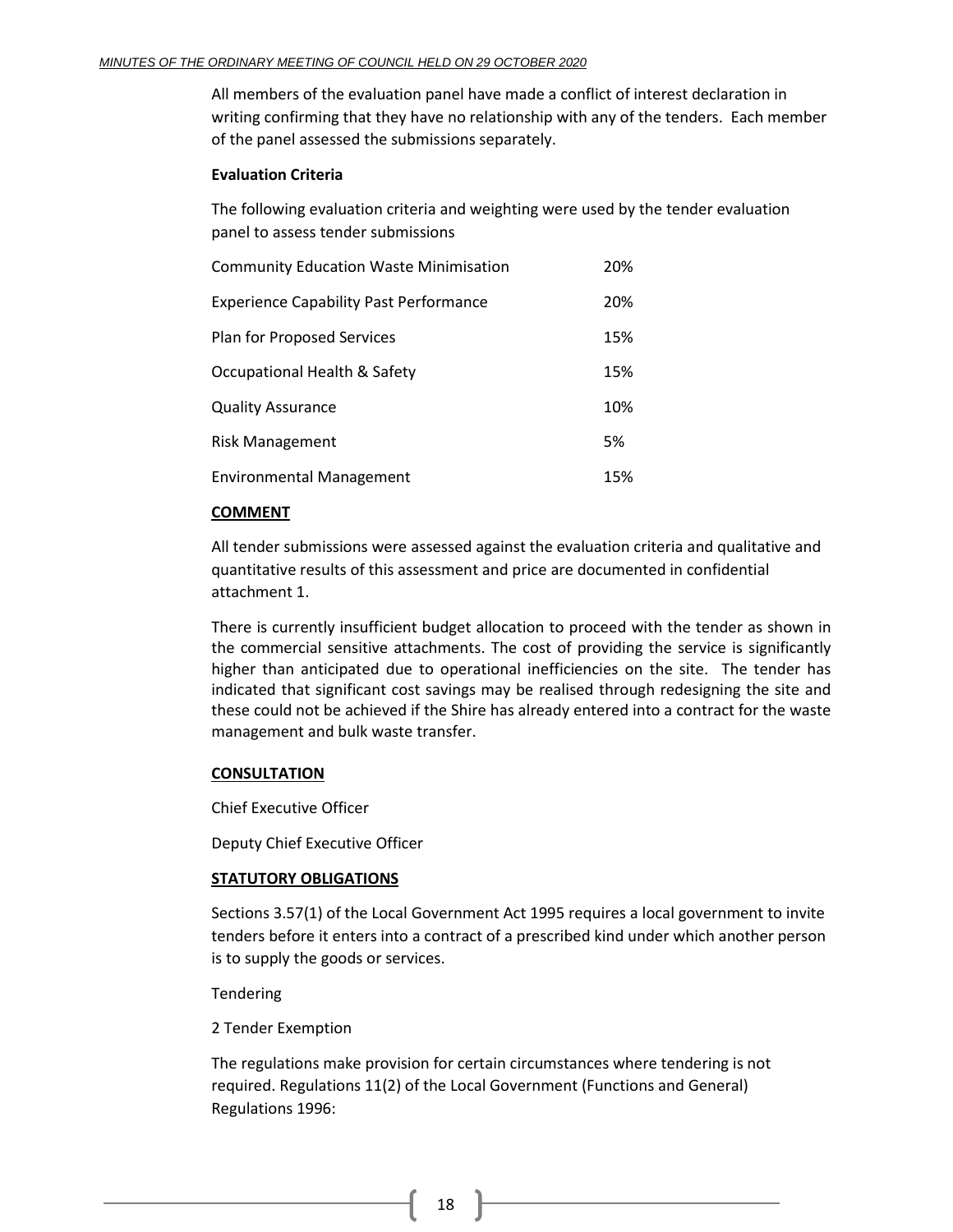• The purchase is obtained from a pre-qualified supplier under the WALGA Preferred Supply Program or a State Government Common Use Agreement.

## **POLICY IMPLICATIONS**

Council Policy – Purchasing Policy

## **BUDGET FINANCIAL/IMPLICATIONS**

The cost of adopting the tender will exceed the budget for waste transfer station operations in the current financial year.

Redesign of the transfer station has not been costed. The Shire will need to seek quotations for design of the transfer station, with a report presented to Council for budget reallocations before this proceeds.

## **STRATEGIC IMPLICATIONS**

Nil

## **SUSTAINABILITY IMPLICATIONS**

- ➢ **Environmental** There are no known significant environmental issues. ➢ **Economic** There are no known significant economic issues.
- ➢ **Socia**l There are no known significant social issues.

## **VOTING REQUIREMENTS**

Simple Majority

## OFFICER RECOMMENDATION – ITEM 10.1.2

The Council;

- 1. decline to accept the tender submitted by Hastie Waste for the provision of waste management and bulk waste transfer, due to budget restraints;
- 2. undertake a review of operations and improvements to efficiencies that will reduce the costs in the short term;
- 3. seek quotations for redesign of the Waste Transfer Station to improve the longterm financial viability of the operations.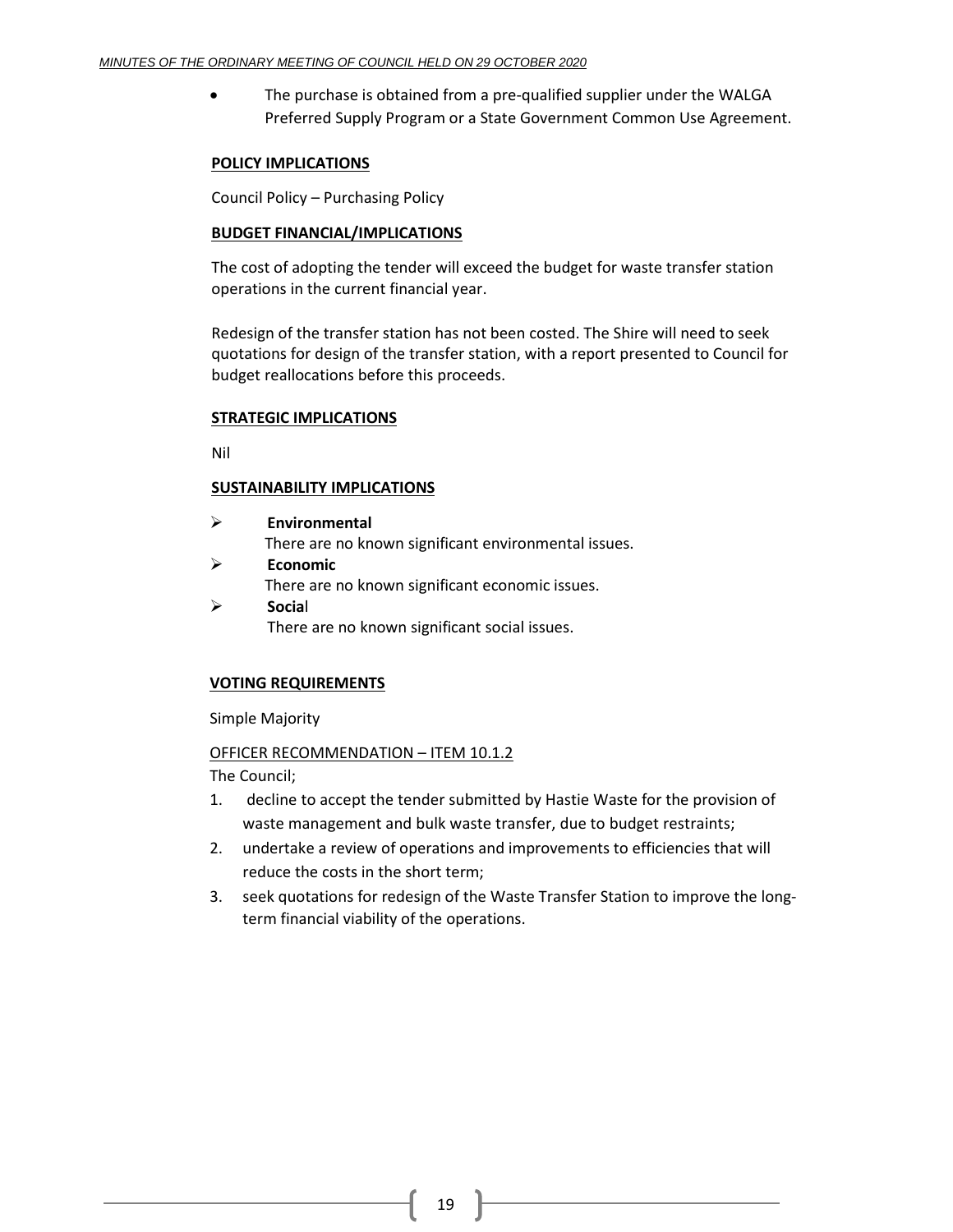## **COUNCIL DECISION – ITEM 10.1.2**

**MOVED: Cr H C O'Connell SECONDED: Cr S Alexander**

**The Council;**

- **1. decline to accept the tender submitted by Hastie Waste for the provision of waste management and bulk waste transfer, due to budget restraints;**
- **2. undertake a review of operations and improvements to efficiencies that will reduce the costs in the short term;**
- **3. seek quotations for redesign of the Waste Transfer Station to improve the longterm financial viability of the operations.**

**CARRIED 9/0 Res 167/20**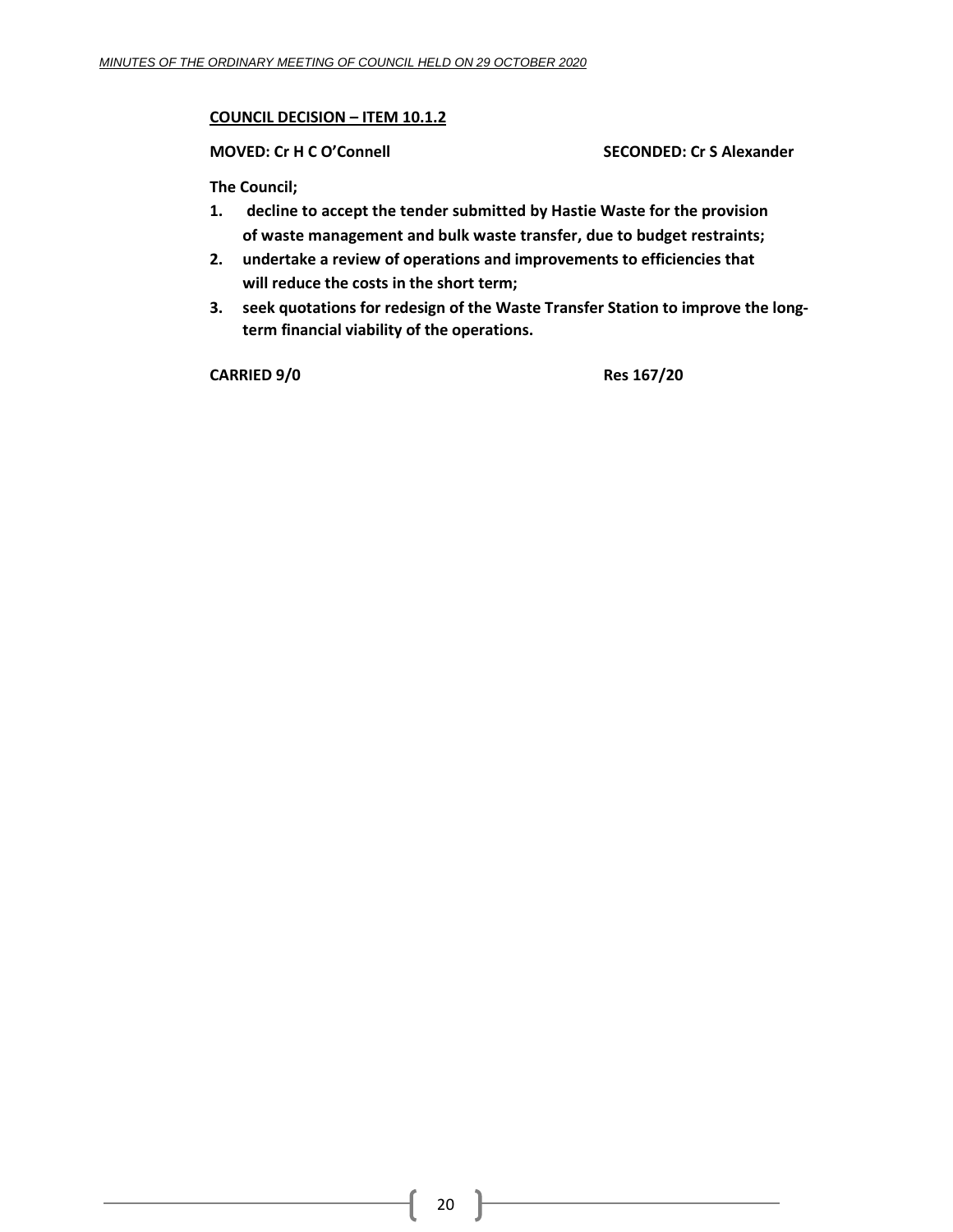## <span id="page-20-0"></span>**10.2 FINANCE**

#### <span id="page-20-1"></span>**10.2.1 List of Accounts Paid in September 2020**

| Location:                              | Not applicable                           |
|----------------------------------------|------------------------------------------|
| <b>Applicant:</b>                      | Not applicable                           |
| File:                                  | FM/1/002                                 |
| <b>Disclosure of Officer Interest:</b> | None                                     |
| Date:                                  | 16/10//20                                |
| Author:                                | Carolyn Mallett -Accountant              |
| <b>Authorising Officer:</b>            | Aaron Bowman – Acting Deputy CEO         |
| <b>Attachments:</b>                    | Yes - List of Accounts Paid in September |

#### **SUMMARY**

In accordance with the *Local Government (Financial Management) Regulations 1996* the list of accounts paid in September 2020 are presented to Council.

\_\_\_\_\_\_\_\_\_\_\_\_\_\_\_\_\_\_\_\_\_\_\_\_\_\_\_\_\_\_\_\_\_\_\_\_\_\_\_\_\_\_\_\_\_\_\_\_\_\_\_\_\_\_\_\_\_\_\_\_\_\_\_\_\_\_\_\_\_\_\_\_

#### **BACKGROUND**

This report presents accounts/invoices received for the supply of goods and services, salaries and wages, and the like which were paid during the period 01 to 30 September 2020.

#### **COMMENT**

The attached listing represents accounts/invoices the shire paid by cheque or electronic means during the period 01 to 30 September 2020.

#### **CONSULTATION**

Nil

#### **STATUTORY OBLIGATIONS**

Local Government (Financial Management) Regulations 1996, Regulations 12 and 13 apply and are as follows:

*12. Payments from municipal fund or trust fund*

*(1) A payment may only be made from the municipal fund or the trust fund —*

*(a) if the local government has delegated to the CEO the exercise of its power to make payments from those funds — by the CEO; or*

*(b) otherwise, if the payment is authorised in advance by a resolution of the council.*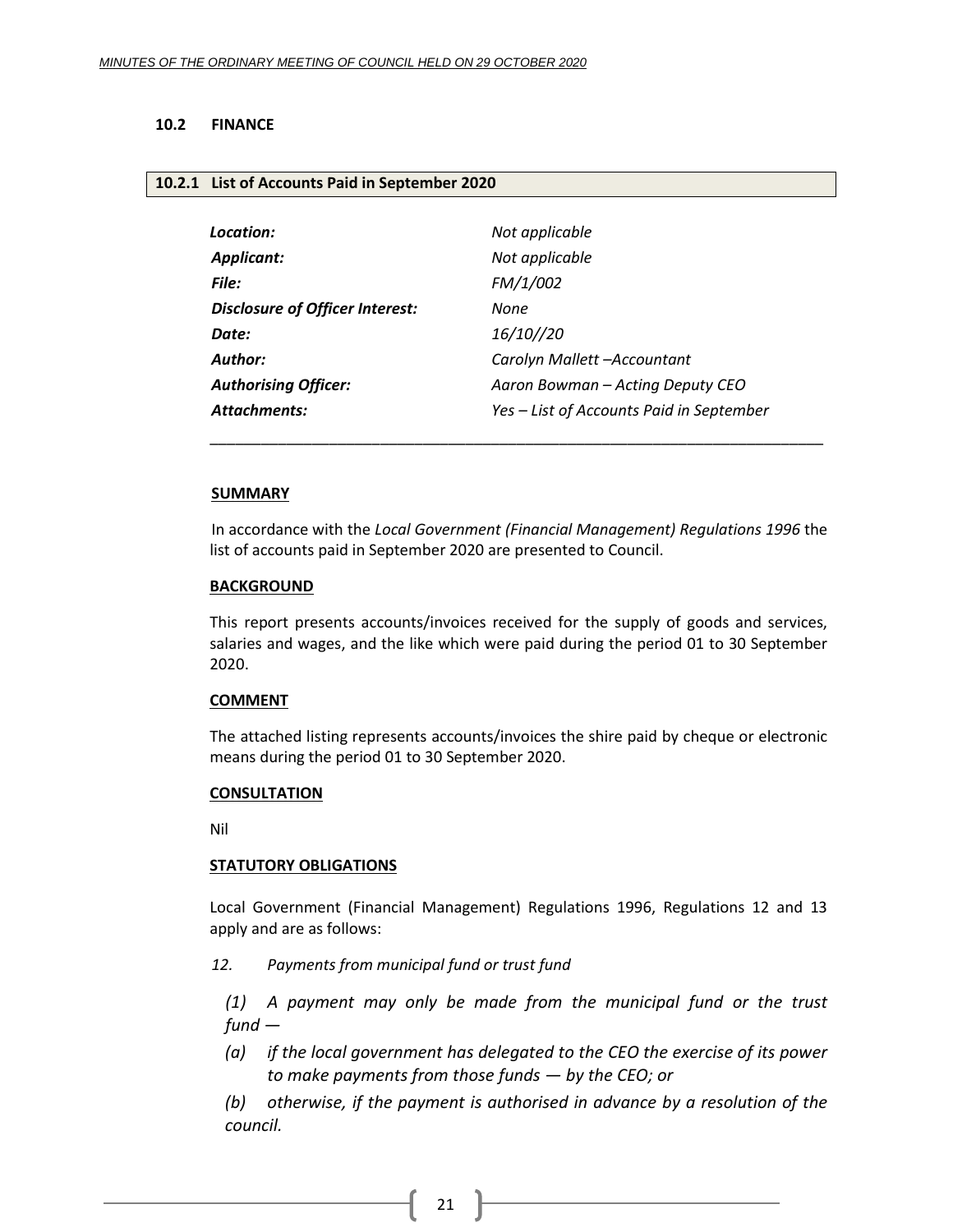- *(2) The council must not authorise a payment from those funds until a list prepared under regulation 13(2) containing details of the accounts to be paid has been presented to the council.*
- *13. Lists of accounts*
- *(1) If the local government has delegated to the CEO the exercise of its power to make payments from the municipal fund or the trust fund, a list of accounts paid by the CEO is to be prepared each month showing for each account paid since the last such list was prepared —*
	- *(a) the payee's name;*
	- *(b) the amount of the payment;*
	- *(c) the date of the payment; and*
	- *(d) sufficient information to identify the transaction.*
	- *(2) A list of accounts for approval to be paid is to be prepared each month showing —*
	- *(a) for each account which requires council authorisation in that month —*
		- *(i) the payee's name;*
		- *(ii) the amount of the payment; and*
		- *(iii) sufficient information to identify the transaction; and*
	- *(b) the date of the meeting of the council to which the list is to be presented.*
- *(3) A list prepared under sub regulation (1) or (2) is to be —*
	- *(a) presented to the council at the next ordinary meeting of the council after the list is prepared; and*
	- *(b) recorded in the minutes of that meeting.*

## **POLICY IMPLICATIONS**

Council's *Authority to Make Payments Policy* has application.

## **BUDGET/FINANCIAL IMPLICATIONS**

Account payments accorded with a detailed 2020-21 Annual Budget

## **STRATEGIC IMPLICATIONS**

Nil

## **VOTING REQUIREMENTS**

Simple Majority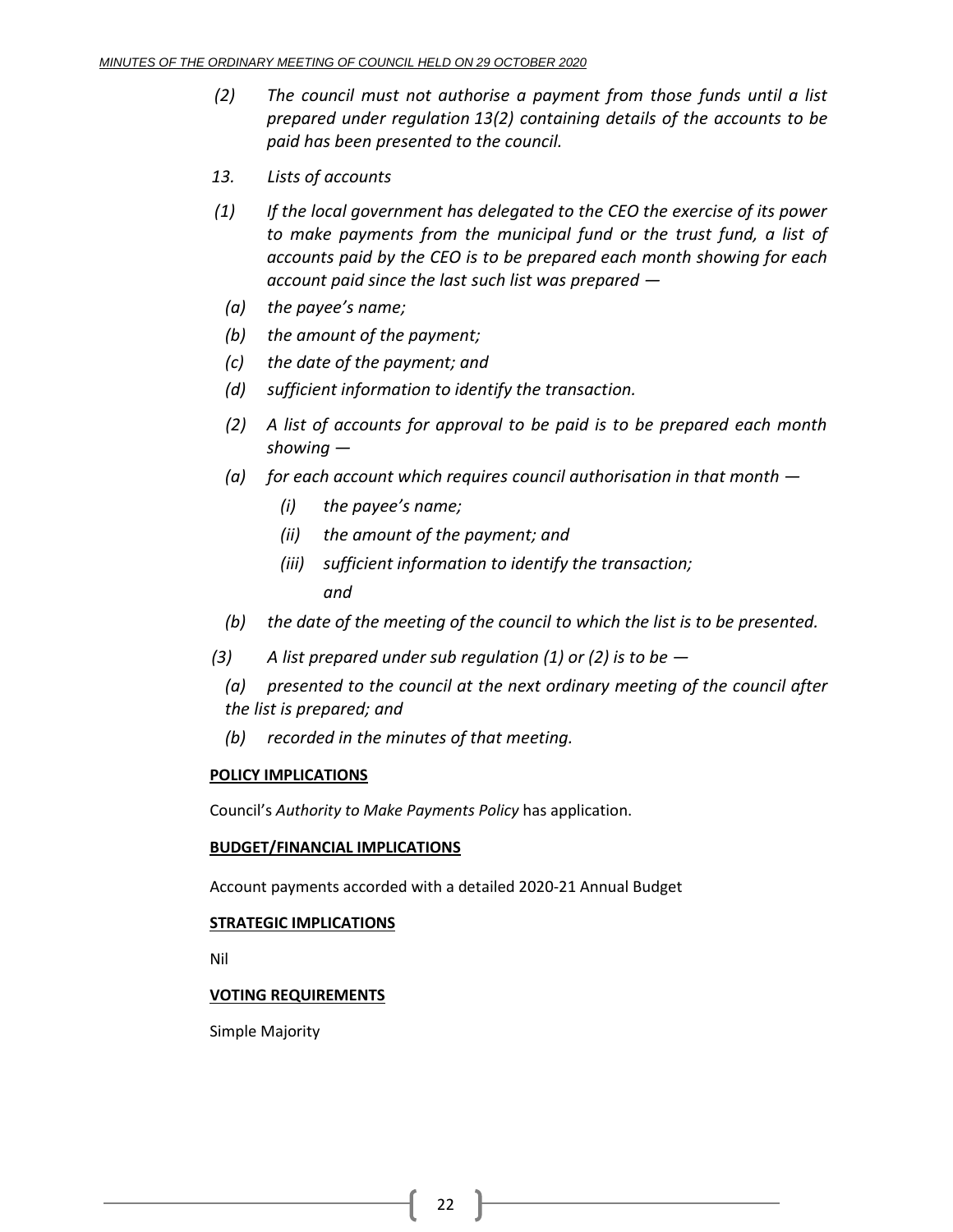## OFFICER RECOMMENDATION – Item 10.2.1

That at its October 2020 ordinary meeting Council receive as presented the list of accounts paid in September 2020, totalling \$485,092.05 from Municipal account, \$38,609.90 from Police Licensing account and \$4.62 from Boyup Brook Early Learning Centre account, as represented by:

| <b>Municipal Cheques</b>             | 20441 - 20447     | \$15,444.59  |      |
|--------------------------------------|-------------------|--------------|------|
| <b>Municipal Electronic Payments</b> | EFT9824 - EFT9870 | \$251,462.57 |      |
| <b>Municipal Direct Payments</b>     |                   | \$218,184.89 |      |
| <b>Police Licensing Payments</b>     |                   | \$38,609.90  |      |
| <b>BBELC Payments</b>                |                   | S.           | 4.62 |

## **COUNCIL DECISION – Item 10.2.1**

#### **MOVED: Cr S E G Alexander SECONDED: Cr H C O'Connell**

**That at its October 2020 ordinary meeting Council receive as presented the list of accounts paid in September 2020, totalling \$485,092.05 from Municipal account, \$38,609.90 from Police Licensing account and \$4.62 from Boyup Brook Early Learning Centre account, as represented by:**

| <b>Municipal Cheques</b>             | 20441 - 20447     | \$15,444.59  |      |
|--------------------------------------|-------------------|--------------|------|
| <b>Municipal Electronic Payments</b> | EFT9824 - EFT9870 | \$251,462.57 |      |
| <b>Municipal Direct Payments</b>     |                   | \$218,184.89 |      |
| <b>Police Licensing Payments</b>     |                   | \$38,609.90  |      |
| <b>BBELC Payments</b>                |                   | S            | 4.62 |

**CARRIED 9/0 Res 168/20**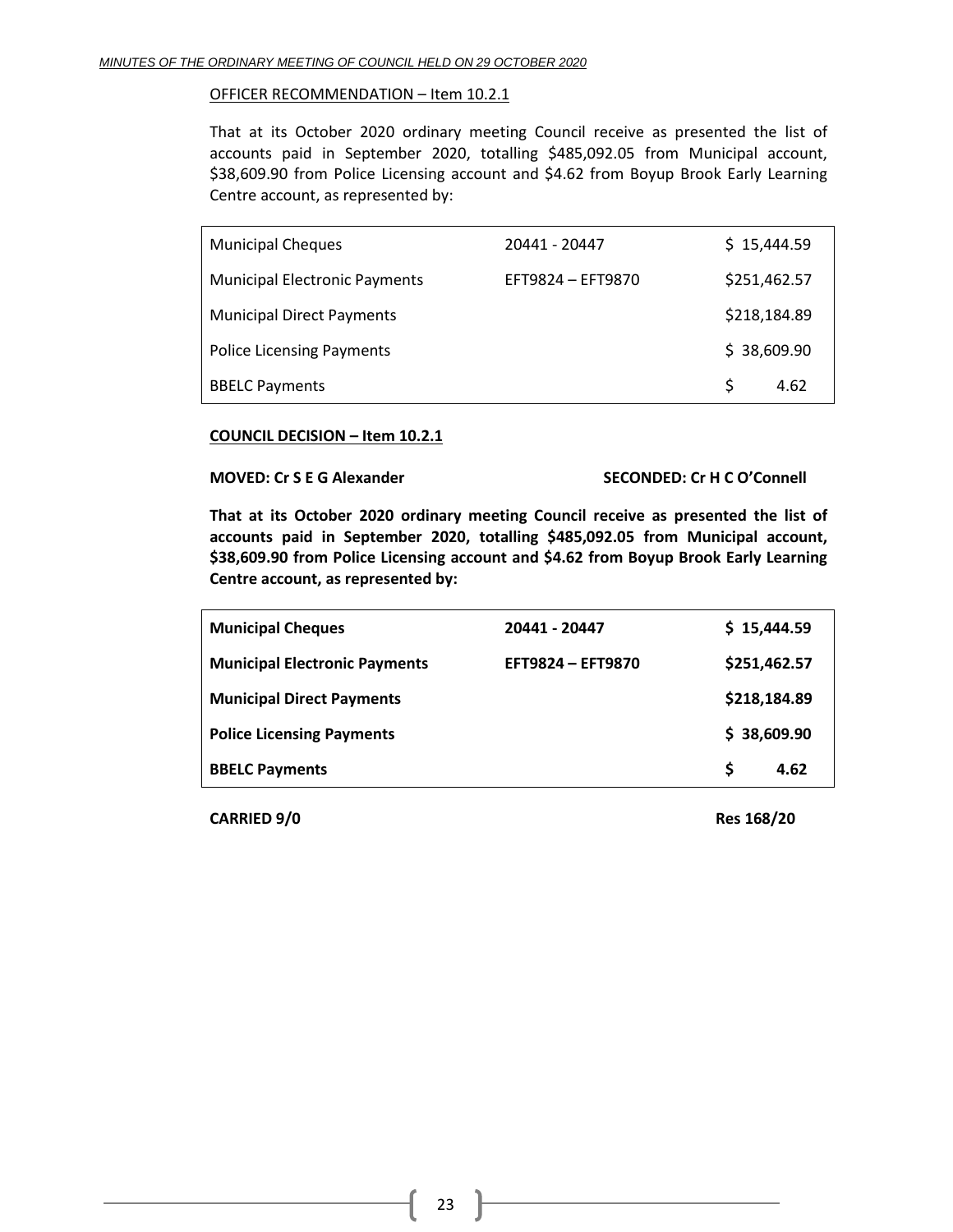## <span id="page-23-0"></span>**10.2.2 30 September 2020 Statement of Financial Activity**

| Location:                              | Not applicable                                |
|----------------------------------------|-----------------------------------------------|
| <b>Applicant:</b>                      | Not applicable                                |
| <b>File:</b>                           | <b>FM/10/003</b>                              |
| <b>Disclosure of Officer Interest:</b> | None                                          |
| Date:                                  | 23 October 2020                               |
| <b>Authors:</b>                        | D Long - Finance Consultant                   |
| <b>Authorizing Officer:</b>            | Aaron Bowman - Acting Chief Executive Officer |
| <b>Attachments:</b>                    | Will be provided once completed               |

*\_\_\_\_\_\_\_\_\_\_\_\_\_\_\_\_\_\_\_\_\_\_\_\_\_\_\_\_\_\_\_\_\_\_\_\_\_\_\_\_\_\_\_\_\_\_\_\_\_\_\_\_\_\_\_\_\_\_\_\_\_\_\_\_\_\_\_\_\_\_\_\_\_\_\_\_\_\_*

#### **SUMMARY**

This report recommends that Council receive the Statement of Financial Activities and Net Current Assets for the month ended 30 September 2020.

## **BACKGROUND**

Section 6.4 of the Local Government Act 1995 places financial reporting obligations on local government operations.

Regulation 34.(1)–(4) of the Local Government (Financial Management) Regulations 1996 requires the local government to prepare a *Statement of Financial Activity*.

The regulations also prescribe the content of the reports, and that details of items of Material Variances shall also be listed.

#### **COMMENT**

Material Variance Commentary on Year to Date July 2020.

Normally commentary is provided on material variances between Year to Date (YTD) Budget Estimates and YTD Actuals for the reporting period. As Council is yet to adopt its budget, this comparative analysis cannot be provided at this time. Once this budget is adopted, material variances and commentary will be provided.

#### **CONSULTATION** – Nil

#### **STATUTORY OBLIGATIONS**

Local Government (Financial Management) Regulations 1996, Regulation 34.(1A)

Local Government (Financial Management) Regulations 1996, Regulation 34.(4)(a)

#### **POLICY IMPLICATIONS** – Nil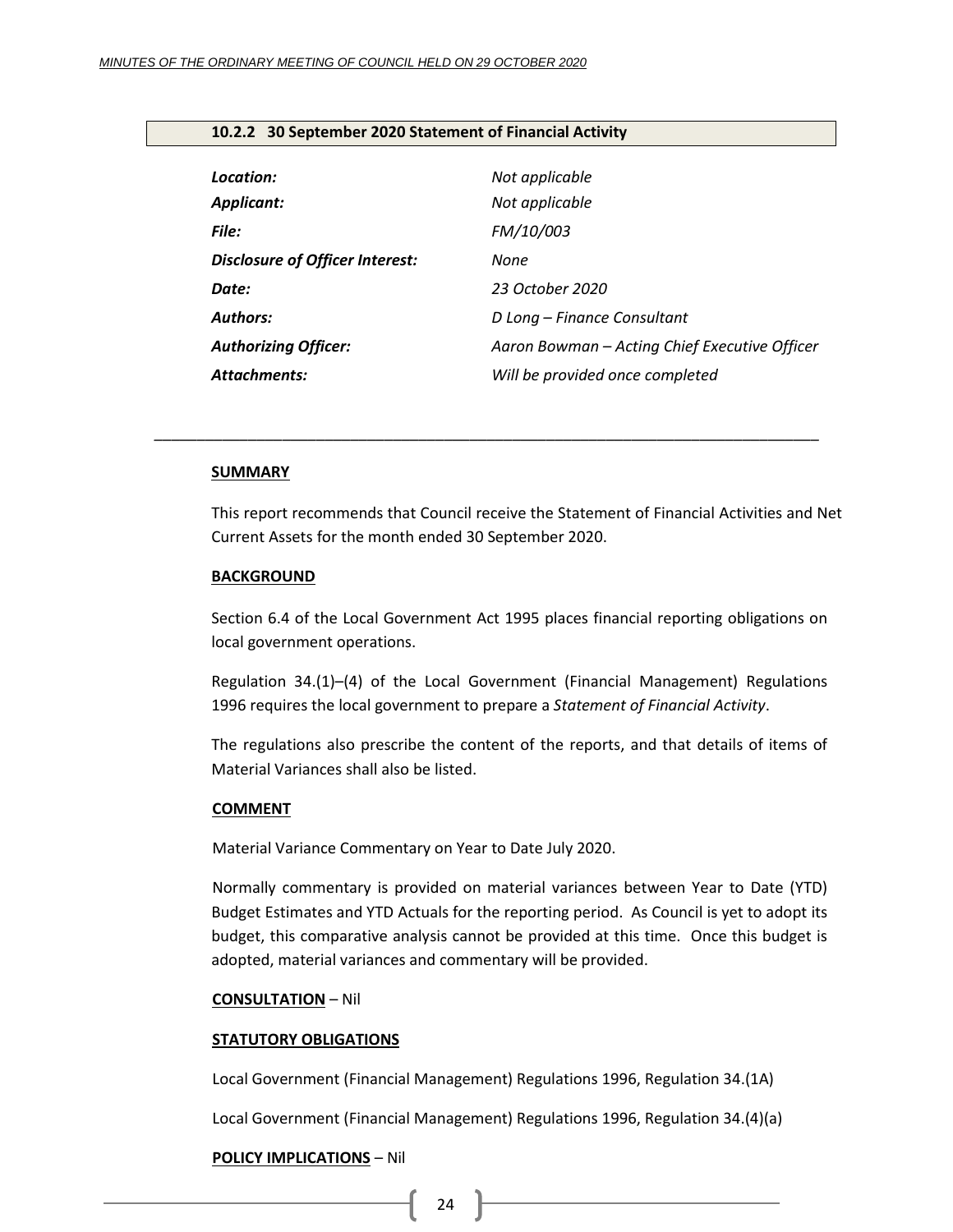#### **BUDGET/FINANCIAL IMPLICATIONS**

As presented in the attached reports.

## **STRATEGIC IMPLICATIONS** - Nil

#### **VOTING REQUIREMENTS**

Simple Majority

## OFFICER RECOMMENDATION – Item 10.2.2

That Council receive the Monthly Financial Report for 30 September 2020, as presented.

#### **COUNCIL DECISION – Item 10.2.2**

#### **MOVED: Cr H C O'Connell SECONDED: Cr T J Oversby**

**That Council receive the Monthly Financial Report for 30 September 2020, as presented.**

**CARRIED 9/0 Res 169/20**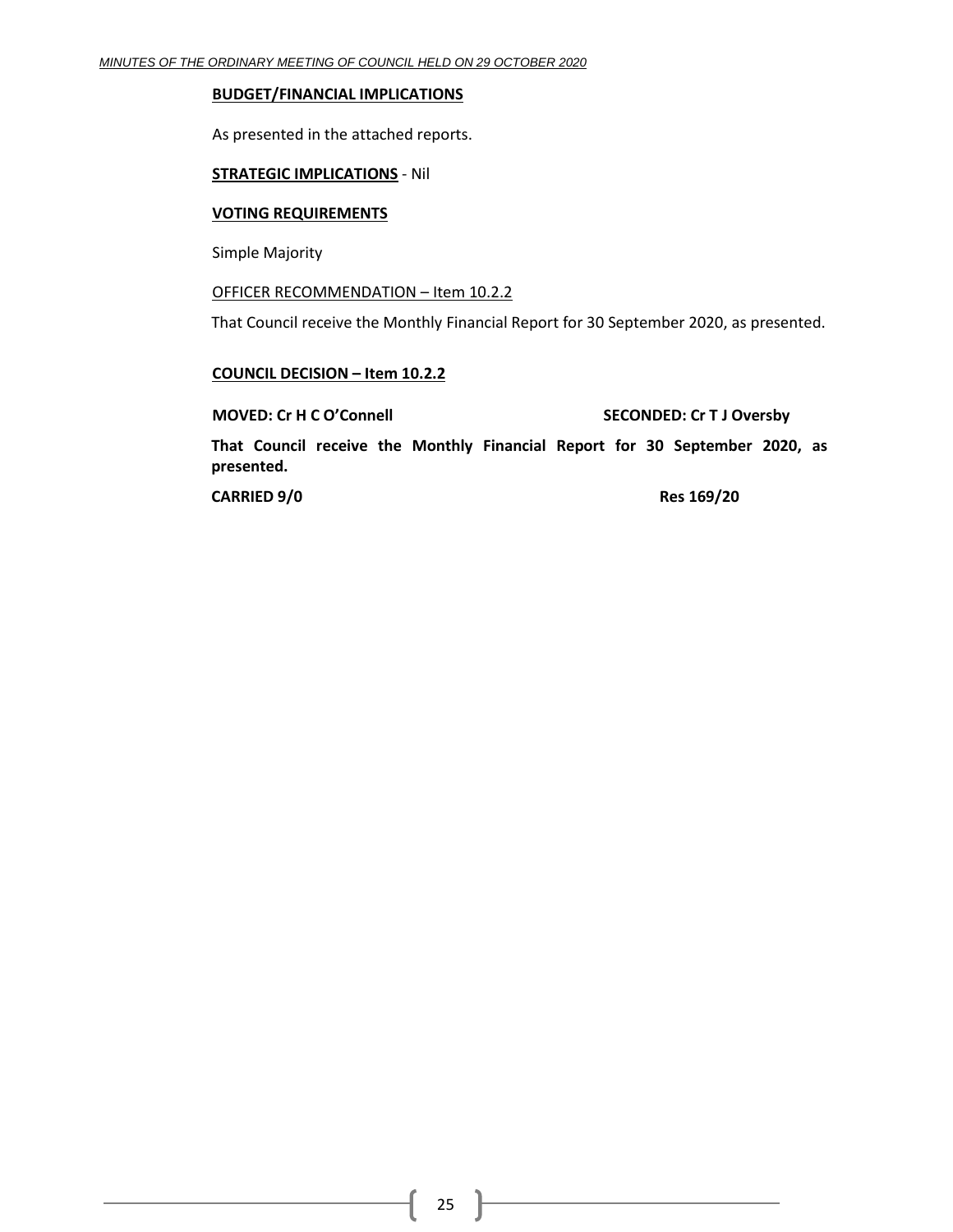## <span id="page-25-0"></span>**10.3 CHIEF EXECUTIVE OFFICER**

## <span id="page-25-1"></span>**10.3.1 Review of Local Laws**

| Location:                              | N/A                                         |
|----------------------------------------|---------------------------------------------|
| Applicant:                             | Nil                                         |
| <b>File:</b>                           | Local Laws                                  |
| <b>Disclosure of Officer Interest:</b> | Nil                                         |
| Date:                                  | 26 <sup>th</sup> August 2020                |
| Author:                                | Aaron Bowman-Deputy Chief Executive Officer |
| <b>Authorizing Officer:</b>            | Dale Putland - Chief Executive Officer      |
| Attachments:                           | Nil                                         |

## **SUMMARY**

Section 3.16 of the Local Government Act 1995 (the Act) requires Local Government to undertake a review of the local laws every eight years. The Shire Local Laws are due for review.

\_\_\_\_\_\_\_\_\_\_\_\_\_\_\_\_\_\_\_\_\_\_\_\_\_\_\_\_\_\_\_\_\_\_\_\_\_\_\_\_\_\_\_\_\_\_\_\_\_\_\_\_\_\_\_\_\_\_\_\_\_\_\_\_\_\_\_\_\_\_\_\_

## **BACKGROUND**

Based on records kept by the Shire and the WA Department of Local Government, Sporting and Cultural Industries the Shire has nine (9) local laws in place, some of which clearly require amendments due to changing circumstances and/or overlap other more recent legislation.

#### **COMMENT**

The table outlines the Shire of Boyup Brook current local laws, together with the recommended reviews that are required.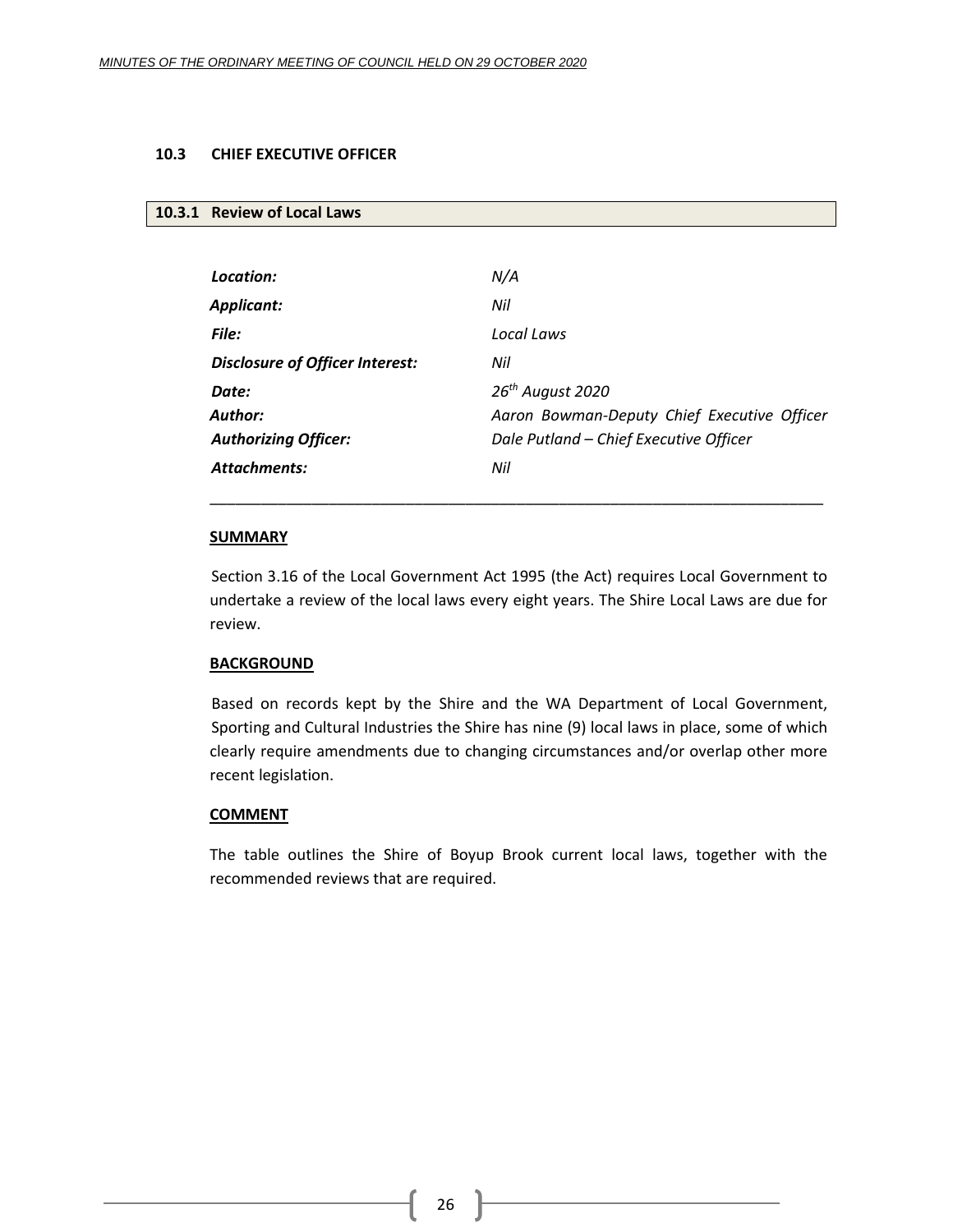|                                                                     | When gazetted<br>and $/$ or |                                                                                                                                                                                                                                                                                                                                                                                                                                                                                             |
|---------------------------------------------------------------------|-----------------------------|---------------------------------------------------------------------------------------------------------------------------------------------------------------------------------------------------------------------------------------------------------------------------------------------------------------------------------------------------------------------------------------------------------------------------------------------------------------------------------------------|
| <b>Local Law</b>                                                    | last amended                | <b>Comments</b>                                                                                                                                                                                                                                                                                                                                                                                                                                                                             |
| Activities in Thoroughfares and<br><b>Public Places and Trading</b> | 12/08/2005                  | Review with the view to be replaced with a single local law that<br>deals with local government property and thoroughfares                                                                                                                                                                                                                                                                                                                                                                  |
| Local Government Property                                           | 12/08/2005                  | Review with the view to be replaced with a single local law that<br>deals with local government property and thoroughfares                                                                                                                                                                                                                                                                                                                                                                  |
| Fencing                                                             | 12/08/2005                  | This local law deals with what constitutes a "sufficient fence"<br>in the district under the Dividing Fence Act 1961.<br>Review and update if required to ensure correct terminology used<br>(e.g. 'town planning scheme' is now referred to as a 'local planning<br>scheme').                                                                                                                                                                                                              |
| Health                                                              | 3/02/2004                   | This local law requires amendment and/or replacement.<br>The Public Health Act 2016 replaced many of the provisions of<br>the Health Act 1911 under which this local law was originally<br>made. Local Laws made in relation to health matters are now<br>made under the Local Government Act 1995. This local law could<br>be split into: A Waste Local Law (made under Waste Avoidance<br>and Resource Recovery Act 2007); An Amenity type local law;<br>and a residual health local law. |
| Parking and Parking facilities                                      | 12/08/2005                  | This local law is rarely used, no action required.                                                                                                                                                                                                                                                                                                                                                                                                                                          |
| Dog                                                                 | 3/02/2004                   | This local law requires amendment and / or replacement.<br>Extensive changes to the Dog Act 1976 and its associated<br>regulations in 2013 means that there are few matters now dealt<br>with by local laws - off leash dog exercise is now<br>established by council resolution rather than via a local law                                                                                                                                                                                |
| Cemetery                                                            | 3/02/2004                   | This local law is rarely used, no action required.                                                                                                                                                                                                                                                                                                                                                                                                                                          |
| <b>Bush Fire Brigades</b>                                           | 12/08/2005                  | Review to ensure local laws deals only with what is required by the<br>Bush Fires Act.                                                                                                                                                                                                                                                                                                                                                                                                      |
| <b>Standing Orders</b>                                              | 12/08/2005                  | Review to ensure the local law reflects current provisions of the<br>Act and effectively deals with any issues that may arise in the<br>conduct of council and committee meetings at the Shire                                                                                                                                                                                                                                                                                              |

ŀ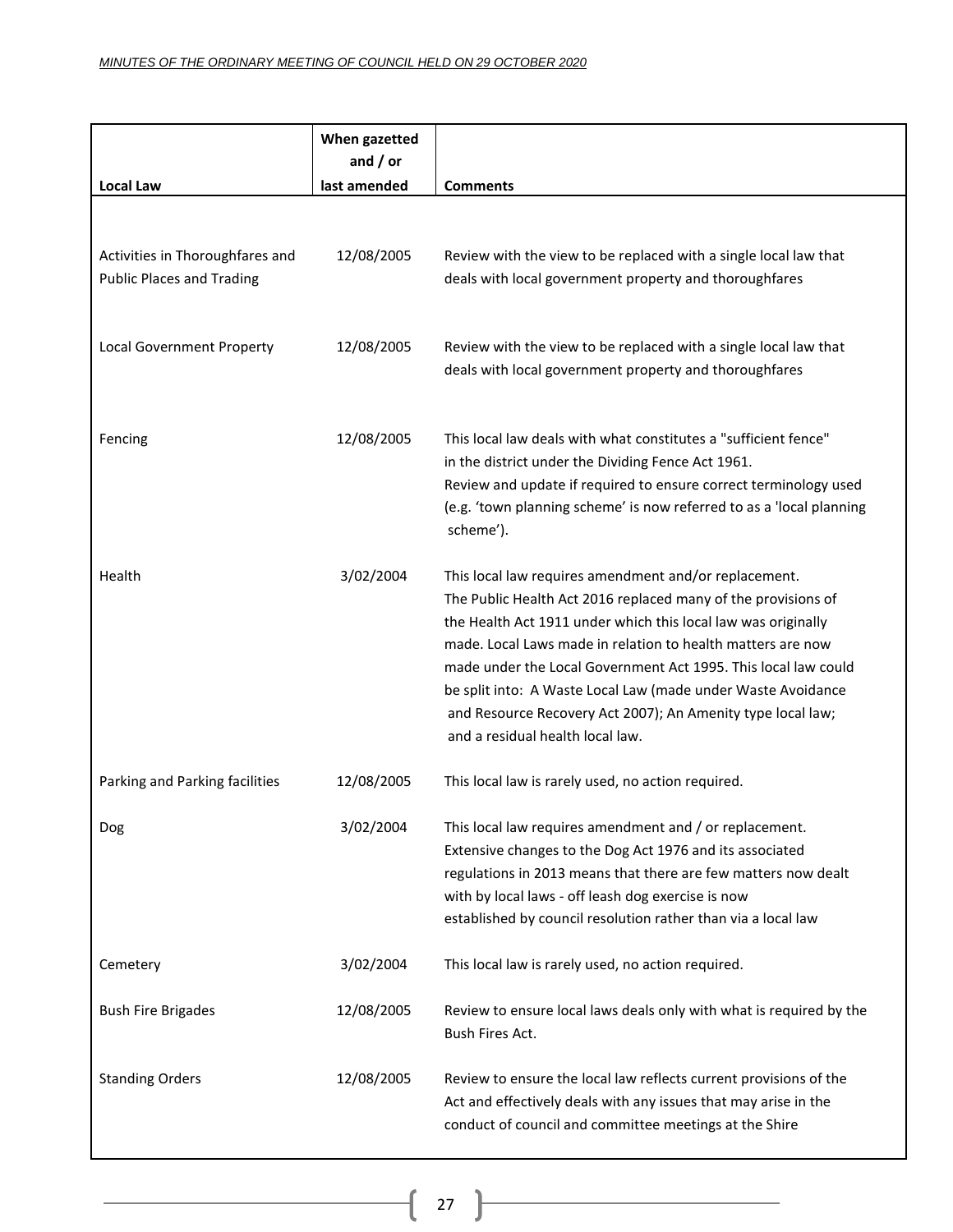## **CONSULTATION**

Section 3.16 of the Local Government Act 1995 requires a local government to give State-wide public notice for a period of at least 6 weeks advising that it is reviewing a local law and calling for submissions from the public, after which the local government may make amendments to local laws (which includes repealing local laws) using the process set out in s3.12 of the Local Government Act 1995.

Several local laws need to be amended. The Shire can make available the summary table to members of the public who may be considering making a comment which may assist in this regard.

## **STATUTORY OBLIGATIONS**

Section 3.16 of the Local Government Act 1995 requires local governments to undertake a formal review of local laws every 8 years.

## **POLICY IMPLICATIONS**

N/A

## **BUDGET/FINANCIAL IMPLICATIONS**

There are costs associated with advertising the request for public comment under s3.16 Local Government Act 1995. If Council subsequently agrees to amend and/or repeal the various local laws, there are also costs associated with drafting, obtaining legal advice where necessary, advertising and eventual Gazettal of any new local laws or amendments to existing ones.

## **STRATEGIC IMPLICATIONS**

Nil

## **SUSTAINABILITY IMPLICATIONS**

Nil

## **VOTING REQUIREMENTS**

Simple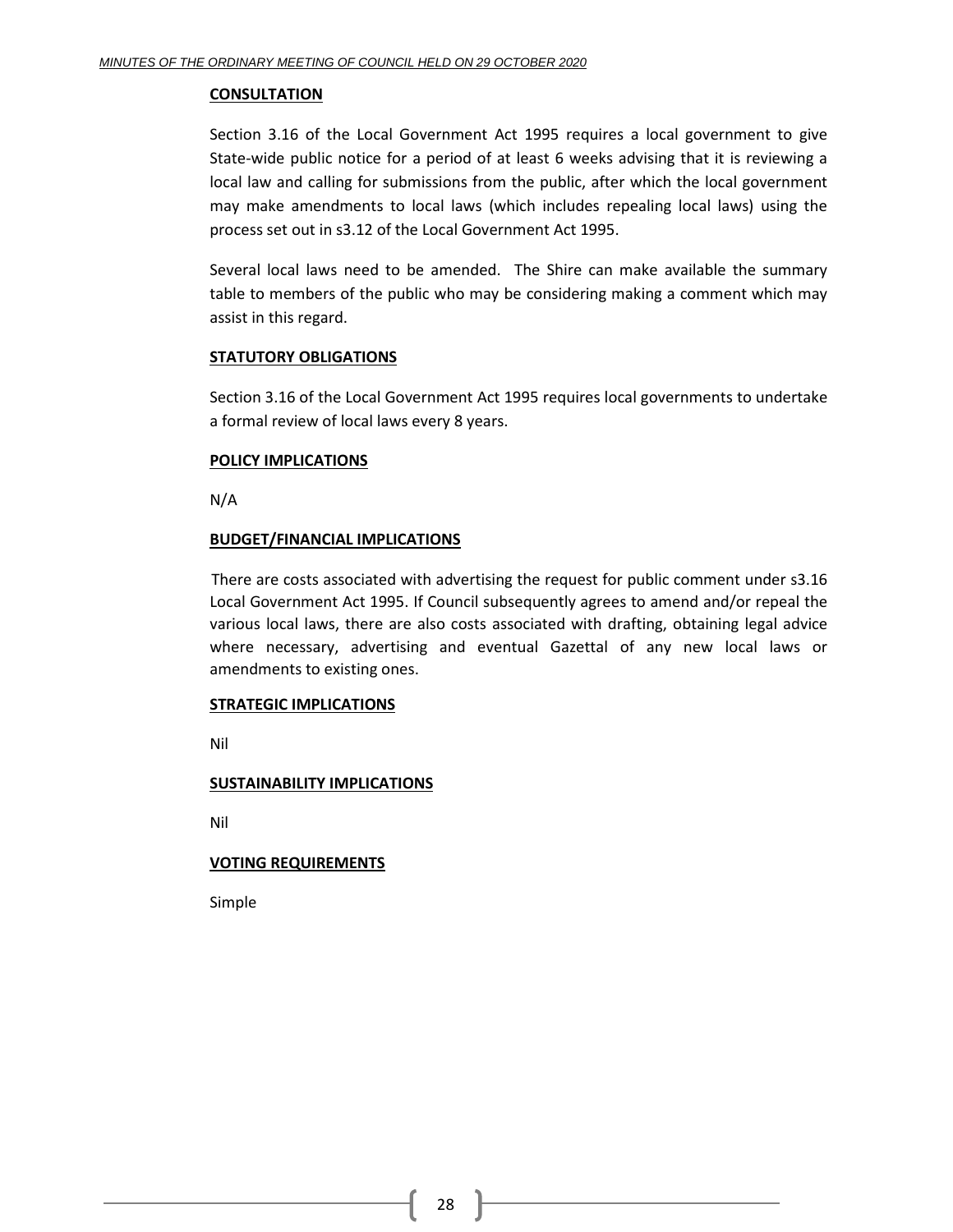## OFFICER RECOMMENDATION – Item 10.3.1

## That Council

1. In accordance with s3.16 of the Local Government Act 1995, gives State-wide and local public notice stating that the Shire proposes to review the following local laws:

- a) Activities in Thoroughfares and Public Places and Trading Local Law 2004
- b) Local Government Property Local Law 2004
- c) Local Law relating to Fencing 2004
- d) Health Local Law 2003
- e) Parking and Facilities Local law 2004
- f) Dog Local Law 2004
- g) Boyup Brook Cemetery Local Law 2003
- h) Bush Fire Brigades' Local Law 2004
- i) Standing Orders Local Law 1997

## 2. Notes that:

- a) A copy of the local laws may be inspected or obtained at the Shire office or from its website;
- b) A copy of the table in the report to Council summarising each local law and comments about them will also be made available to interested persons;
- c) Submissions about the local laws may be made to the Shire before a day to be specified in the notice, being a day that is not less than 6 weeks after the notice is given; and
- d) The results of the above advertising will be presented to Council for consideration of any submissions received.

## **COUNCIL DECISION – Item 10.3.1**

**MOVED: Cr P Kaltenrieder SECONDED: Cr A Price That Council**

**1. In accordance with s3.16 of the Local Government Act 1995, gives State-wide and local public notice stating that the Shire proposes to review the following local laws:** 

- **a) Activities in Thoroughfares and Public Places and Trading Local Law 2004**
- **b) Local Government Property Local Law 2004**
- **c) Local Law relating to Fencing 2004**
- **d) Health Local Law 2003**
- **e) Parking and Facilities Local law 2004**
- **f) Dog Local Law 2004**
- **g) Boyup Brook Cemetery Local Law 2003**
- **h) Bush Fire Brigades' Local Law 2004**
- **i) Standing Orders Local Law 1997**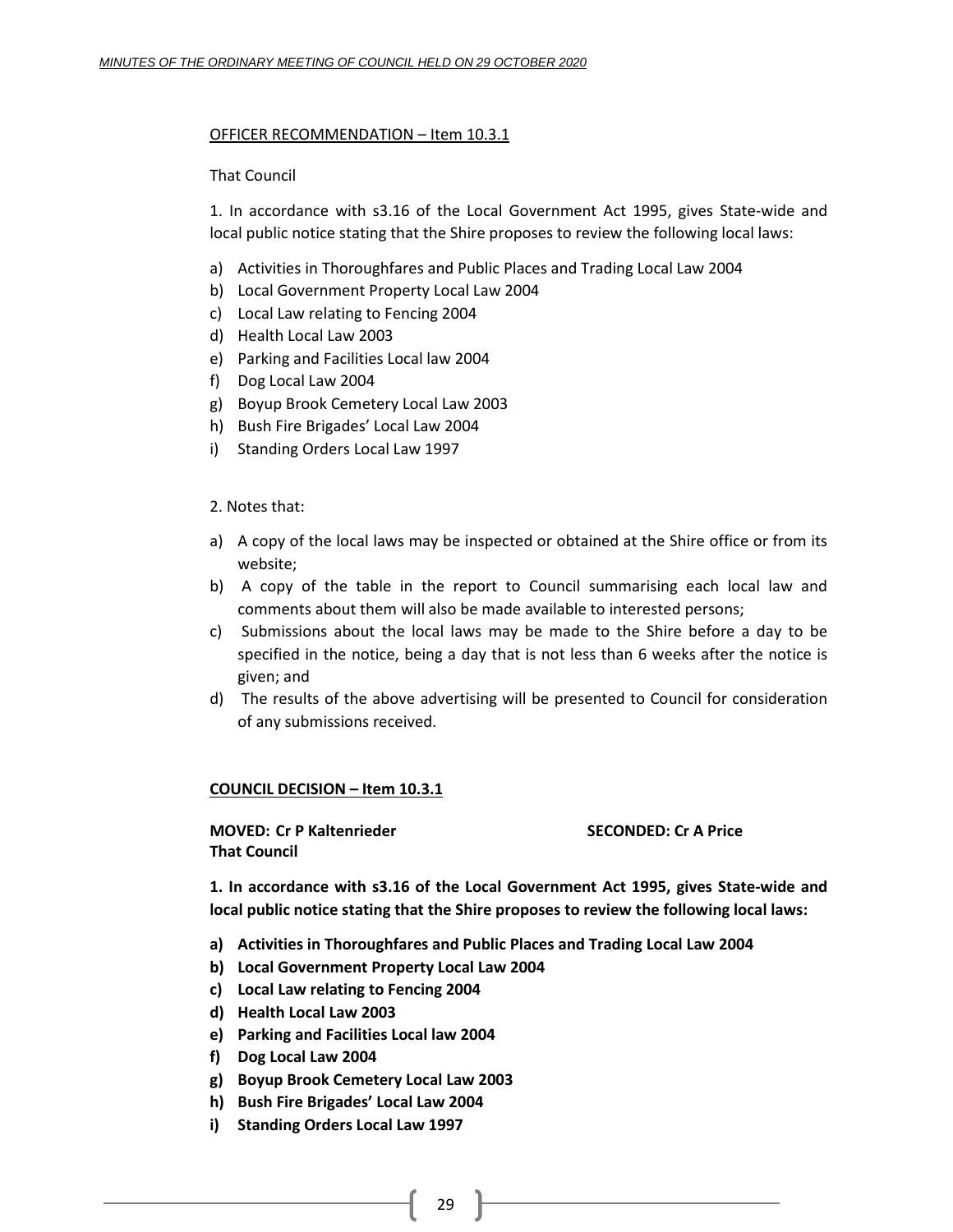**2. Notes that:** 

- **a) A copy of the local laws may be inspected or obtained at the Shire office or from its website;**
- **b) A copy of the table in the report to Council summarising each local law and comments about them will also be made available to interested persons;**
- **c) Submissions about the local laws may be made to the Shire before a day to be specified in the notice, being a day that is not less than 6 weeks after the notice is given; and**
- **d) The results of the above advertising will be presented to Council for consideration of any submissions received.**

**CARRIED 9/0 Res 170/20**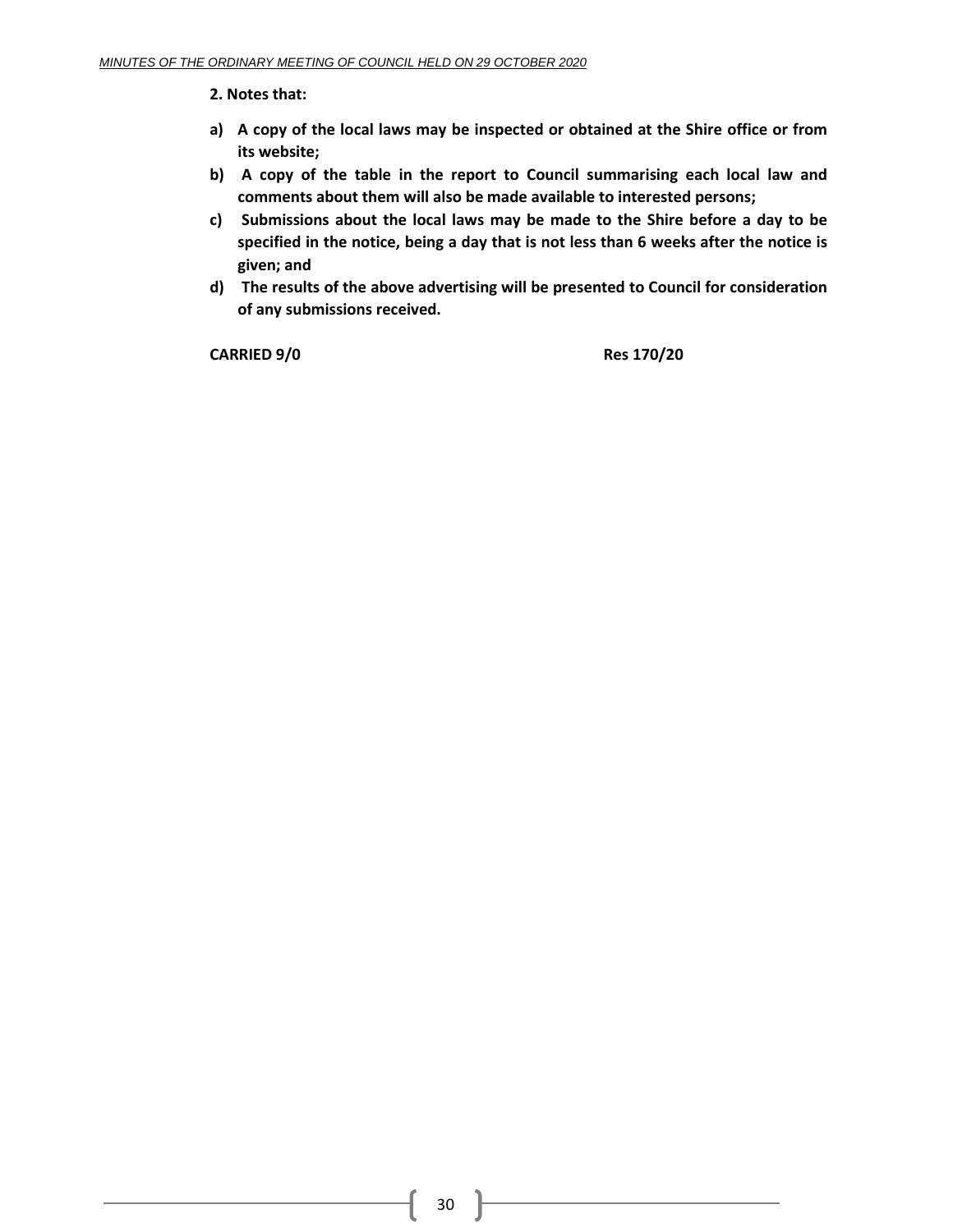## <span id="page-30-0"></span>**10.3.2 Insurance of Shire owned Bridges**

| Location:                              | N/A                                         |
|----------------------------------------|---------------------------------------------|
| Applicant:                             | Nil                                         |
| File:                                  | Insurance                                   |
| <b>Disclosure of Officer Interest:</b> | Nil                                         |
| Date:                                  | 26 <sup>th</sup> August 2020                |
| Author:                                | Aaron Bowman-Deputy Chief Executive Officer |
| <b>Authorizing Officer:</b>            | Dale Putland - Chief Executive Officer      |
| Attachments:                           | Nil                                         |

#### **SUMMARY**

This report seeks Council approval for unbudgeted expenditure to enable the Shire to insure critical shire owned bridges.

\_\_\_\_\_\_\_\_\_\_\_\_\_\_\_\_\_\_\_\_\_\_\_\_\_\_\_\_\_\_\_\_\_\_\_\_\_\_\_\_\_\_\_\_\_\_\_\_\_\_\_\_\_\_\_\_\_\_\_\_\_\_\_\_\_\_\_\_\_\_\_\_\_\_\_\_\_\_

#### **BACKGROUND**

It has recently been brought to the attention of the administration that no shire bridges are insured. This has been the situation for several years.

#### **COMMENT**

The total replacement value of all the shire owned bridges are \$49.384 million.

The written down value of all the shire owned bridges are \$18.560 million

Bridges are required to be insured at the replacement value. If the shire was to insure all bridges for a portion of the value (for example only 40% of the replacement cost) then in the situation of a claim, the Shire would only receive 40% of the insured value. In this example, a bridge with a replacement value of \$500,000 insured for 40% (\$200,000) if destroyed would result in a payment of \$80,000 (40% of \$200,000).

The cost to the Shire to insure all the shire owned bridges would be \$96,387 based on advice from the Shire's insurers, it is recommended that the most critical 50% of bridges (in value) are insured.

The table (refer to attachment 9.3.2) shows all shire owned bridges. The bridges are listed in order of critical priority.

#### **CONSULTATION**

Local Government Insurance Services (LGIS)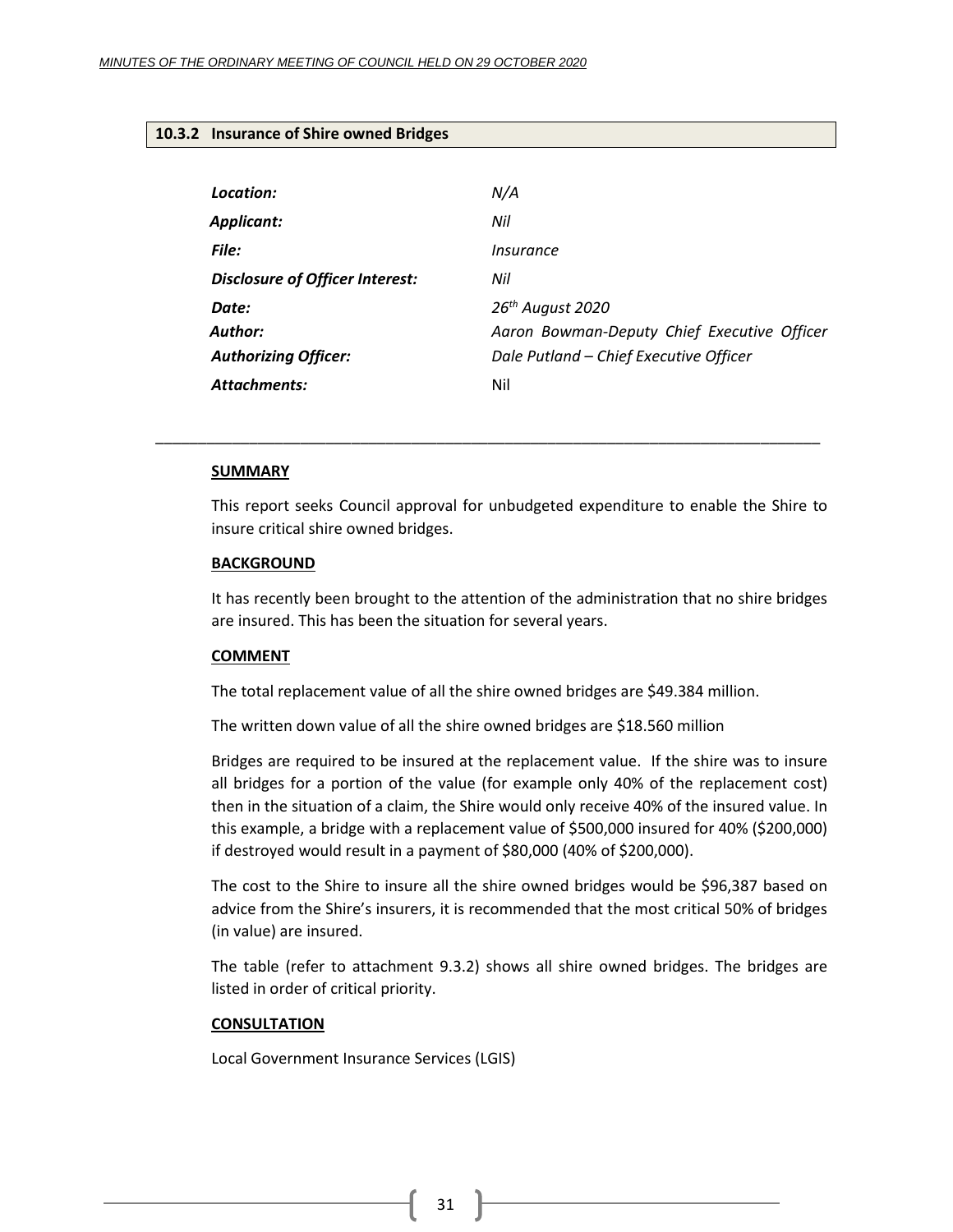## **STATUTORY OBLIGATIONS**

S 6.8(1)(b) of the Local Government Act 1995 – A local government is not to incur expenditure from its municipal fund for an additional purpose except where the expenditure is authorised in advance.

## **POLICY IMPLICATIONS**

N/A

## **BUDGET / FINANCIAL IMPLICATIONS**

The Shire has not budgeted any funds for the insurance of its bridges.

The cost to insure half of the bridges – the most critical 50% is \$48,193 per year.

The financial outlay for the remainder of the 2020/21 financial year will be \$28,113.

Included in the budget is an amount of \$100,000 for unknown medical centre expenses, of which approximately \$35,000 has been identified for expenditure in this financial year. It is recommended that \$30,000 from this account be reallocated to bridge insurance account.

## **STRATEGIC IMPLICATIONS**

Nil

## **VOTING REQUIREMENTS**

Absolute Majority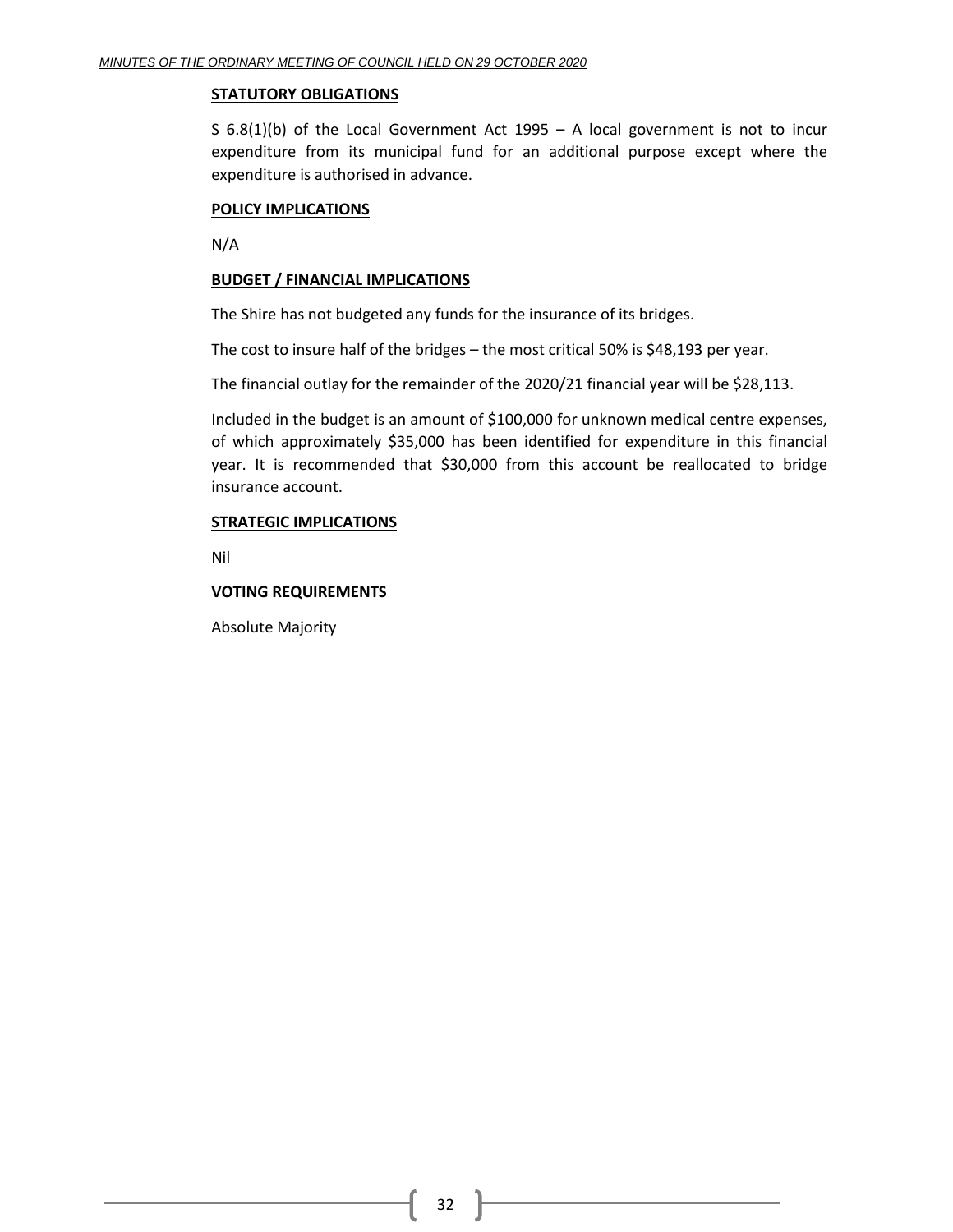## OFFICER RECOMMENDATION – Item 10.3.2

That Council reallocate \$30,000 from 074115 Medical centre sundry expenses to 122105 Bridges to enable the most critical 50% of shire bridges to be insured.

That Council agree to the most critical 50% of bridges as follows:

| Asset | Primary            | Secondary Location    | <b>Secondary Description</b> | Reinstatement | Comments       |
|-------|--------------------|-----------------------|------------------------------|---------------|----------------|
| No.   | Location           |                       |                              | with new      |                |
| 0268A | <b>Tweed River</b> | Boyup Brook Cranbrook | Timber framed bridge         | 3,000,000     | Includes steel |
|       |                    | Rd                    | with bitumen road            |               | crash barrier  |
| 0207A | <b>Tone River</b>  | Boyup Brook Cranbrook | Steel concrete bridge        | 10,000,000    | Includes steel |
|       |                    | Rd                    | with bitumen road            |               | crash barrier  |
| 0740  | Blackwood          | Boyup Brook Arthur Rd | Timber framed bridge         | 8,500,000     | Includes steel |
|       | River              |                       | with bitumen road            |               | crash barrier  |
| 0741  | <b>Boree Gully</b> | Boyup Brook Arthur Rd | Timber framed bridge         | 1,600,000     | Includes steel |
|       |                    |                       | with bitumen road            |               | crash barrier  |
| 0742  | Dinninup           | Boyup Brook Arthur Rd | Timber framed bridge         | 3,300,000     | Includes steel |
|       | <b>Brook</b>       |                       | with bitumen road            |               | crash barrier  |
| 0743  | Blackwood          | Boyup Brook Arthur Rd | Timber framed bridge         | 8,000,000     | Includes steel |
|       | River              |                       | with bitumen road            |               | crash barrier  |
| 0744  | Campbells          | Boyup Brook Arthur Rd | <b>Timber framed bridge</b>  | 1,600,000     | Includes steel |
|       | <b>Brook</b>       |                       | with bitumen road            |               | crash barrier  |
| 3304A | <b>Tweed River</b> | Winnejup Road         | Timber framed bridge         | 1,500,000     | Includes steel |
|       |                    |                       | with bitumen road            |               | crash barrier  |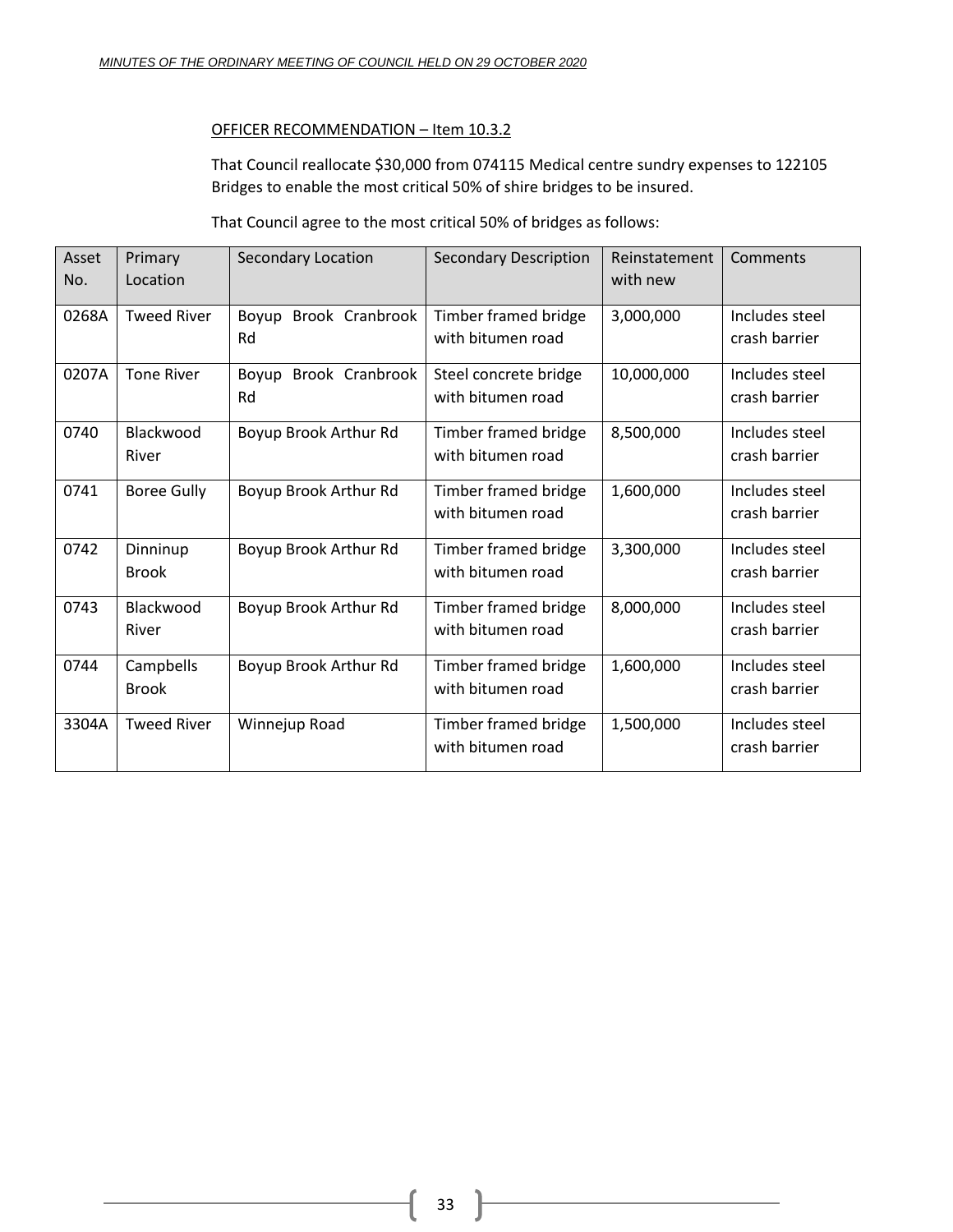## **COUNCIL DECISION – Item 10.3.2**

## **MOVED: Cr H C O'Connell SECONDED: Cr T J Oversby**

**That Council reallocate \$30,000 from 074115 Medical centre sundry expenses to 122105 Bridges to enable the most critical 50% of shire bridges to be insured.**

**That Council agree to the most critical 50% of bridges as follows:**

| <b>Asset</b><br>No. | Primary<br>Location              | <b>Secondary Location</b>                 | <b>Secondary Description</b>                      | Reinstatement<br>with new | <b>Comments</b>                        |
|---------------------|----------------------------------|-------------------------------------------|---------------------------------------------------|---------------------------|----------------------------------------|
| 0268A               | <b>Tweed River</b>               | <b>Boyup Brook Cranbrook</b><br>Rd        | <b>Timber framed bridge</b><br>with bitumen road  | 3,000,000                 | <b>Includes steel</b><br>crash barrier |
| 0207A               | <b>Tone River</b>                | <b>Boyup Brook Cranbrook</b><br><b>Rd</b> | <b>Steel concrete bridge</b><br>with bitumen road | 10,000,000                | Includes steel<br>crash barrier        |
| 0740                | <b>Blackwood</b><br><b>River</b> | <b>Boyup Brook Arthur Rd</b>              | <b>Timber framed bridge</b><br>with bitumen road  | 8,500,000                 | <b>Includes steel</b><br>crash barrier |
| 0741                | <b>Boree Gully</b>               | <b>Boyup Brook Arthur Rd</b>              | <b>Timber framed bridge</b><br>with bitumen road  | 1,600,000                 | <b>Includes steel</b><br>crash barrier |
| 0742                | <b>Dinninup</b><br><b>Brook</b>  | <b>Boyup Brook Arthur Rd</b>              | <b>Timber framed bridge</b><br>with bitumen road  | 3,300,000                 | <b>Includes steel</b><br>crash barrier |
| 0743                | <b>Blackwood</b><br><b>River</b> | <b>Boyup Brook Arthur Rd</b>              | <b>Timber framed bridge</b><br>with bitumen road  | 8,000,000                 | Includes steel<br>crash barrier        |
| 0744                | <b>Campbells</b><br><b>Brook</b> | <b>Boyup Brook Arthur Rd</b>              | <b>Timber framed bridge</b><br>with bitumen road  | 1,600,000                 | Includes steel<br>crash barrier        |
| 3304A               | <b>Tweed River</b>               | <b>Winnejup Road</b>                      | <b>Timber framed bridge</b><br>with bitumen road  | 1,500,000                 | Includes steel<br>crash barrier        |

**CARRIED BY ABSOLUTE MAJORITY 9/0 Res 171/20**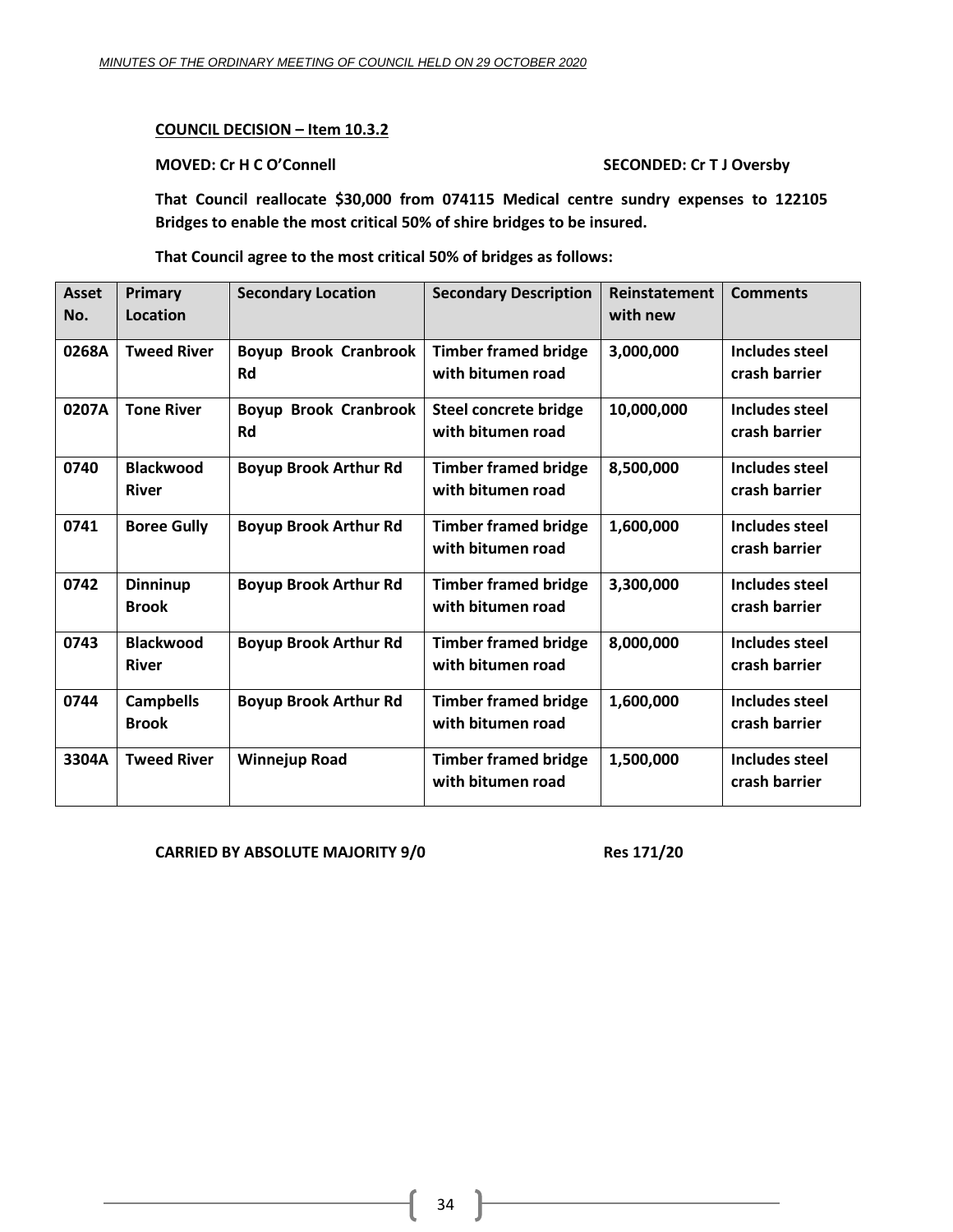## <span id="page-34-0"></span>**10.3.3 Early Repayment of Loan 118**

| Location:                              | N/A                                         |
|----------------------------------------|---------------------------------------------|
| Applicant:                             | Nil                                         |
| File:                                  | Loan 118                                    |
| <b>Disclosure of Officer Interest:</b> | Nil                                         |
| Date:                                  | 26 <sup>th</sup> August 2020                |
| Author:                                | Aaron Bowman-Deputy Chief Executive Officer |
| <b>Authorizing Officer:</b>            | Dale Putland - Chief Executive Officer      |
| <b>Attachments:</b>                    | Nil                                         |

#### **SUMMARY**

This report recommends to Council to pay out loan 118, which was originally to be used for the purchase of land for land acquisition.

\_\_\_\_\_\_\_\_\_\_\_\_\_\_\_\_\_\_\_\_\_\_\_\_\_\_\_\_\_\_\_\_\_\_\_\_\_\_\_\_\_\_\_\_\_\_\_\_\_\_\_\_\_\_\_\_\_\_\_\_\_\_\_\_\_\_\_\_\_\_\_\_\_\_\_\_\_\_

#### **BACKGROUND**

At the September 2012 meeting, council resolved to

MOVED: Cr Moir SECONDED: Cr Oversby

That Council instruct the Chief Executive Officer to further investigate various sources of funds for land acquisition and report back to the October Council meeting.

CARRIED 9/0 Res 133/12

At the October 2012 meeting, council resolved to

MOVED: Cr Moir SECONDED: Cr Walker

That Council proceed to advertise, in accordance with section 6.20 (2) of the Local Government Act, the intention to borrow an amount of \$400,000 in order to purchase suitable land for development.

CARRIED 9/0 Res 148/12

At the December 2012 meeting, Council resolved to

MOVED: Cr Oversby SECONDED: Cr O'Hare

That Council proceed to borrow \$400,000 for the potential purchase of land for development. CARRIED 7/2 Res 191/12

MOVED: Cr Walker SECONDED: Cr Biddle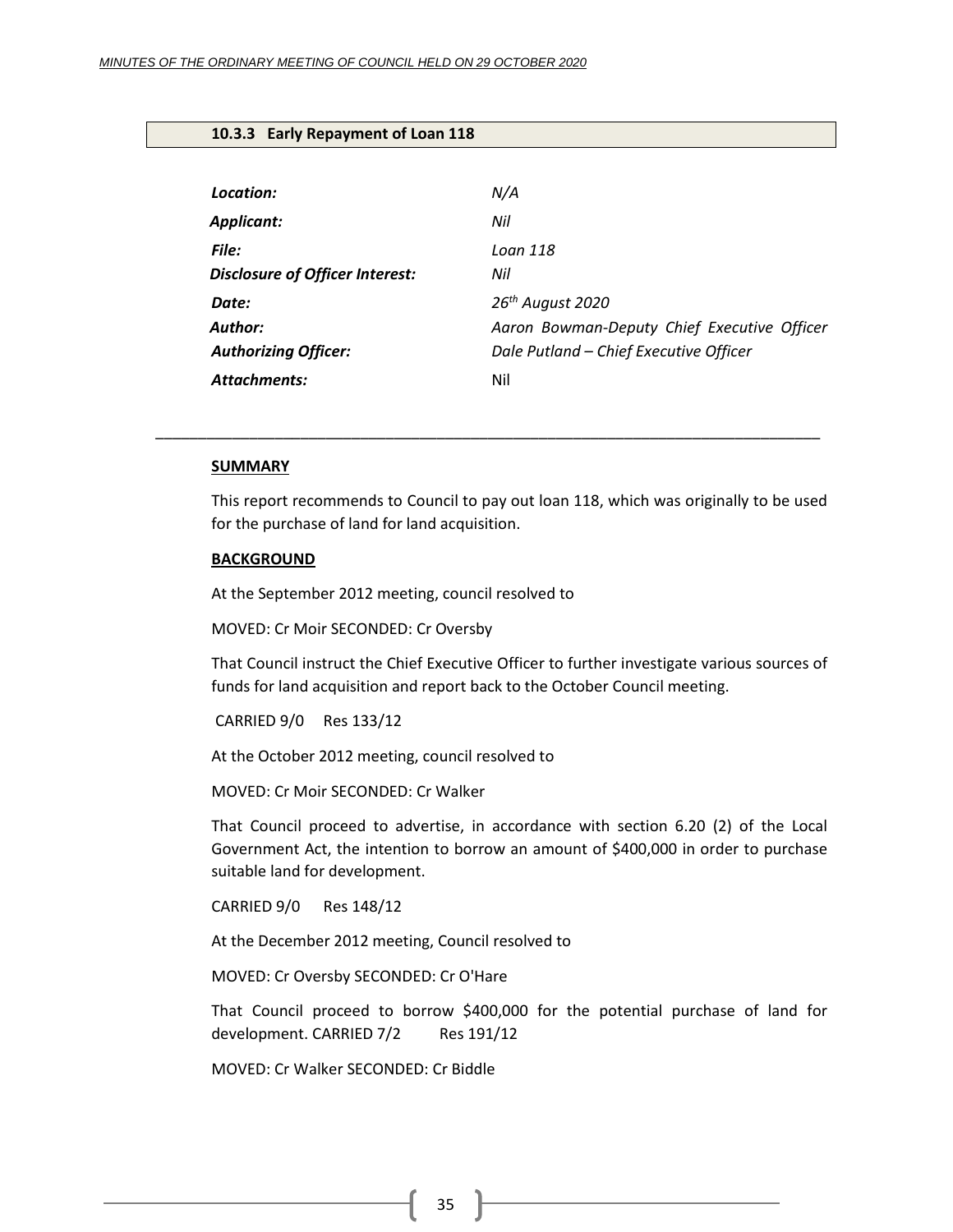That the CEO commence discussions with the Deputy President and the Planning Consultant and a potential partner for the purchase and development of land suitable for a park home development and that the CEO report back to the March Council meeting.

CARRIED 8/1 Res 192/12

On the 26<sup>th</sup> April 2013 Council took out the \$400,000 loan at a fixed interest rate of 4.8% through the Western Australian Treasury Corporation for a term of 20 years.

At the September 2013 meeting the following item was discussed

*Councillor Moir moved that Council commit to the development of a Park Home Style development in Boyup Brook during the 2013/2014 Financial Year by undertaking the following with the proposed timeline of project completion September 2015.* 

*1. Reallocate existing planning funding to this project as required.*

*2. The CEO to engage an experienced independent local external Project Manager to undertake the following:*

- *Flush out Council's required scope addressing a concept plan to include but not limited to:*
- *Park home style accommodation for permanent residents*
- *Short stay self-catered units for tourists*
- *Independent aged care units.*
- *Appropriate support facilities*
- *Project feasibility*
- *Arrange to Purchase the land already identified as being the most appropriate for such a development with funds already borrowed and currently held in reserve*
- *Commission consultant to undertake detailed design*
- *Manage construction and commissioning*

*3. Appoint a subcommittee to assist the CEO and the project manager with all aspects of the project from conception to completion where applicable.* 

## *CEO Comment*

*From a procedural perspective it is recommended that Council set the committee as the first step, if this is how it wants the process furthered. It is also suggested that Council not restrict the appointment of a project manager to someone who could be describe as "local".*

*In looking at various options in the past a person was noted who appears would be ideal for assisting Council to assess all aged accommodation operations, and then provide services such as concepts, designs and financial/operational modelling. I have been trying to find an opportune time for him to come and have a look around town and then put a proposal of what he could do for Council. If Council were agreeable and if it were to appoint a committee, then we could arrange for this person to meet with the committee soon. This would, if nothing else, help to establish the sum of money (a ballpark figure) required to meet the planning goals for this initiative in the current financial year.*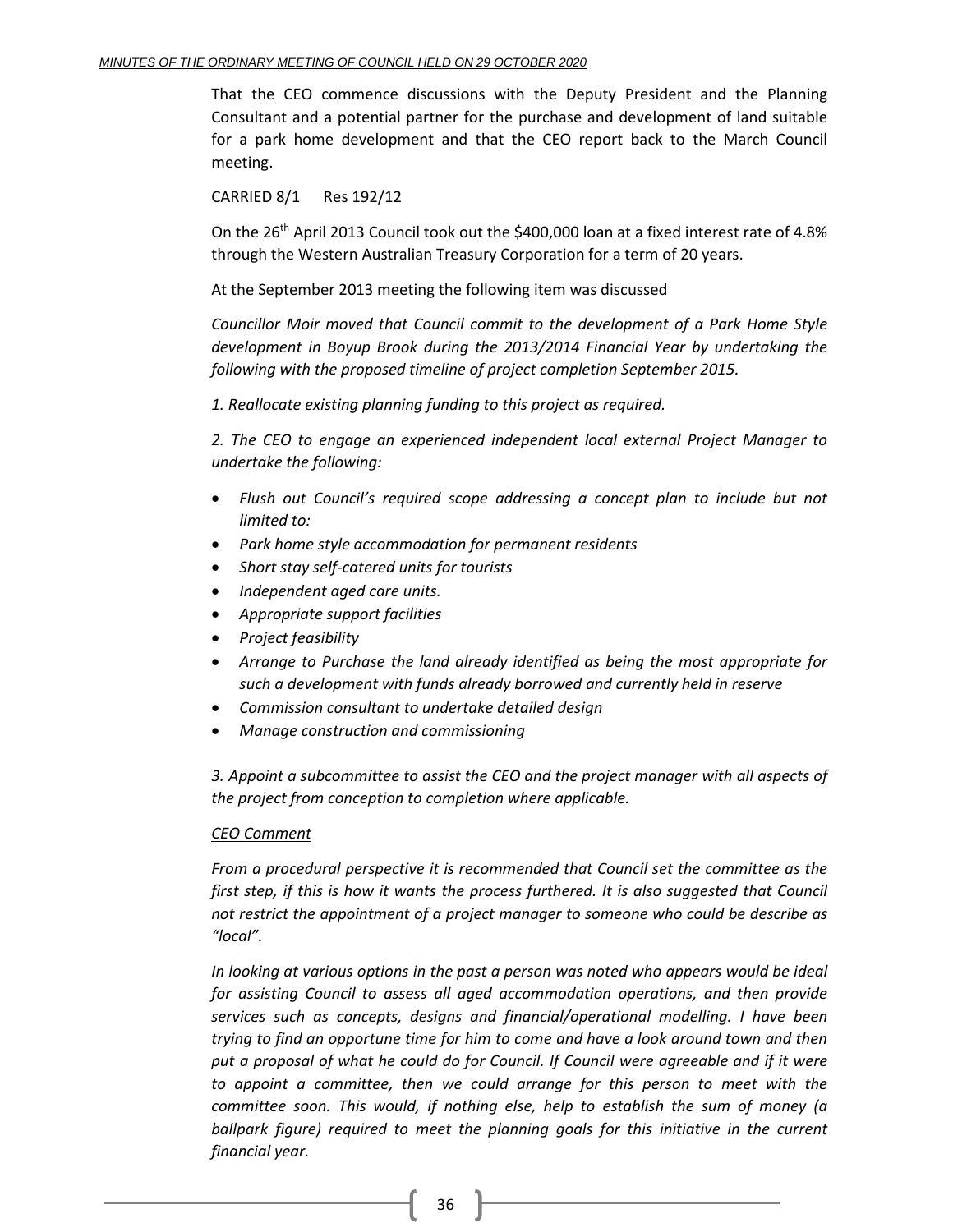At the November 2013 meeting Council resolved to

MOVED: Cr Kaltenrieder SECONDED: Cr Moir

That Council authorise the Chief Executive Officer write to the owner of lot 35 Banks Road Boyup Brook seeking first right of refusal should he choose to sell.

Carried by Absolute Majority 8/0 Res 164/13

#### **COMMENT**

Normal practice would be for Council to have a contract of sale before taking out a loan for the purchase of land. The Shire did not have a contract of sale, and the administration had advised in previous reports to Council that

*"the owner has been contacted a number of times"*

*Council has had an interest in the lot for some years*

*"He was not keen on selling"*

*"He was not in a hurry to sell"*

The \$400,000 in funds obtained by the loan were placed in the "aged accommodation" reserve.

Some money has been utilised from this reserve to at times pay back part of the outstanding loan. The reserve currently has a balance of \$381,646.

The current loan balance is \$300,446.41.

The total repayments to date have been \$219,342.34 of which \$119,788.75 has been interest.

The benefit of a local government taking out loans with WATC is that the interest rate is fixed for a significant period. For this loan and other shire loans this has been for 20 years. This allows Local Governments to be confident of the cost of servicing the loan in future years and provides for easier financial analysis for business cases where required.

The disadvantage is, like any personal home loans that are fixed rates (albeit for a much shorter period) that there is significant financial penalty to pay the loan back early. This will be further magnified in situations when the borrowing rate falls below the interest rate of the loan, a situation the shire finds itself currently in.

Prudent and responsible financial management would suggest that Council should pay the loan out immediately as it is simply overstating the Shires reserves balances by way of a loan.

#### **CONSULTATION**

Department of Local Government

Western Australian Treasury Corporation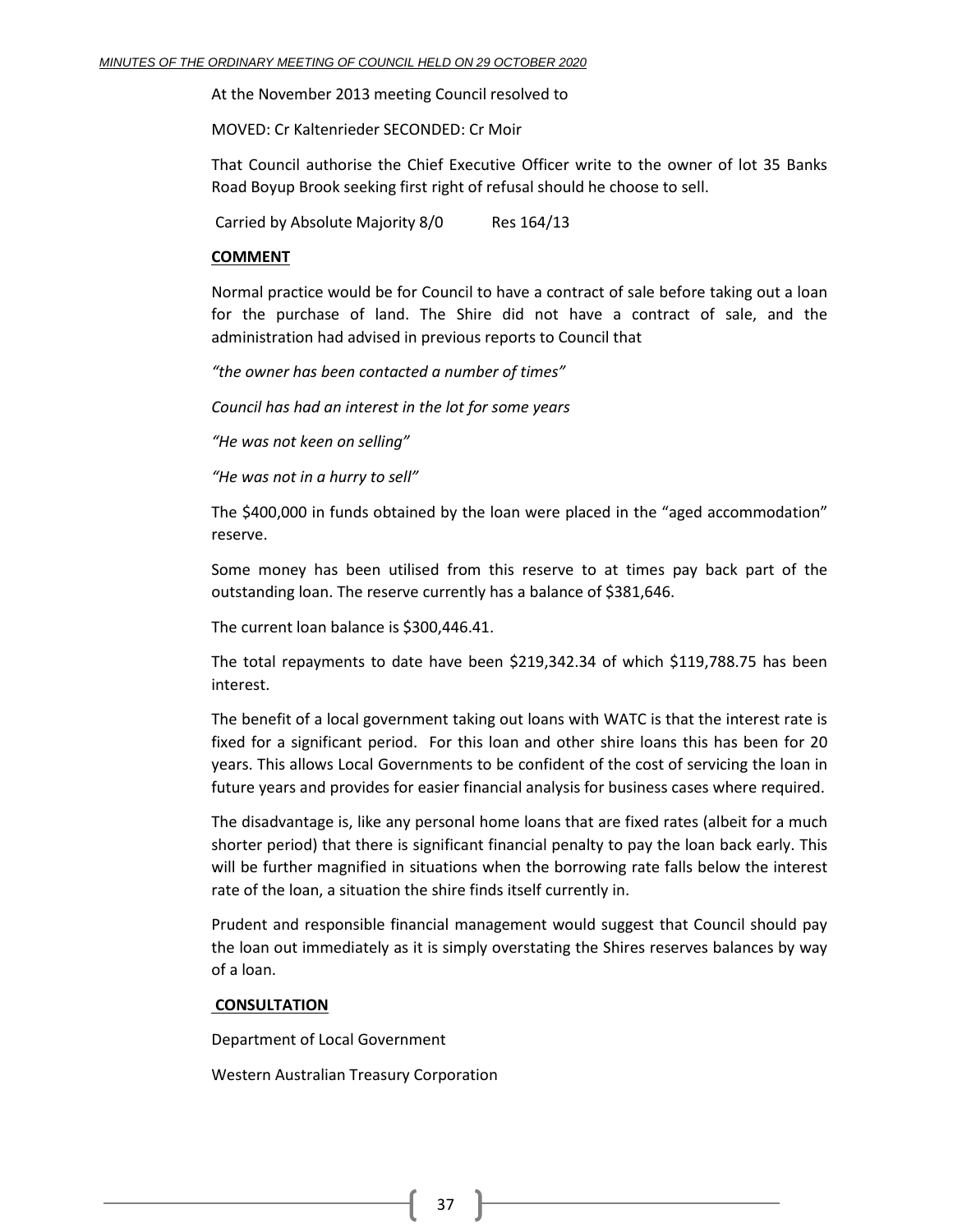## **STATUTORY OBLIGATIONS**

S6.11(2)(b) of the Local Government Act 1995 – A local government must give one month's local public notice of the proposed change of purpose or propose use of money in a reserve account.

The paying of the loan is classified as a change of use.

## **POLICY IMPLICATIONS**

Nil

## **BUDGET /FINANCIAL IMPLICATIONS**

The Shire has an outstanding loan amount of \$300,446.41

The premium to pay this loan out early at the time of writing the report was quoted at \$71,942.

The amount of interest outstanding over the term of the loan is \$99,692.54

The payment of the outstanding loan amount and the premium from the aged accommodation reserve account would leave a balance of \$9,258.

If the Shire was not to pay out the loan, and instead used the money currently in the aged accommodation reserve each year to fund the repayments, based on the current term deposit return of 1% the shire would have -\$2,661 in reserve at the end of the loan (April 2033).

The payout premium would reduce if current interest rates increased.

Based on the current rates, and without taking into consideration net present values of money, the financial benefits to the shire of Boyup Brook is \$11,919.

## **STRATEGIC IMPLICATIONS**

N/A

## **SUSTAINABILITY IMPLICATIONS**

N/A

## **VOTING REQUIREMENT**

Absolute Majority

## OFFICERS RECOMMENDATION – Item 10.3.3

That Council undertake local public advertising for a minimum of 1 month, of its intention to use the aged accommodation reserve to pay back loan 118.

## **COUNCIL RECOMMENDATION – Item 10.3.3**

## **MOVED: Cr K J Moir SECONDED: Cr P Kaltenrieder**

**That Council undertake local public advertising for a minimum of 1 month, of its intention to use the aged accommodation reserve to pay back loan 118.**

## **CARRIED BY ABSOLUTE MAJORITY 9/0 Res 172/20**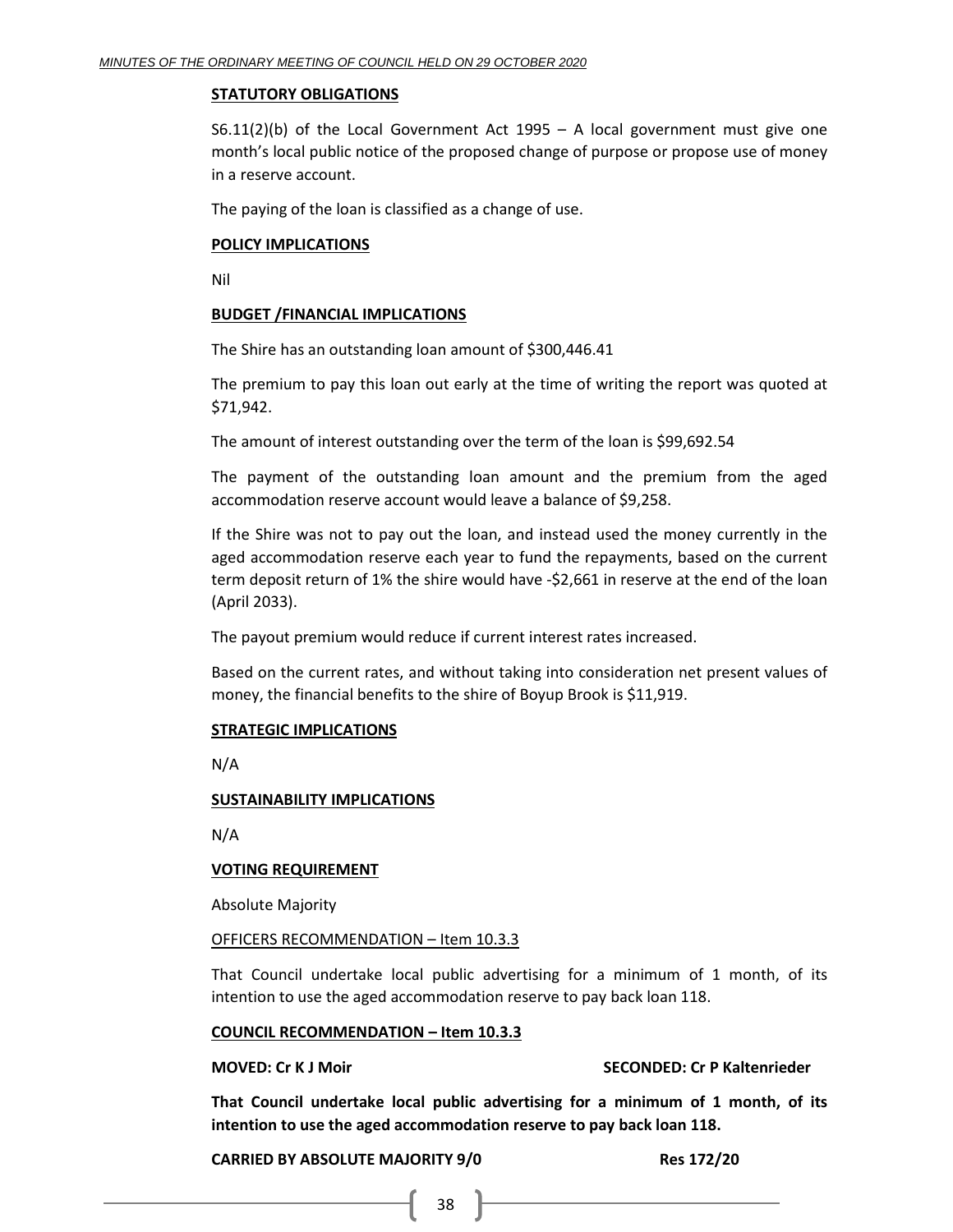## <span id="page-38-0"></span>**10.3.4 Council Meeting Dates for 2021 and Structure**

| Location:                              | N/A                                                      |
|----------------------------------------|----------------------------------------------------------|
| Applicant:                             | Nil                                                      |
| <b>Disclosure of Officer Interest:</b> | Nil                                                      |
| Date:                                  | 26 <sup>th</sup> August 2020                             |
| Author:                                | Aaron Bowman-Deputy Chief Executive Officer              |
| <b>Authorizing Officer:</b>            | Dale Putland - Chief Executive Officer                   |
| <b>Attachments:</b>                    | Calendar of proposed Council dates and Briefing<br>dates |

#### **SUMMARY**

The purpose of the report is for Council to set the Council meeting structure, dates, times and schedule for the 2021 calendar year.

\_\_\_\_\_\_\_\_\_\_\_\_\_\_\_\_\_\_\_\_\_\_\_\_\_\_\_\_\_\_\_\_\_\_\_\_\_\_\_\_\_\_\_\_\_\_\_\_\_\_\_\_\_\_\_\_\_\_\_\_\_\_\_\_\_\_\_\_\_\_\_\_\_\_\_\_\_\_

#### **BACKGROUND**

The Local Government Act 1995 requires a local government, at least once a year, to give local public notice of the dates, times and places at which Ordinary meetings of Council are held within the next 12 months.

Previous decisions

MOVED: Cr O'Connell SECONDED: Cr Rear

That the following meeting dates and times apply for the 2020 year: Council Meeting dates 2020 held at 5.00pm in the Boyup Brook Chambers.

CARRIED 8/0 Res 305/19

MOVED: Cr O'Connell SECONDED: Cr Alexander

That the September, October and November 2020 Ordinary Council meeting be held on the last Thursday of September, October and November 2020 respectively.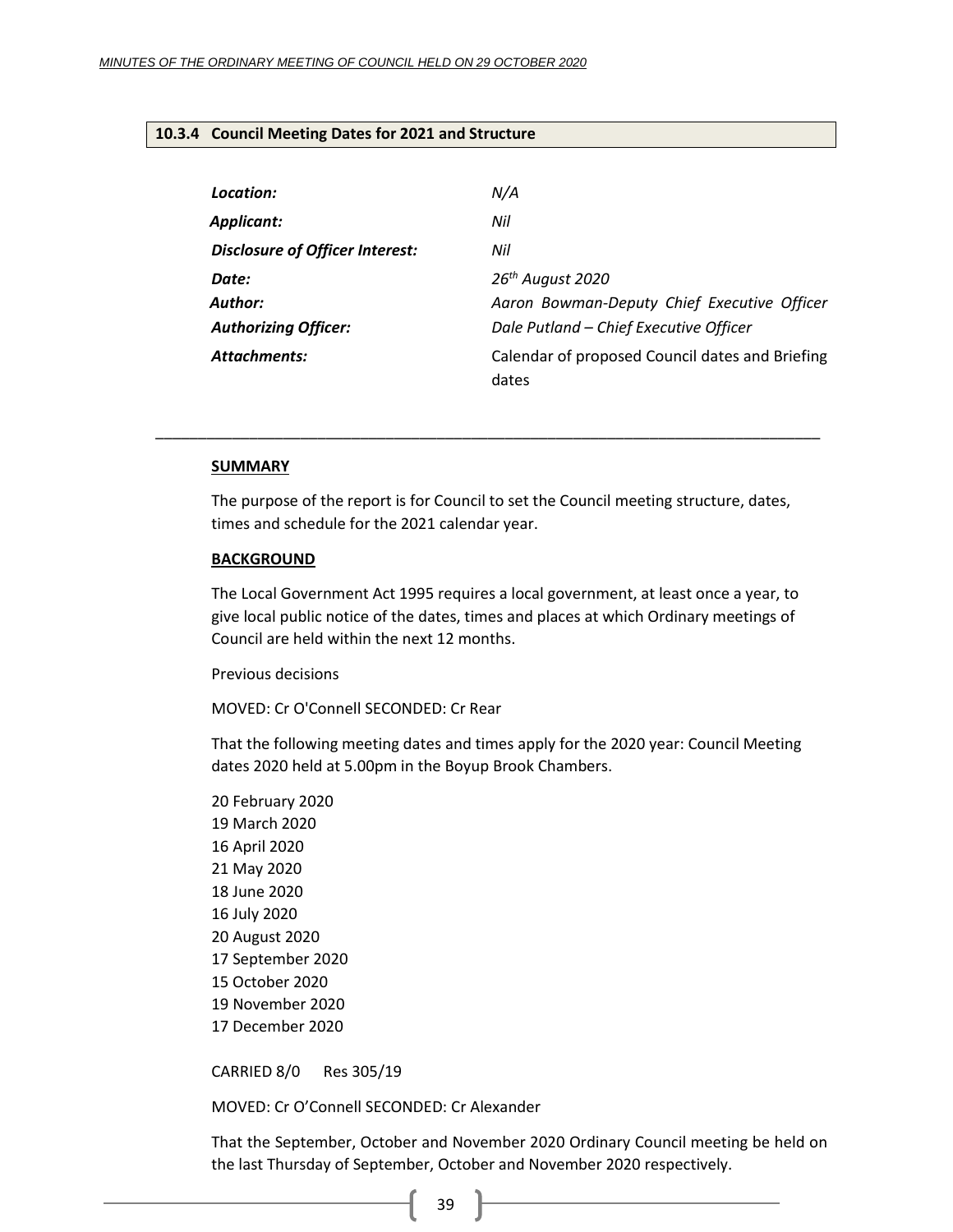## CARRIED 7/0 Res 145/20

All Committee and Council meetings are currently held in the Council Chambers at the Shire of Boyup Brook Administration Building at Abel Street Boyup Brook.

## **COMMENT**

There are several options that Council can consider when deciding Council meeting dates / structures for 2021. These include what day; what time; whether Council has briefings; the frequency of meetings; and which week of the month.

In setting times for meetings, consideration should be given to:

- Impact for Councillors The majority of Shire of Boyup Brook Councillors work full time and have family responsibilities. They attend to Council obligations in addition to these roles. Councillors duties are not limited to Council meetings and in many cases additional weeknights and weekends are occupied with Council obligations. One of the principle roles of a Councillor is to participate in the decision-making process at Council meetings. Maximum Councillor attendance is important for rigorous debate and decision–making. Council's primary consideration in setting meeting times should be the availability of Councillors and the optimal time to ensure effective decision making.
- Public Attendance meeting times of Council are after hours and should be optimised for all the community. It is considered that any one meeting time will not suit all sections of the community.
- Impact for Senior Staff longer meetings, if started later will extend later into the evening. This may have impacts on Councillors and rostering of staff who attend meetings and potential Occupational Health and Safety impacts if meetings extend into the later part of the evening.

Councillors should consider the suitability of meetings that extend into the later part of the evenings, and how this impacts on them, members of the public and staff, and whether good decision making can still occur later in the night.

## Options and Implications

- Day: Monday; Tuesday; Wednesday; Thursday; Friday Council currently meets on a Thursday. Most local government meetings are on a Tuesday, Wednesday or Thursday.
- Start Times: Between the hours of 8.30am and 7pm Council currently meets at 5pm. The surrounding local governments meet sometime between 3pm and 7pm.
- Agenda Briefings: yes or no; opened or closed; 1 week before Council or 2 days before.

Council currently has an agenda briefing two days before the Council meeting which is open to the public. Local Governments are evenly split into those that have an agenda briefing and those that don't. The current two day between briefing and Council does not allow adequate time for any further research if required.

• Frequency: 1 a month; 2 a month; every 3 or 4 weeks.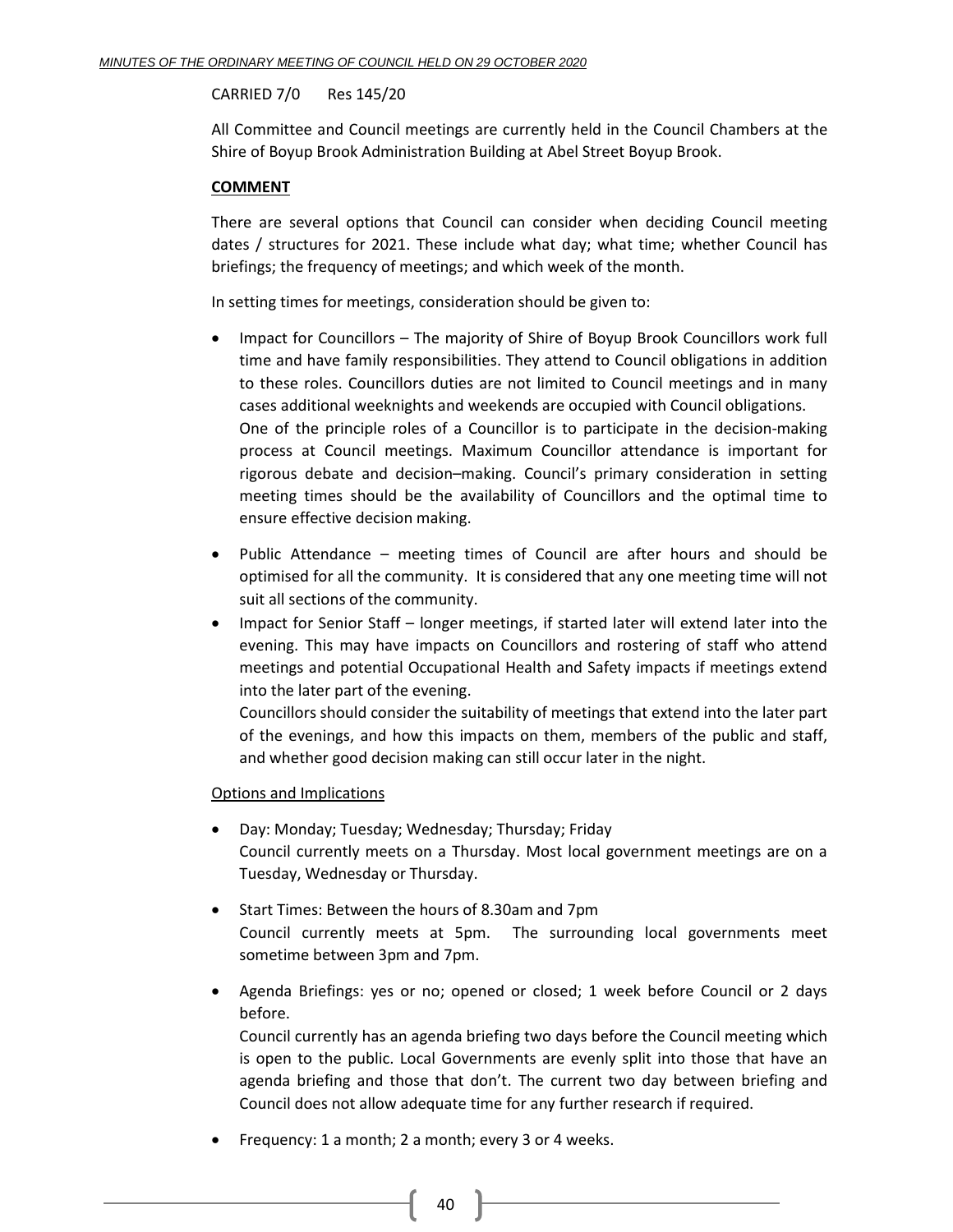Council currently has one Council meeting a month. The majority of Country local governments meet once per month.

- Cycle: 1<sup>st</sup> Week, 2<sup>nd</sup> Week, 3<sup>rd</sup> Week, 4<sup>th</sup> Week, last week. The 4th week is slightly more favoured than the 3<sup>rd</sup> week for local governments.
- Consideration also needs to be given to Council committees.

If Council meetings were the last Thursday of the month, with an agenda briefing session, the Thursday before the Council meeting, dates for 2021 would be:

|           | Council | <b>Briefing</b>  |
|-----------|---------|------------------|
| January   | 28th    | 21st             |
| February  | 25th    | 18th             |
| March     | 25th    | 18th             |
| April     | 29th    | 22 <sub>nd</sub> |
| May       | 27th    | 20th             |
| June      | 24th    | 17th             |
| July      | 29th    | 22nd             |
| August    | 26th    | 19th             |
| September | 30th    | 23rd             |
| October   | 28th    | 21st             |
| November  | 25th    | 18th             |
| December  | 30th    | 23rd             |

Council has historically not had a January meeting, and has brought forward the December meeting to a week or more before Christmas. It is suggested that the December meeting would be on Thursday  $16<sup>th</sup>$  December with the briefing to be held on the  $9^{\text{th}}$ .

Council may want to consider the amount of time between the December 2020 meeting, which is to be held Thursday December 17<sup>th</sup>, and the February meeting (assuming no January meeting) which is to be Thursday  $25<sup>th</sup>$  February. In both 2018 and 2019 Council were required to hold Special Council meetings in early February to deal with matters. An option for Council is to have the February meeting earlier in the month. The suggested date is Thursday  $11<sup>th</sup>$  February, with the briefing held on Thursday 4<sup>th</sup> February. The March meeting would be held as per normal.

Council may also wish to implement the changes to the Council agenda briefing for the remaining 2019 meetings, and if so, the following suggested amendment is provided for Council consideration.

"That the November and December Council briefings be changed to be held on Thursday 19<sup>th</sup> November and Thursday 10<sup>th</sup> December commencing at 5pm".

It is recommended

That Council meets on the last Thursday of the Month

That Council meetings commence at 5pm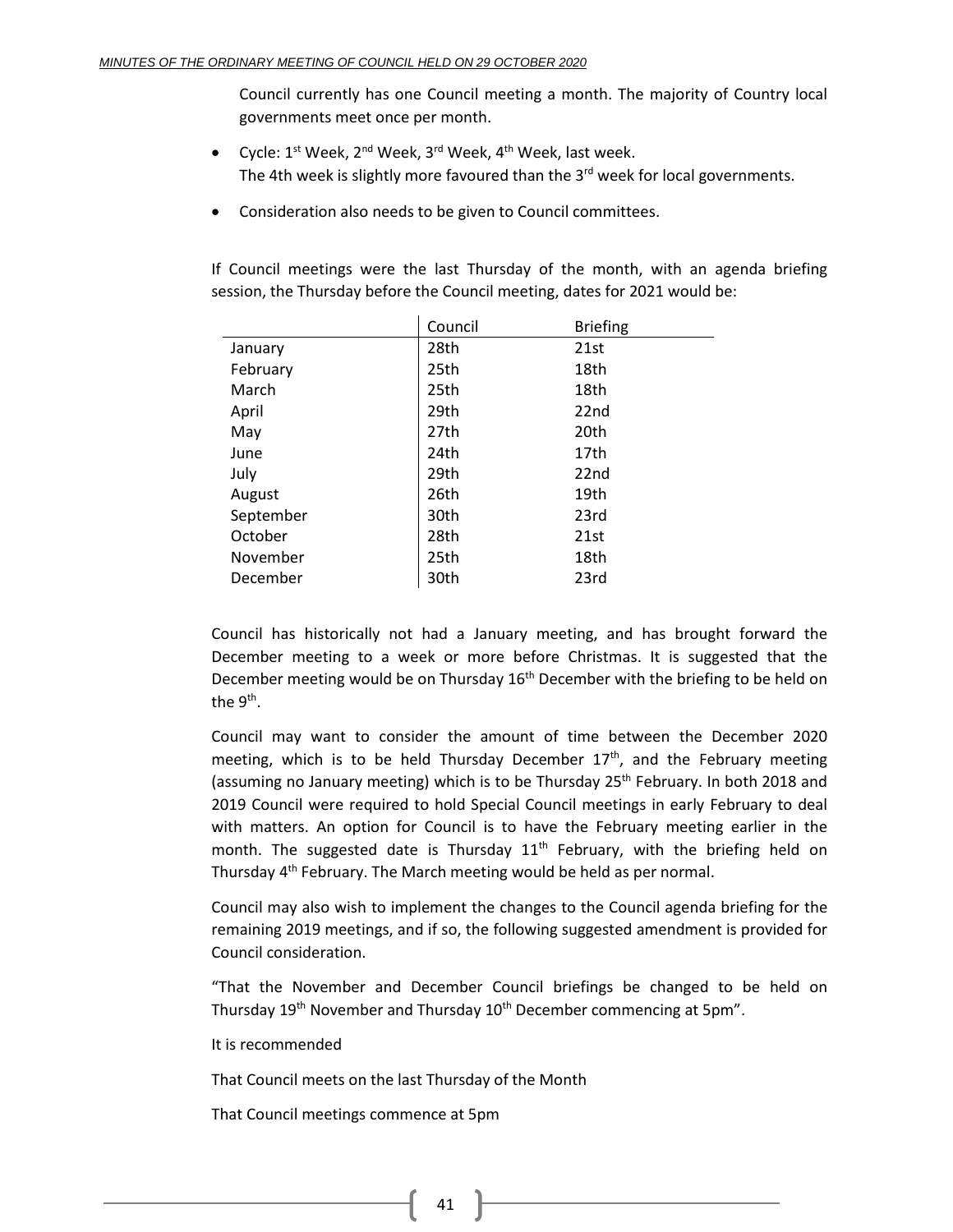That Council has an open agenda briefing session on the Thursday before the Council meeting commencing at 5pm.

That Council has closed strategic forums on the same Thursday as the Council briefings commencing at 3pm to allow Councillors to be briefed on contractual, financial and other confidential matters. Where strategic forums are proposed that do not deal with confidential matters, these may be opened to the general public.

That Council committee meetings be scheduled on the  $2<sup>nd</sup>$  Thursday where practicable.

That the changes commence February 2021.

In addition, as 2021 is a Local Government Election year, it is recommended that a special Council meeting is held as soon as possible after the elections. Immediately before the meetings Councillors elect can be sworn in, and then the meeting can elect a Shire President, deputy and appointment to committees. The elections for 2021 are to be held on Saturday  $16<sup>th</sup>$  October, and as such it is recommended that a special meeting of Council is held at 3pm on Thursday 21<sup>st</sup> October.

## **CONSULTATION**

Surrounding Local Governments

| <b>Local Government</b>           | When                       | <b>Time</b> |
|-----------------------------------|----------------------------|-------------|
| Shire of Collie                   | Every 3rd Thursday         | 7pm         |
| Shire of Bridgetown - Greenbushes | Last Tuesday of the month  | 5.30pm      |
| Shire of Kojonup                  | 3rd Tuesday of the month   | 3pm         |
| Shire of West Arthur              | 3rd Tuesday of the month   | 6pm         |
| Shire of Donnybrook - Balingup    | 4th Wednesday of the month | 5pm         |
| Shire of Nannup                   | 4th Thursday of the month  | 5.30pm      |
| Shire of Cranbrook                | 3rd Wednesday of the Month | 3pm         |
| Shire of Manjimup                 | Every 3rd Thursday         | 5.30pm      |

## **STATUTORY OBLIGATIONS**

Section 5.25(1)(g) of the Local Government Act 1995 provides for the giving of public notices of the date and agenda for Council; or Committee meetings.

Regulation 12(1) of the Local Government (Administration (Regulations 1996 provides: -

- (1) At least once each year a local government is to give local public notice of the dates on which and time and place at which –
	- a. (a) The ordinary council meetings; and
	- b. The committee meetings that are required under the Act to be open to member of the public or that are proposed to be open to the members of the public, are to be held in the next 12 months.

In accordance with section  $5.25(1)(g)$  of the Local Government Act 1995 and regulation 12 of the Local Government (Administration) Regulation 1996, Council is required to endorse the proposed meeting dates and give local public notice of the purpose, date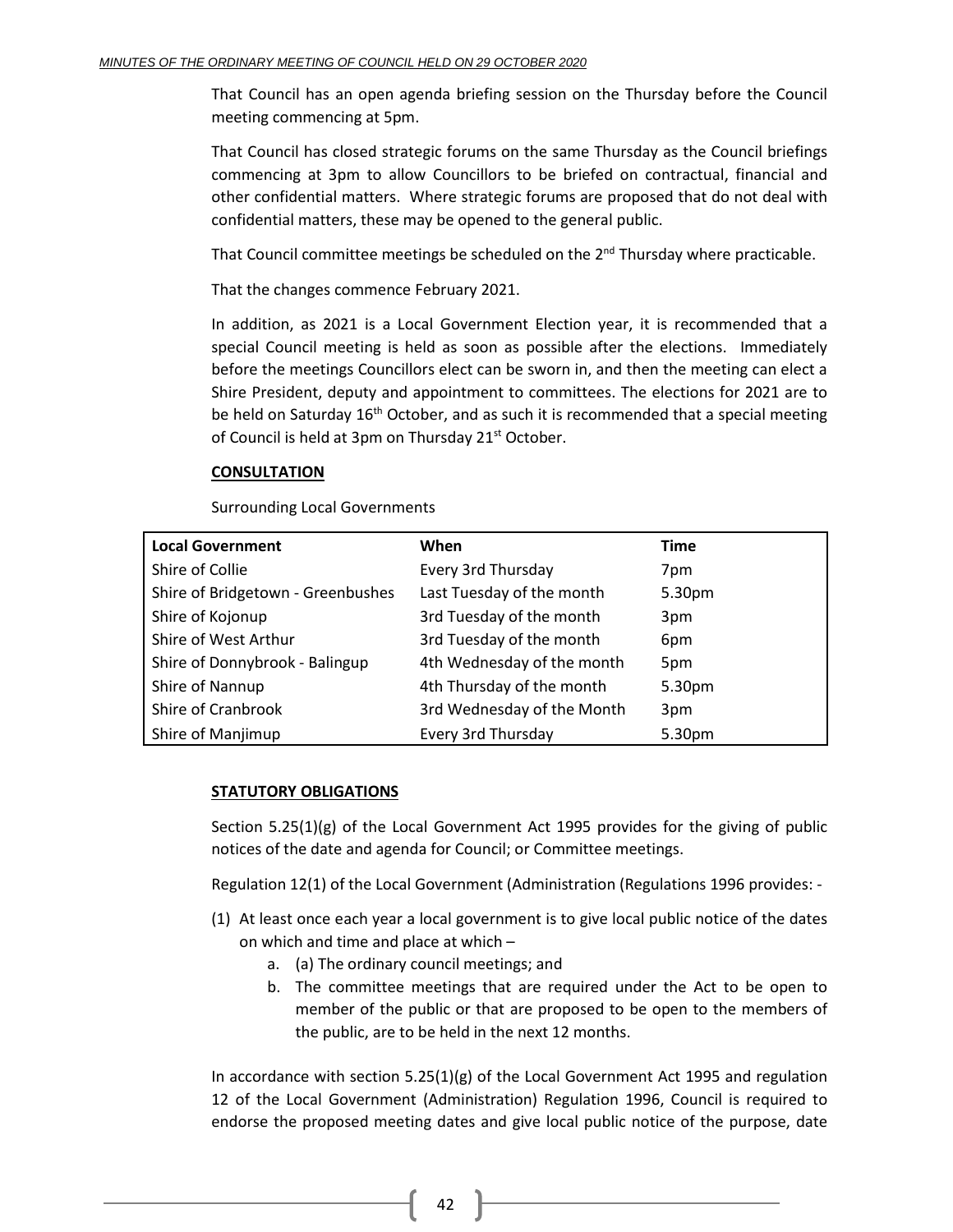and time of Committee and Council meeting sot be held over the following 12 month period.

In accordance with Regulations 12 of the Local Government (Administration) Regulations 1996 an advertisement will be placed in the local community paper. In addition, this advertisement will be placed on the Shire's website and on the Shire's notice boards.

#### **POLICY IMPLICATIONS**

Nil

## **BUDGET /FINANCIAL IMPLICATIONS**

Advertising Costs of approximately \$500

## **STRATEGIC IMPLICATIONS**

Nil

#### **VOTING REQUIREMENT**

Simple Majority

#### OFFICER RECOMMENDATION – Item 10.3.4

- 1. That Council meetings are held on a Thursday commencing at 5pm on the following dates:
	- 25<sup>th</sup> February 2021 25th March 2021 29th April 2021 27th May 2021 24th June 2021 29<sup>th</sup> July 2021 26<sup>th</sup> August 2021 30th September 2021 28<sup>th</sup> October 2021 25th November 2021 16th December 2021
- 2. That a Special Council meeting be held on Thursday 21<sup>st</sup> October 2021 commencing at 3pm.
- 3. That open Agenda briefings be held 1 week before Council meetings on a Thursday commencing at 5pm.
- 4. That Closed strategic forums be on the same Thursday as the Agenda briefings commencing at 3pm.
- 5. That Council committee meetings be scheduled on the 2<sup>nd</sup> Thursday where practicable.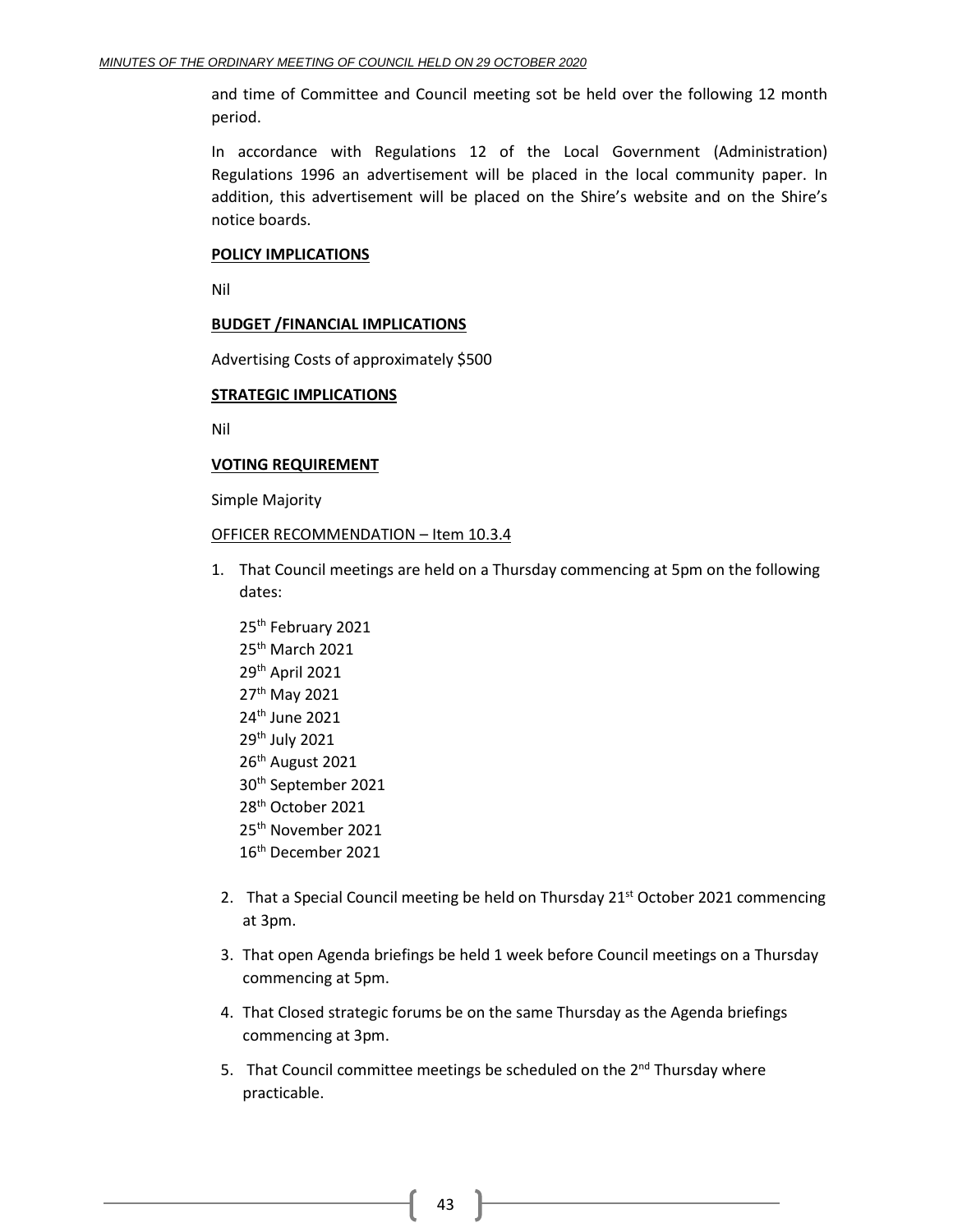#### **COUNCIL DECISION – Item 10.3.4**

**MOVED: Cr S E G Alexander SECONDED: Cr H C O'Connell**

- **1. That Council meetings are held on a Thursday commencing at 5pm on the following dates:**
	- **11th February 2021 25th March 2021 29th April 2021 27th May 2021 24th June 2021 29th July 2021 26th August 2021 30th September 2021 28th October 2021 25th November 2021 16th December 2021**
- **2. That a Special Council meeting be held on Thursday 21st October 2021 commencing at 3pm.**
- **3. That open Agenda briefings be held 1 week before Council meetings on a Thursday commencing at 5pm.**
- **4. That Closed strategic forums be on the same Thursday as the Agenda briefings commencing at 3pm.**
- **5. That Council committee meetings be scheduled on the 2nd Thursday where practicable.**

**CARRIED 9/0 Res 173/20**

*Note: The reason for changing the February meeting forward is to reduce the time between the last meeting of 2020 and the first meeting of 2021.*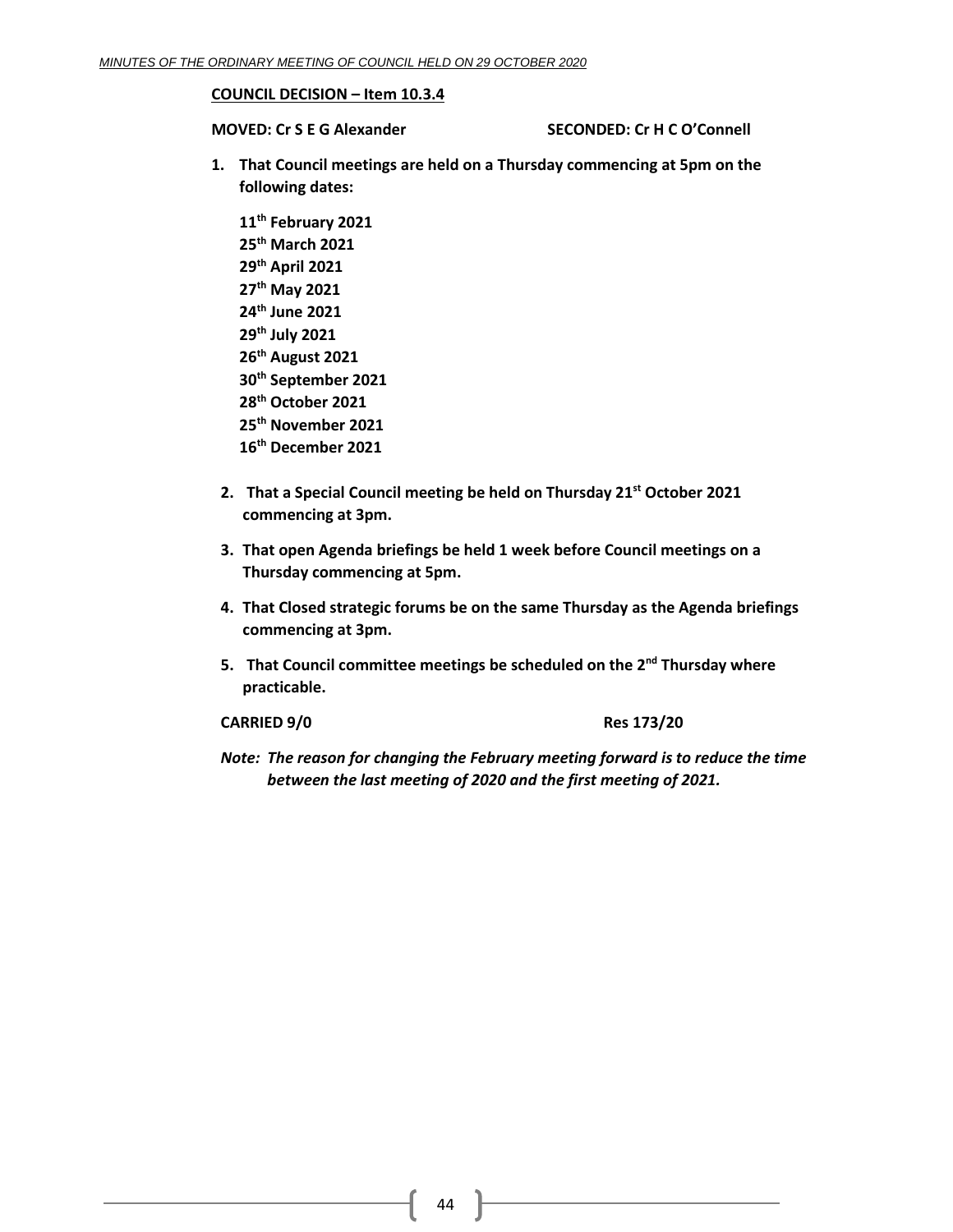## <span id="page-44-0"></span>**10.3.5 Land Use (Exhibition Centre) – Lot 1 (#61) Railway Parade, Boyup Brook.**

| Location:                       | Lot 1 (#61) Railway Parade, Boyup Brook. |
|---------------------------------|------------------------------------------|
| Applicant:                      | B. Hayes.                                |
| File:                           | A20                                      |
| Disclosure of Officer Interest: | Nil.                                     |
| Date:                           | 29 October 2020.                         |
| <b>Author:</b>                  | A. Nicoll, Town Planner.                 |
| <b>Authorizing Officer:</b>     | Dale Putland, Chief Executive Officer.   |
| <b>Attachments:</b>             | Nil.                                     |
|                                 |                                          |

#### **SUMMARY**

The purpose of this report is to request that Council agree to approve the use of Lot 1 (#61) Railway Parade, for 'Exhibition Centre'.

\_\_\_\_\_\_\_\_\_\_\_\_\_\_\_\_\_\_\_\_\_\_\_\_\_\_\_\_\_\_\_\_\_\_\_\_\_\_\_\_\_\_\_\_\_\_\_\_\_\_\_\_\_\_\_\_\_\_\_\_\_\_\_\_

The subject property is zoned 'Commercial' in accordance with the Shire's *Local Planning Scheme No.2* (scheme).

An 'Exhibition Centre' is an 'AA' use meaning Council, in exercising the discretionary powers available to it, may approve under the Scheme.

'Exhibition Centre' means premises used for the display, or display and sale, of materials of an artistic, cultural or historical nature, and includes a museum or art gallery.

This report recommends that the Council approve the use of the subject property for 'Exhibition Centre', subject to conditions.

#### **BACKGROUND**

Lot 1 Railway Parade was previously used to repair/maintain farm machinery in association with an agricultural contracting business (farm chemical spraying, hay baling and grain harvesting).

Approval was then granted for the use of the property as a mechanical repair workshop.

The property has since changed ownership and the new landholder has applied to exhibit a collection of classic cars, in the existing buildings and other memorabilia.

#### **COMMENT**

The subject property fronts Railway Parade and is currently occupied by a large shed at the rear of the property and a brick (office and two toilets) building toward the front of the property.

45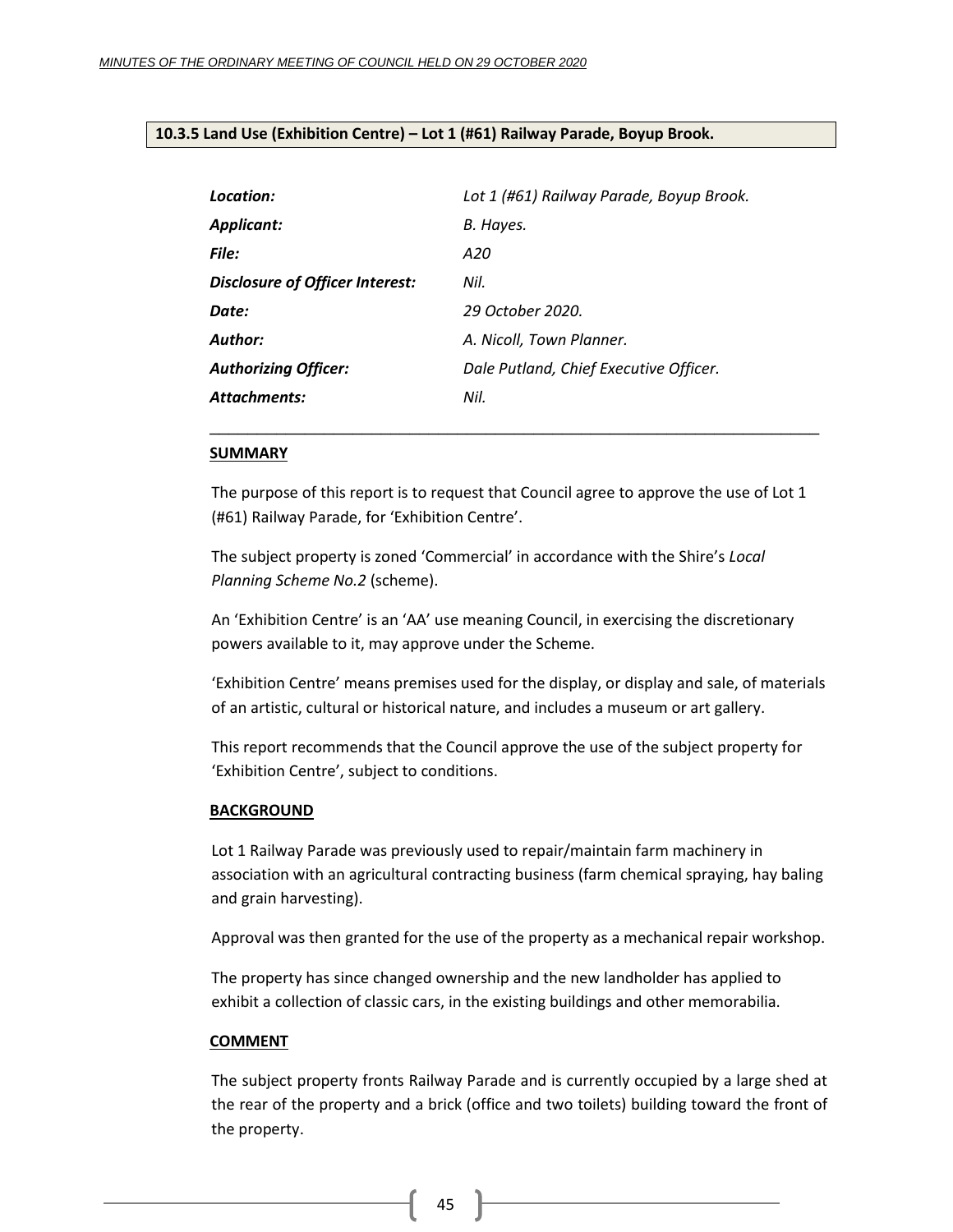The applicant has indicated the intent to utilise existing buildings to exhibit a collection of classic cars and associated memorabilia. Fencing is proposed to be constructed on the boundaries of the Lot to provide security. Paths and landscaping is proposed internal to the property, to improve the amenity and to accommodate pedestrian access.

The proposed use is not expected to conflict with the 'Commercial' zone objective, which is:

*The Commercial Zone is intended primarily to ensure that the Town Centre continues to function effectively as the location of the District's commercial and civic activity, that the uses approved therein will be compatible with the objectives and function, and with enhancement of the Centre's activity, appearance and movement systems.*

The applicant requests use of the parking areas developed on either side of the Railway Parade.



Considering the low expected visitor numbers to the exhibition centre and the amount (ample) of car parking in the street, the provision for on-site car parking is not considered to be an issue for this form of development.

It is recommended that Council approve the use of the subject property for 'Exhibition Centre', subject to conditions.

## **STATUTORY OBLIGATIONS**

*Local Planning Scheme No.2*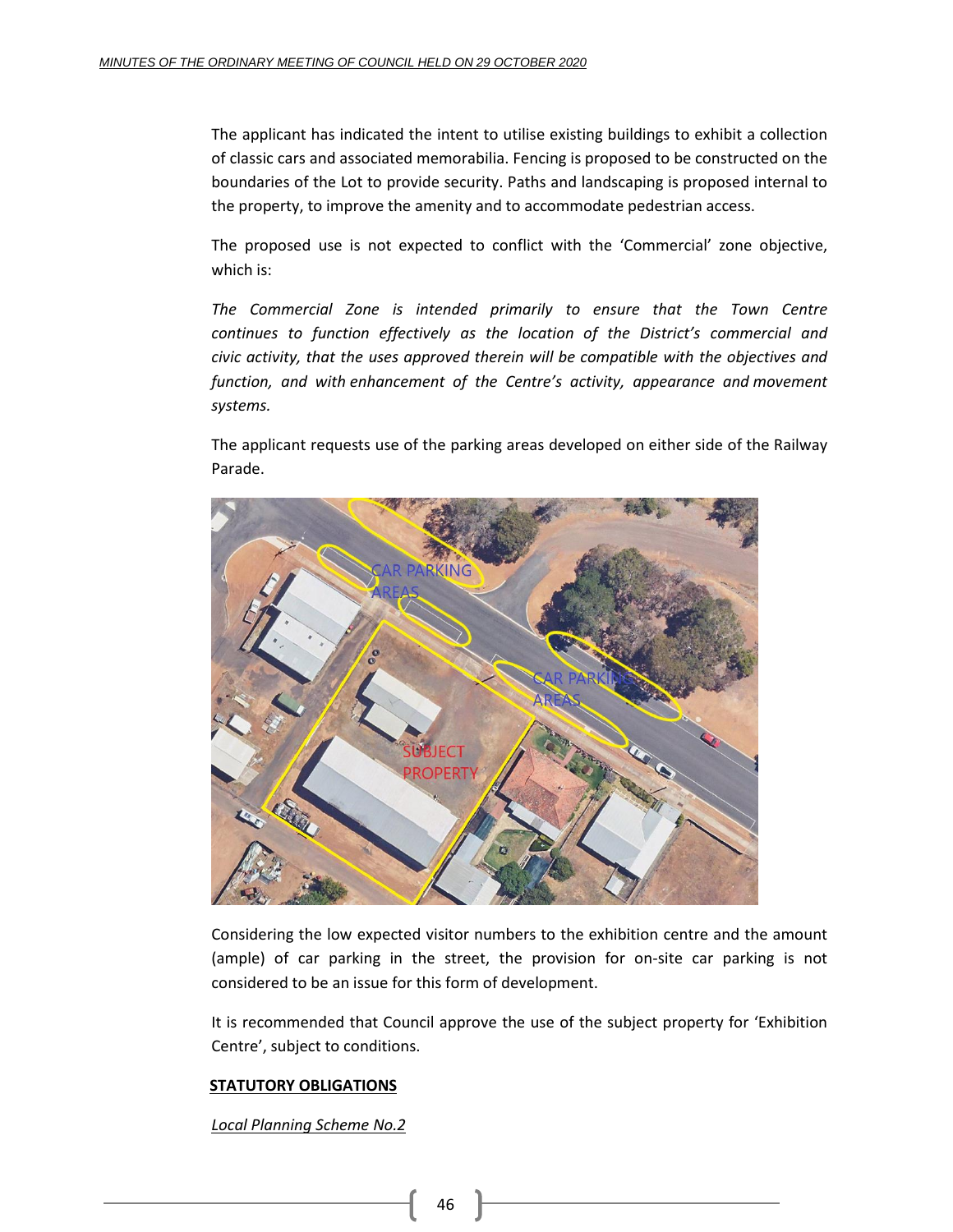The subject property is zoned 'Commercial' in accordance with the Shire's *Local Planning Scheme No.2*.

'Exhibition Centre' means premises used for the display, or display and sale, of materials of an artistic, cultural or historical nature, and includes a museum or art gallery.

In accordance with the Shire's scheme, the 'Exhibition Centre' land use, can be considered at the subject property.

Clause 5.10.1 of the Shire's scheme states

*The number of car parking spaces to be provided for specific development shall be in accordance with Table 3. Where development is not specified in Table 3 the Council shall determine the parking standard.*

The Table 3 in the Shire's scheme does not stipulate car parking for an 'Exhibition Centre'. The provision of car parking is therefore at the discretion of the Council.

## **POLICY IMPLICATIONS**

There are no policy implications relating to this application.

## **CONSULTATION**

Nil

## **VOTING REQUIREMENTS**

Simple majority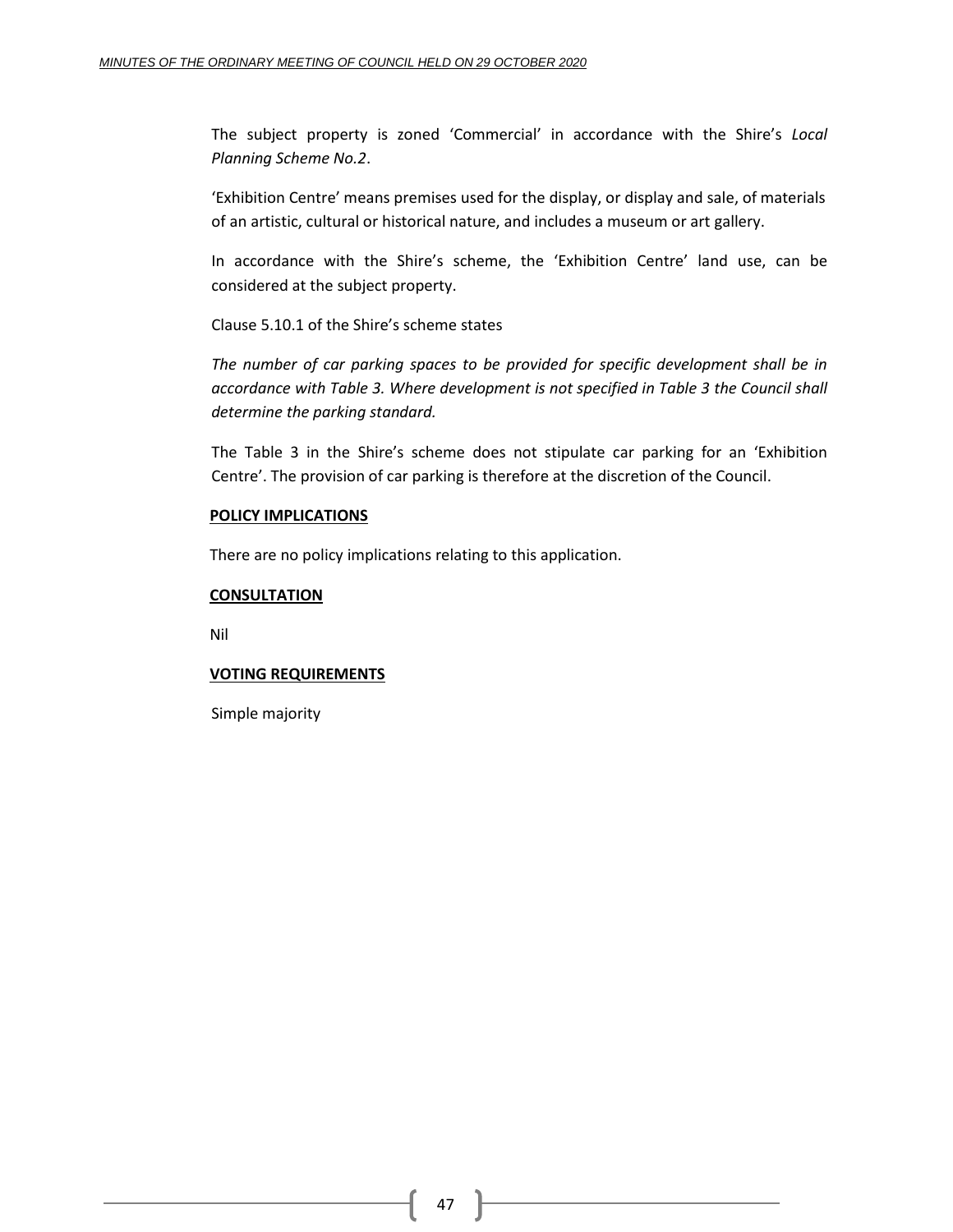## **OFFICER RECOMMENDATION – ITEM 10.3.5**

## **That Council**

Grants conditional development approval for Lot 1 (#61) Railway Parade, for the purpose of 'Exhibition Centre', subject to the following notice:

# *Planning and Development Act 2005* **Shire of Boyup Brook NOTICE OF DETERMINATION ON APPLICATION FOR DEVELOPMENT**

## **APPROVAL**

Location: Lot 1 (#61), Railway Parade, Boyup Brook.

Description of proposed development:

## **Land Use (Exhibition Centre)**

The application for land use is approved subject to the following conditions. Conditions:

- 1. Any lighting device shall be positioned and shielded so as not to cause any direct, reflected or incidental light beyond the property boundaries.
- 2. The land use hereby approved shall not prejudicially affect the amenity of the neighbourhood by, but not limited to, the emission of noise, vibration, smell, smoke or dust. Advice
	-
	- a) In relation to the potential effect on the amenity of the neighbourhood (neighbouring residents), activities associated with noise, vibration, smell, smoke or dust are not to be undertaken before 9am and after 5pm on weekdays and as per the noise regulations on weekends and public holidays. Please note, the level of noise emanating from the premises shall not exceed that prescribed in the Environmental Protection Act 1986, and the Environmental Protection (Noise) Regulations 1997.
	- b) Fencing is to occur in accordance with the 'Shire of Boyup Brook Local Laws Relating Fencing'.

Date of determination: 29 October 2020

Note 1: If the development the subject of this approval is not substantially commenced within a period of 2 years, or another period specified in the approval after the date of determination, the approval will lapse and be of no further effect.

Note 2: Where an approval has so lapsed, no development must be carried out without the further approval of the local government having first been sought and obtained.

Note 3: If an applicant or owner is aggrieved by this determination there is a right of review by the State Administrative Tribunal in accordance with the *Planning and Development Act 2005* Part 14. An application must be made within 28 days of the determination.

Signed: Dated:

for and on behalf of the Shire of Boyup Brook.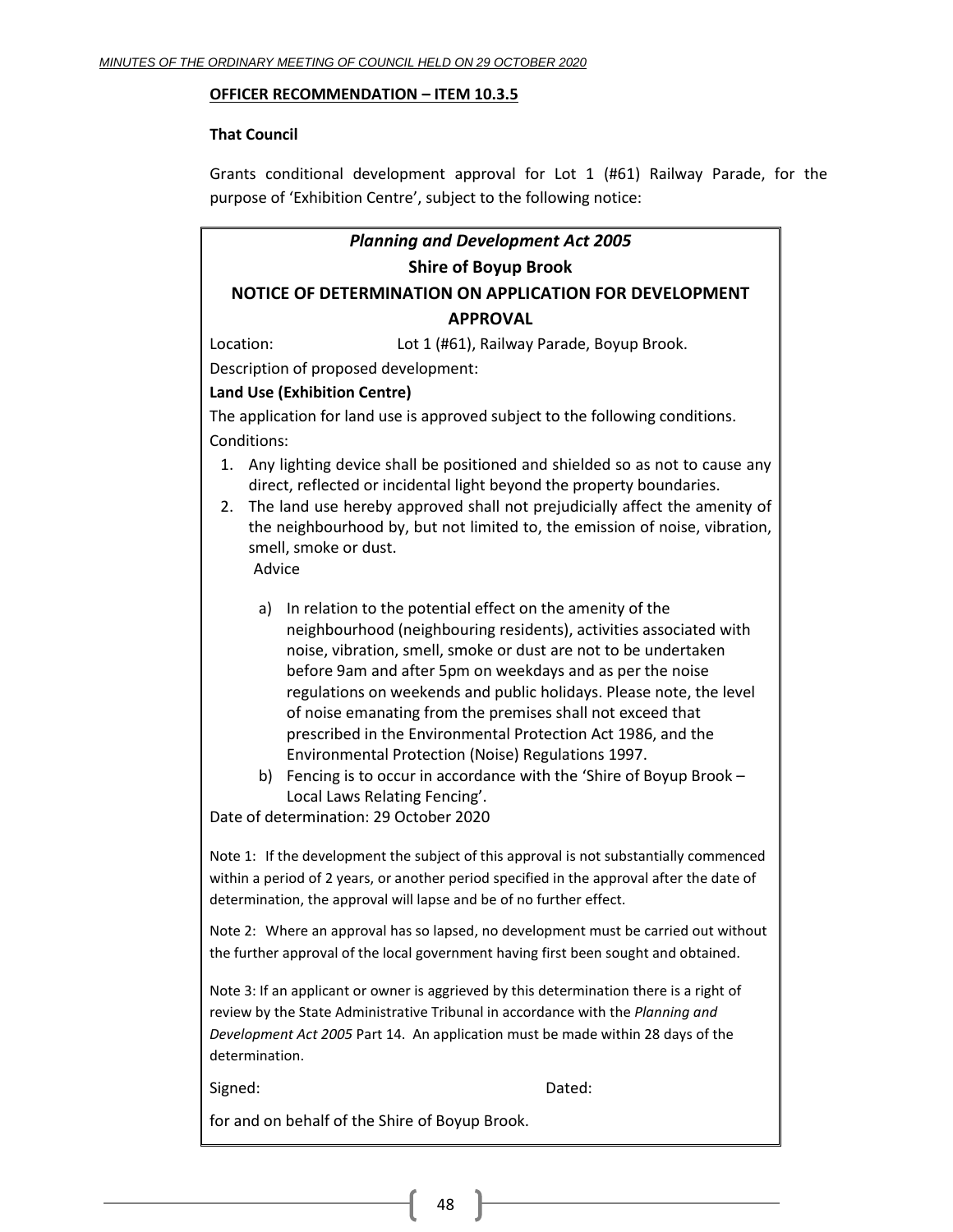#### **COUNCIL DECISION – ITEM 10.3.5**

**MOVED: Cr H C O'Connell SECONDED: Cr D E King That Council Grants conditional development approval for Lot 1 (#61) Railway Parade, for the purpose of 'Exhibition Centre', subject to the following notice:**

## *Planning and Development Act 2005* **Shire of Boyup Brook**

## **NOTICE OF DETERMINATION ON APPLICATION FOR DEVELOPMENT**

## **APPROVAL**

**Location: Lot 1 (#61), Railway Parade, Boyup Brook.**

**Description of proposed development:**

**Land Use (Exhibition Centre)**

**The application for land use is approved subject to the following conditions. Conditions:**

**1.Any lighting device shall be positioned and shielded so as not to cause any direct, reflected or incidental light beyond the property boundaries.**

**2.The land use hereby approved shall not prejudicially affect the amenity of the neighbourhood by, but not limited to, the emission of noise, vibration, smell, smoke or dust.** 

**Advice**

**a)In relation to the potential effect on the amenity of the neighbourhood (neighbouring residents), activities associated with noise, vibration, smell, smoke or dust are not to be undertaken before 9am and after 5pm on weekdays and as per the noise regulations on weekends and public holidays. Please note, the level of noise emanating from the premises shall not exceed that prescribed in the Environmental Protection Act 1986, and the Environmental Protection (Noise) Regulations 1997. b)Fencing is to occur in accordance with the 'Shire of Boyup Brook –**

**Local Laws Relating Fencing'.**

**Date of determination: 29 October 2020**

**Note 1: If the development the subject of this approval is not substantially commenced within a period of 2 years, or another period specified in the approval after the date of determination, the approval will lapse and be of no further effect.**

**Note 2: Where an approval has so lapsed, no development must be carried out without the further approval of the local government having first been sought and obtained.** 

**Note 3: If an applicant or owner is aggrieved by this determination there is a right of review by the State Administrative Tribunal in accordance with the** *Planning and Development Act 2005* **Part 14. An application must be made within 28 days of the determination.**

**Signed: Dated:**

**CARRIED 9/0 Res 174/20**